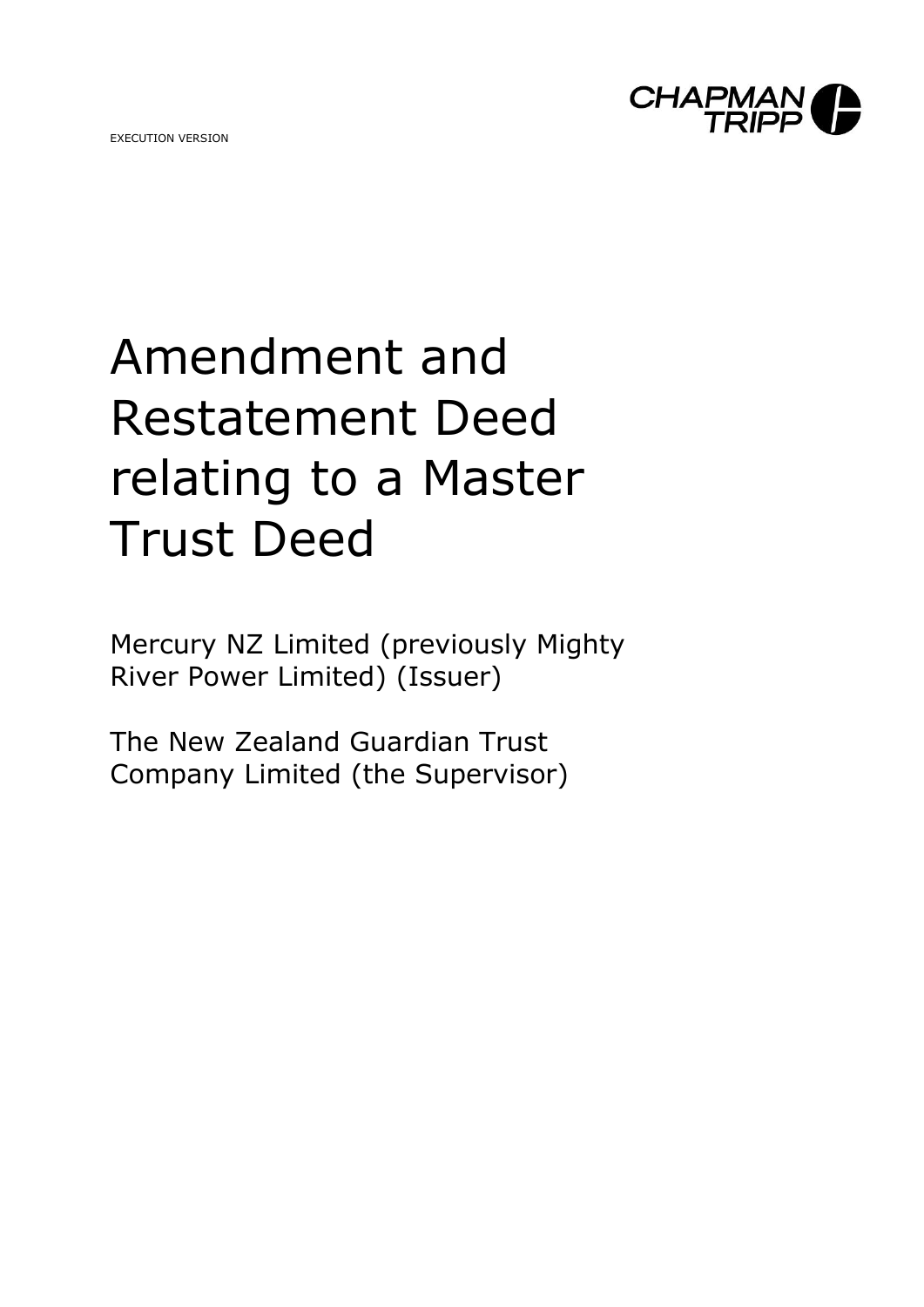

#### **AMENDMENT AND RESTATEMENT DEED RELATING TO A MASTER TRUST DEED**

*Date:* 21 May 2019

#### **PARTIES**

**Mercury NZ Limited** (previously Mighty River Power Limited) (the *Issuer)* 

**The New Zealand Guardian Trust Company Limited** (the *Supervisor)* 

#### **BACKGROUND**

- A The Issuer and the Supervisor are parties to a Master Trust Deed dated 4 April 2003 (the *Master Trust Deed).*
- The parties to this deed have agreed to amend and restate the terms of the Master Trust Deed to comply with and to reflect the requirements of the listing Rules as amended, recent changes to tax laws, and certain other amendments, on the terms and conditions set out in this deed.
- In relation to each Wholesale Series:
	- (i) for the purposes of clause 20.2(b) of the Master Trust Deed the Issuer is of the opinion that the amendments are to comply with the requirements of applicable law or are of a minor, formal, administrative or technical nature; and
	- (ii) the Supervisor agrees to waive the requirement under clause 20.2(e) of the Master Trust Deed to give notice to Wholesale Holders of the amendments made by this document, on the condition that the Issuer gives notice of such amendments within 5 Business Days from the Effective Date by way of announcement to NZX Limited.
- For the purposes of clause 20.1 of the Master Trust Deed:
	- (i) the Issuer and Supervisor are satisfied that the amendments contained in this 'deed do not have a material adverse effect on the Retail Holders; and
	- (ii) the Supervisor has certified that the Master Trust Deed, as amended by this deed, will comply with sections 104 to 106 of the Financial Markets Conduct Act 2013.

#### **THE PARTIES AGREE** as follows:

#### 1 **INTERPRETATION**

#### 1.1 **Definitions**

In this document, unless the context requires otherwise, words and expressions defined, and references construed, in the Master Trust Deed (as amended by this document) and not otherwise defined or construed in this document have the same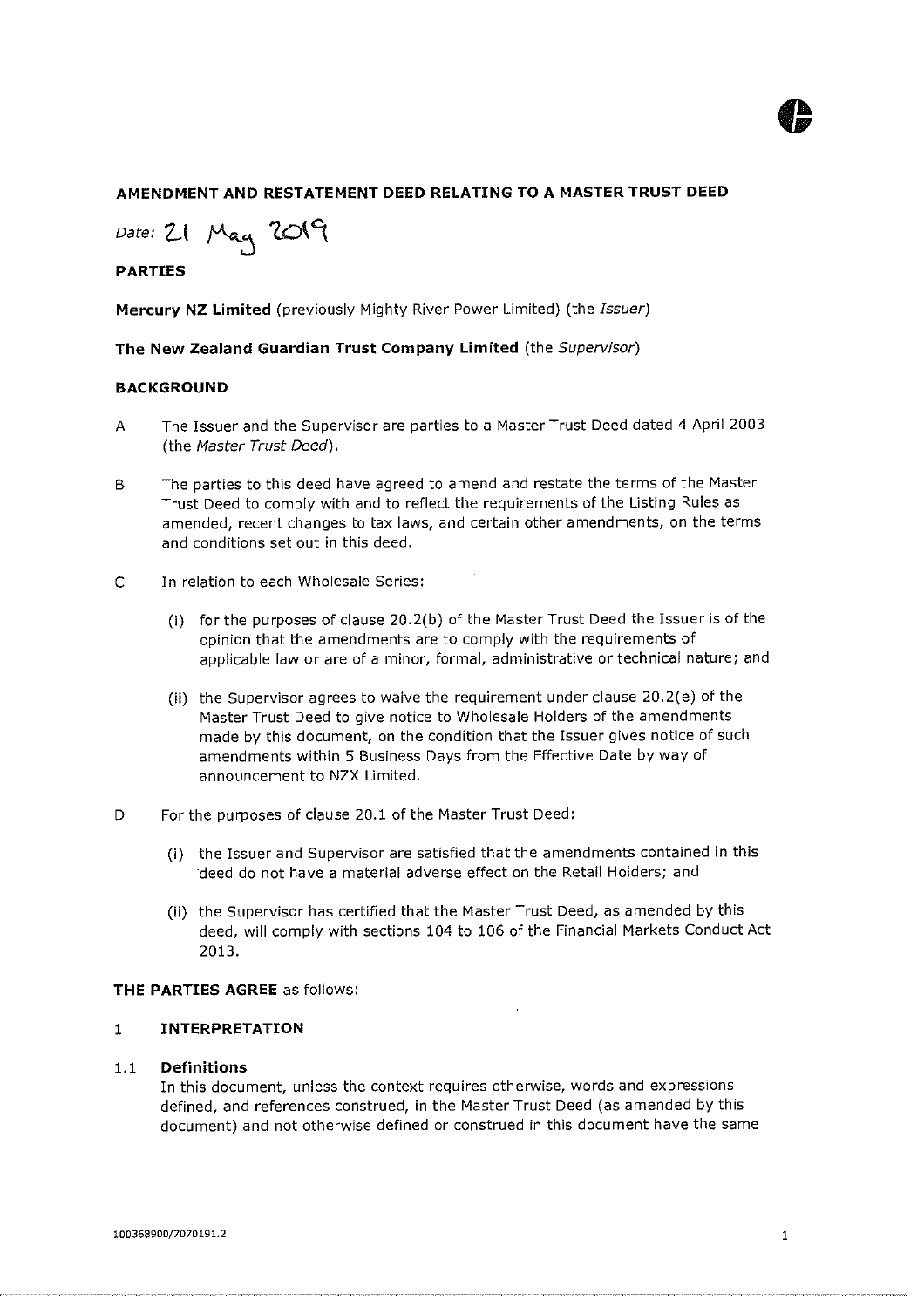

meanings and constructions when used in this document. In addition, unless the context requires otherwise, *Effective Date* means the date of this document.

#### 2 **AMENDMENT AND RESTATEMENT**

With effect on and from the Effective Date the Master Trust Deed is amended and restated in the form set out in the Schedule to this document.

#### 3 **CONTINUATION**

Each of the parties to this document agrees that on and from the Effective Date:

- (a) the Master Trust Deed as amended by clause 2 of this document will continue in full force and effect; and
- (b) all references in each other agreement between them to the Master Trust Deed will be a reference to the Master Trust Deed as amended and restated by this document.

#### 4 **COUNTERPARTS**

This document may be signed in any number of counterparts all of which, when taken together, will constitute one and the same instrument. Once the parties have signed the counterparts, each counterpart shall be deemed to be as valid and binding on the party executing it as if it had been executed by all the parties.

#### 5 **GOVERNING LAW**

This document will be governed by New Zealand law.

#### 6 **DELIVERY**

For the purposes of section 9 of the Property Law Act 2007, and without limiting any other mode of delivery, this deed will be delivered by each of the parties to this deed immediately on the earlier of:

- (a) physical delivery of an original of this deed, executed by that party, into the custody of each of the other parties or its solicitors; or
- (b) transmission by that party or its solicitors (or any other person authorised in writing by that party) of a facsimile, photocopied or scanned copy of an original of this deed, executed by that party, to each of the other parties or its solicitors.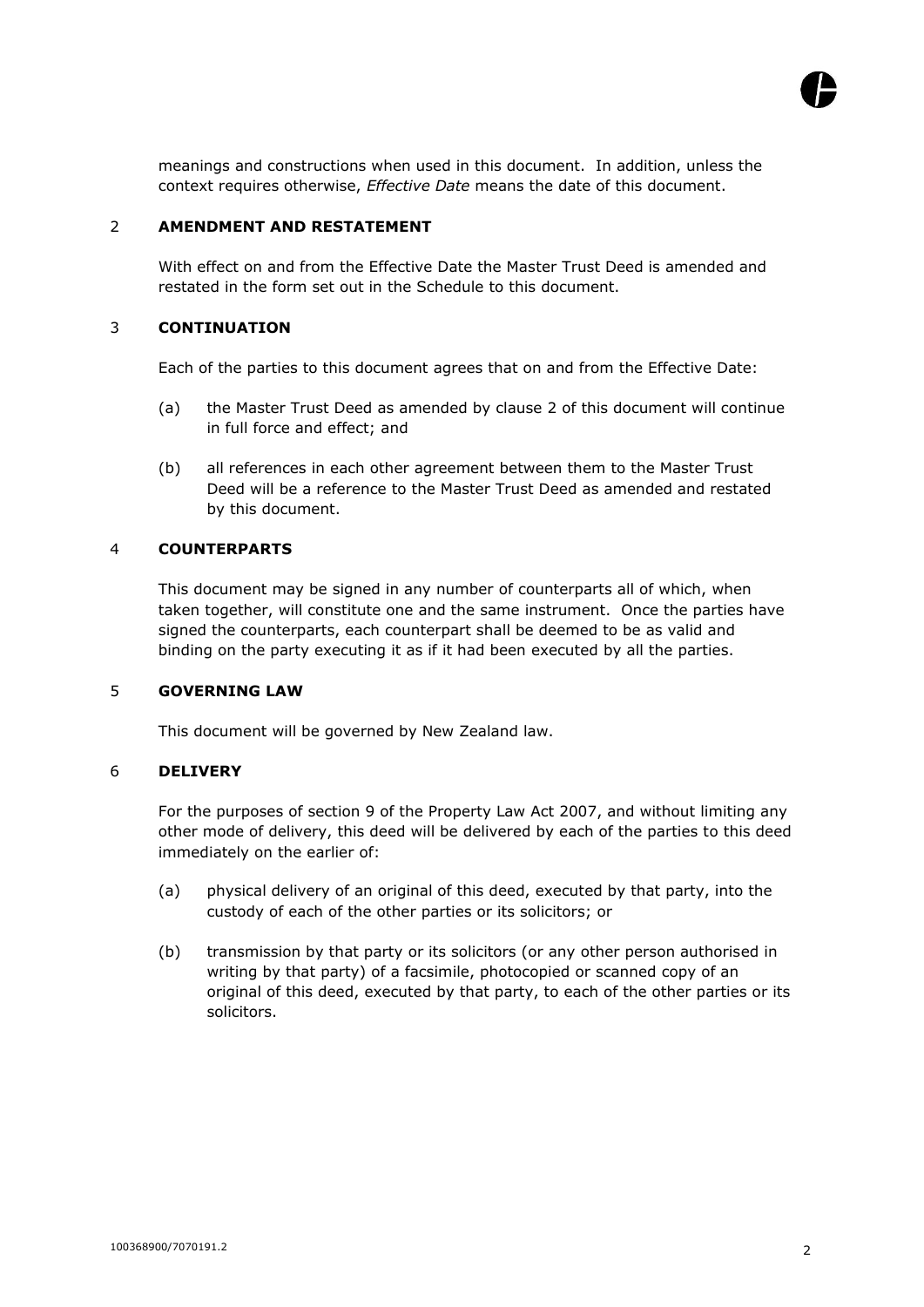#### **EXECUTED AND DELIVERED AS A DEED**

**The Issuer** 

**MERCURY NZ LIMITED** by two Directors:

Director

Director

**The Supervisor** 

#### THE NEW ZEALAND GUARDIAN TRUST **COMPANY LIMITED by:**

in the presence of:

Authorised Signatory

Name: Occupation: Address:

Authorised Signatory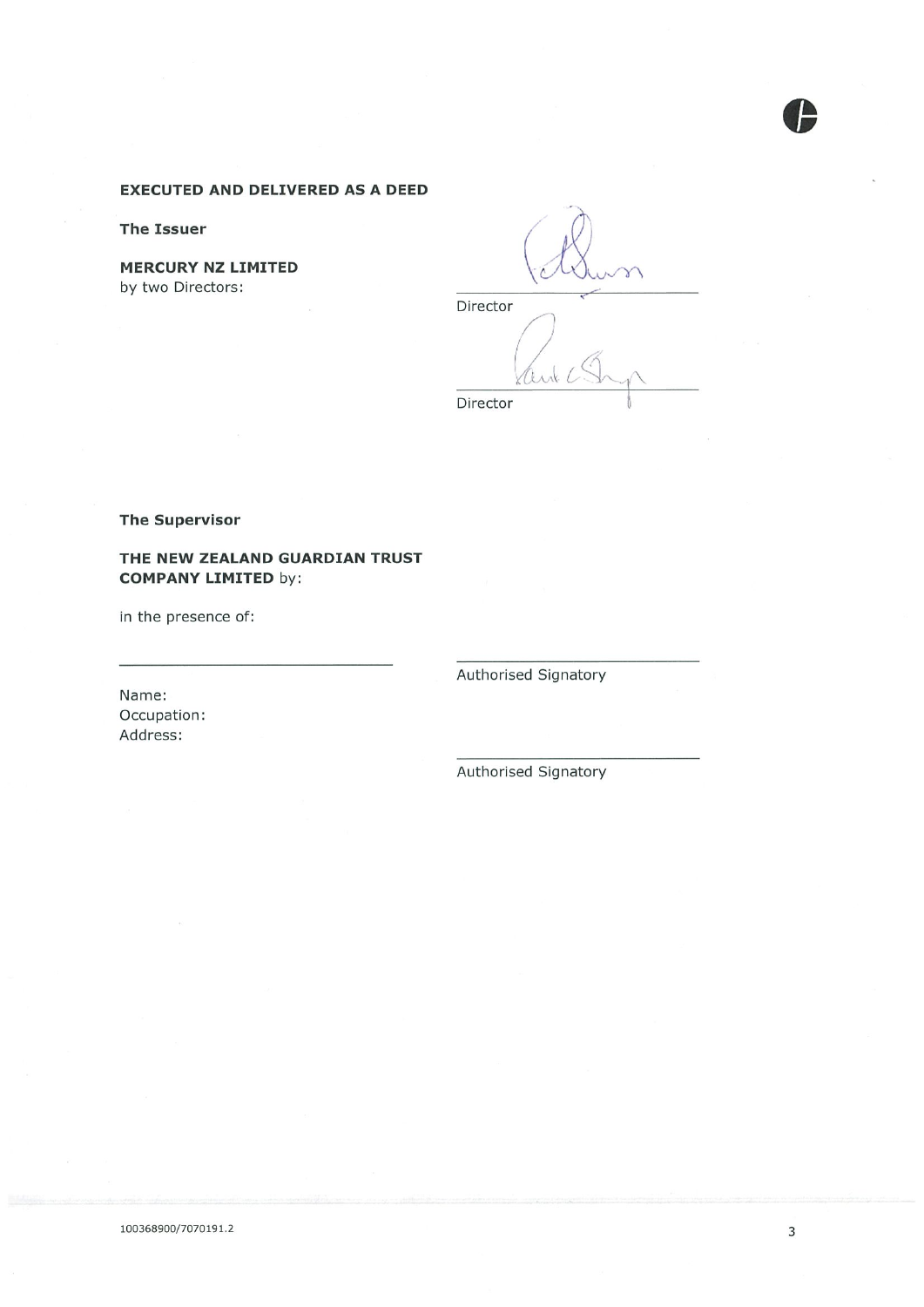#### **EXECUTED AND DELIVERED AS A DEED**

**The Issuer** 

**MERCURY NZ LIMITED**  by two Directors:

Director

Director

**The Supervisor** 

#### **THE NEW ZEALAND GUARDIAN TRUST COMPANY LIMITED** by:

in the presence of:

 $Name: Kell \mid \gamma \mid u$ Occupation: p L.6c-pciraft fyikc-tS Acly,Vni'unvfor Address: , oLcKlavvq,'

CALE BROWN

Authorised Signatory

Authorised Signatorm

 $\bullet$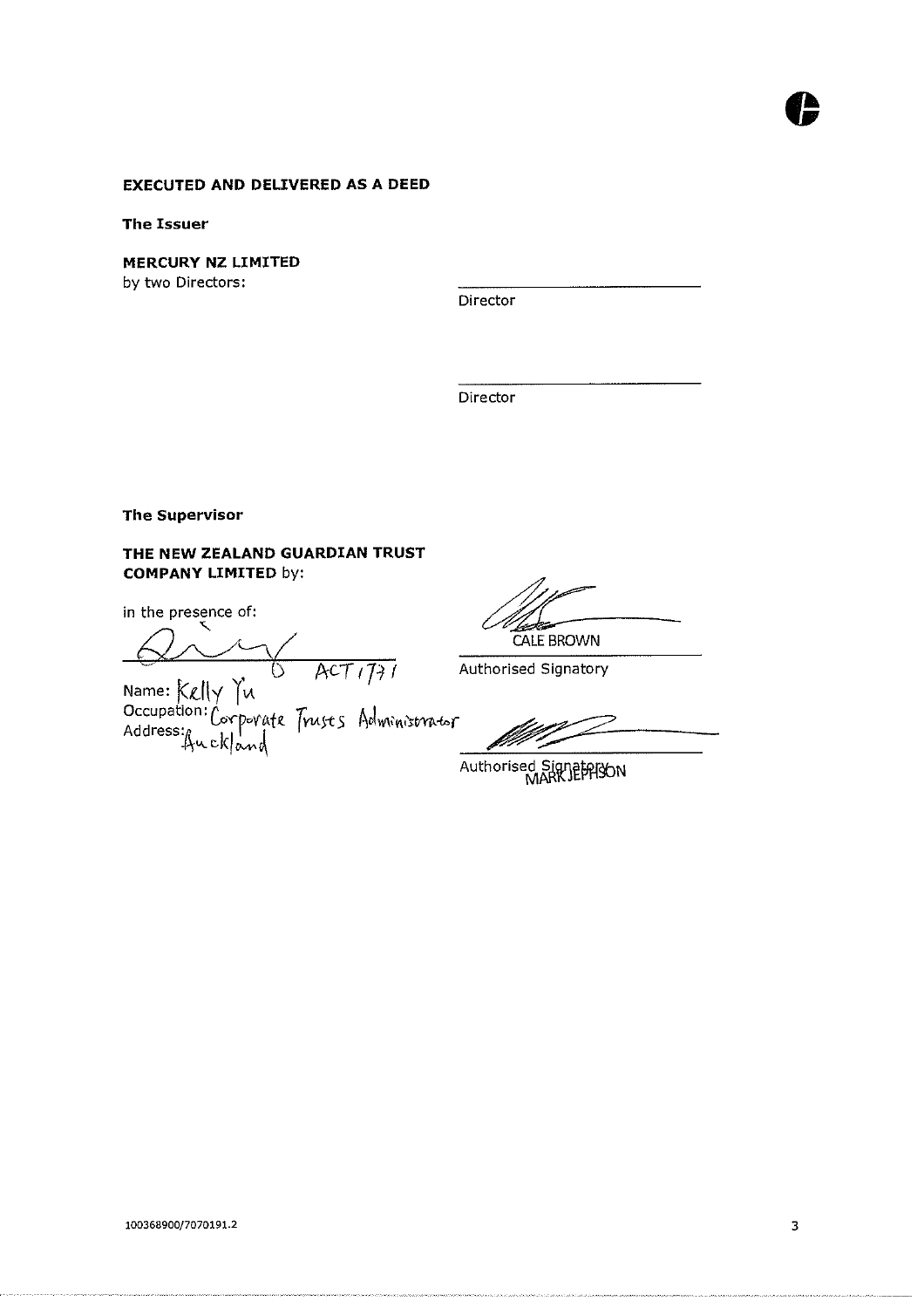### **SCHEDULE**

**[see attached]**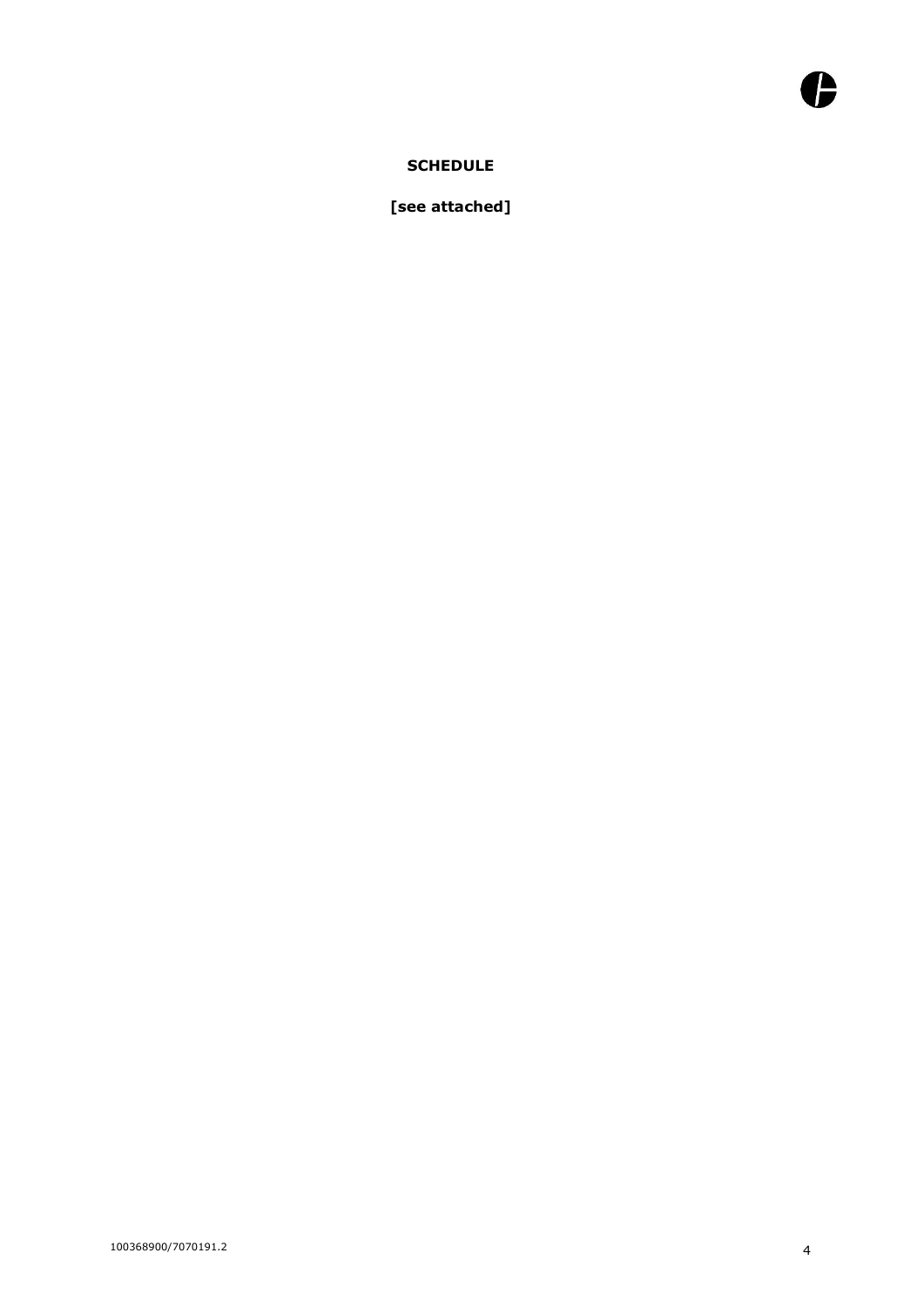

## Master Trust Deed

Mercury NZ Limited (previously Mighty River Power Limited) (*Issuer*)

The New Zealand Guardian Trust Company Limited (*Supervisor*)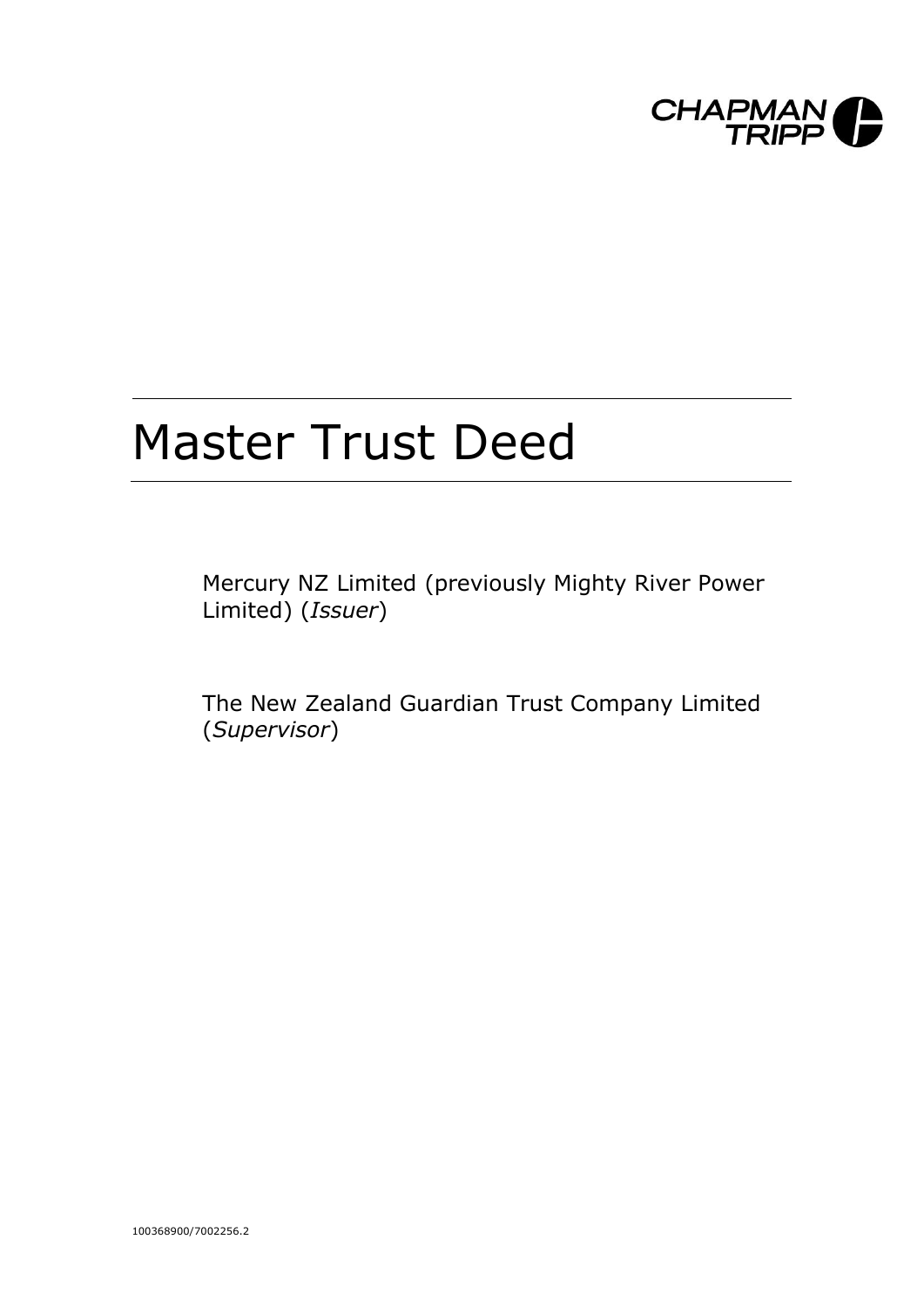#### **TABLE OF CONTENTS**

|                         | <b>INTRODUCTION</b>                       | 1              |
|-------------------------|-------------------------------------------|----------------|
| $\mathbf{1}$            | <b>INTERPRETATION</b>                     | 1              |
| 1.1                     | Definitions                               | $\mathbf{1}$   |
| 1.2                     | References                                | 6              |
| 1.3                     | Construction                              | $\overline{7}$ |
| $\overline{\mathbf{2}}$ | <b>APPOINTMENT OF SUPERVISOR</b>          | 8              |
| 3                       | <b>CONSTITUTION AND ISSUE OF BONDS</b>    | 8              |
| 3.1                     | Issue of Bonds                            | 8              |
| 3.2                     | Supplemental Trust Deed<br>Terms of issue | 8<br>9         |
| 3.3<br>3.4              | <b>Status</b>                             | $\mathsf 9$    |
| 3.5                     | Purchase, cancellation or reissue         | 9              |
| 4                       | <b>AGREEMENT TO PAY</b>                   | 9              |
| 4.1                     | Payment of Bond Moneys                    | 9              |
| 4.2                     | Pro tanto satisfaction                    | 9              |
| 4.3                     | Unclaimed money                           | 10             |
| 4.4                     | Receipt by Holders                        | 10             |
| 4.5                     | Deductions or withholdings                | 10             |
| 4.6                     | Reinstatement                             | 12             |
| 4.7                     | <b>Business Day</b>                       | 12             |
| 5                       | <b>CERTIFICATES</b>                       | 12             |
| 5.1                     | Certificates                              | 12             |
| 5.2<br>5.3              | Execution<br>Replacement certificates     | 12<br>12       |
| 5.4                     | Certificates not documents of title       | 12             |
|                         |                                           |                |
| 6                       | <b>REGISTER</b>                           | 13             |
| 6.1<br>6.2              | Establishment and maintenance             | 13<br>13       |
| 6.3                     | Registrar<br>Change of address            | 13             |
| 6.4                     | Disclosure and Inspection                 | 13             |
| 6.5                     | Co-ownership of Bonds                     | 14             |
| 6.6                     | Audit                                     | 14             |
| 6.7                     | Register conclusive                       | 14             |
| 6.8                     | Legal requirements                        | 14             |
| 7                       | <b>TRANSFER OF BONDS</b>                  | 14             |
| 7.1                     | Transfer                                  | 14             |
| 7.2                     | Death, insanity or bankruptcy of Holder   | 15             |
| 8                       | <b>REPRESENTATIONS AND WARRANTIES</b>     | 15             |
| 8.1                     | Representations and warranties            | 15             |
| 8.2                     | Representations and warranties continuing | 16             |

l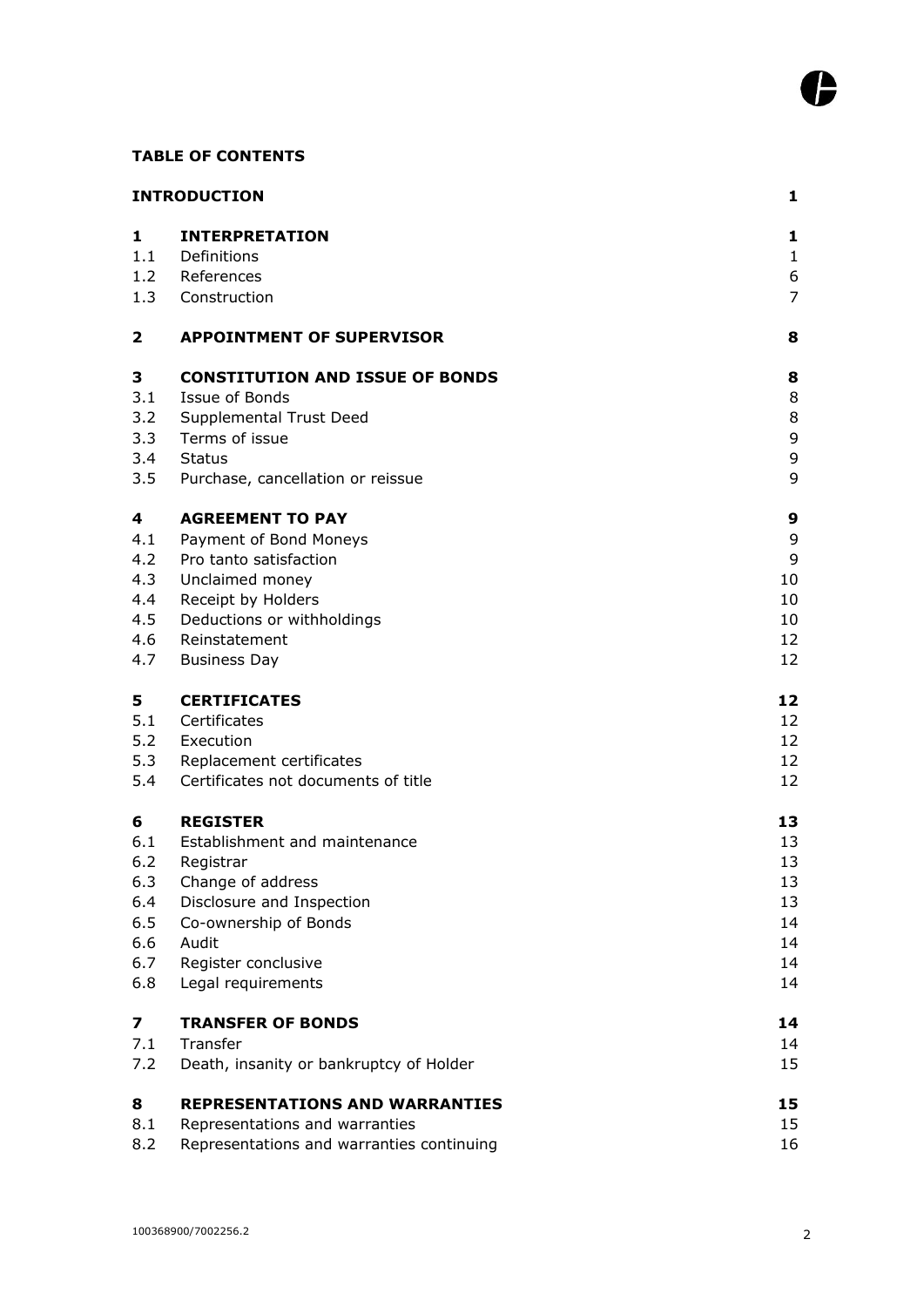| 9    | <b>GENERAL COVENANTS</b>                           | 17       |
|------|----------------------------------------------------|----------|
| 9.1  | Negative pledge                                    | 17       |
| 9.2  | Non-disposal of assets                             | 19       |
| 9.3  | Net Worth                                          | 19       |
| 9.4  | Information                                        | 20       |
| 9.5  | Breach of issuer obligations                       | 20       |
| 9.6  | Insolvency                                         | 20       |
| 9.7  | <b>Events of Default</b>                           | 21       |
| 9.8  | Maintain consents                                  | 21       |
| 9.9  | Compliance with laws, etc                          | 21       |
|      | 9.10 Pay taxes<br>9.11 Agency Agreement            | 21<br>21 |
|      | 9.12 Supplemental Trust Deed                       | 21       |
| 9.13 | Documents                                          | 21       |
|      | 9.14 Appointment of Auditors                       | 22       |
|      | 9.15 Financial Markets Conduct Act                 | 23       |
|      |                                                    |          |
| 10   | <b>REPORTING</b>                                   | 23       |
|      | 10.1 Financial statements                          | 23       |
|      | 10.2 Directors' certificate                        | 24       |
|      | 10.3 Auditors' report                              | 24       |
|      | 10.4 Notices                                       | 25       |
|      |                                                    |          |
| 11   | <b>EVENTS OF DEFAULT</b><br>11.1 Events of Default | 25       |
|      | 11.2 Acceleration                                  | 25<br>28 |
|      |                                                    |          |
| 12   | <b>ENFORCEMENT</b>                                 | 28       |
|      | 12.1 Supervisor's powers of enforcement            | 28       |
|      | 12.2 Enforcement of Holders' Rights                | 28       |
|      |                                                    |          |
| 13   | <b>DISTRIBUTION</b>                                | 29       |
|      | 13.1 Distribution of funds                         | 29       |
|      | 13.2 Payment of Principal Amounts before interest  | 29       |
|      | 13.3 Supervisor's powers to postpone distribution  | 29       |
|      | 13.4 Notice of distribution                        | 30       |
| 14   | <b>POWERS OF INVESTMENT</b>                        | 30       |
|      |                                                    |          |
| 15   | <b>APPLICATIONS TO COURT</b>                       | 30       |
|      | 15.1 Court application                             | 30       |
|      | 15.2 Indemnity                                     | 31       |
| 16   | DUTIES AND SUPPLEMENTAL POWERS OF SUPERVISOR       | 31       |
|      | 16.1 General responsibilities and duties           | 31       |
|      | 16.2 Representation and warranty                   | 32       |
|      | 16.3 Reliance on advice                            | 32       |
|      | 16.4 Resolutions                                   | 33       |
| 16.5 | Application of funds                               | 33       |
|      | 16.6 Custody of documents                          | 33       |
|      | 16.7 Defects in title                              | 33       |

ß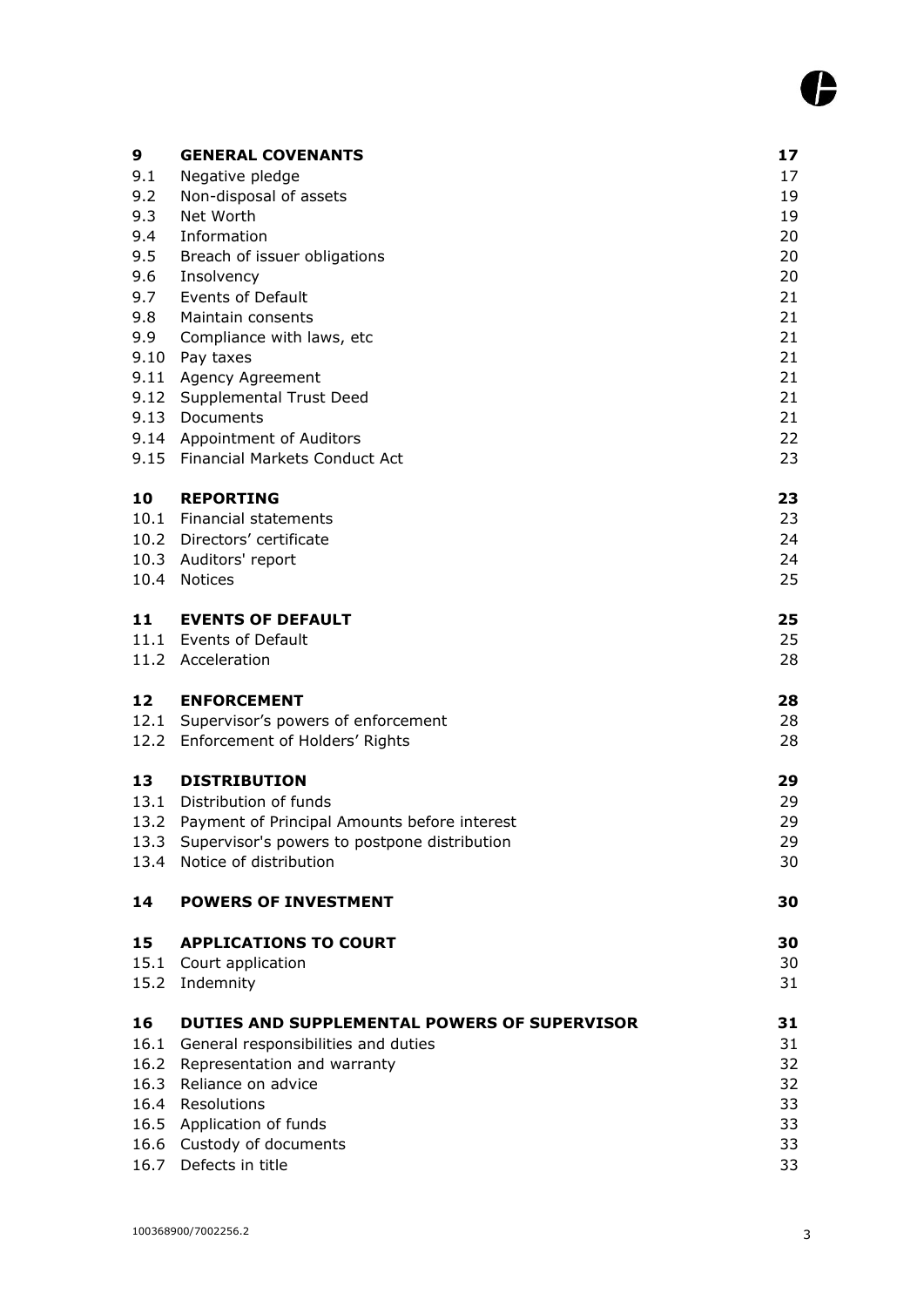| 16.8 Discretion as to powers<br>16.9<br>Delegation<br>16.10 Power to engage expert<br>16.11 Indemnity by Issuer<br>16.12 Limitation on indemnity<br>16.13 Other dealings<br>16.14 Represent Holders<br>16.15 Acting on instructions<br>16.16 Confidential information<br>16.17 Power to apply to Court<br>16.18 Binding on all Holders<br>16.19 No obligation to consult<br>16.20 Knowledge of default<br>16.21 Limit of Supervisor's liability<br>16.22 Wholesale issues<br>16.23 No Additional Duty of Care<br>16.24 Supervisor's consent<br>16.25 Material Breach | 34<br>34<br>34<br>35<br>35<br>35<br>36<br>36<br>36<br>36<br>36<br>36<br>36<br>37<br>37<br>37<br>38<br>38 |
|----------------------------------------------------------------------------------------------------------------------------------------------------------------------------------------------------------------------------------------------------------------------------------------------------------------------------------------------------------------------------------------------------------------------------------------------------------------------------------------------------------------------------------------------------------------------|----------------------------------------------------------------------------------------------------------|
| <b>SUPERVISOR'S POWERS CUMULATIVE</b>                                                                                                                                                                                                                                                                                                                                                                                                                                                                                                                                | 38                                                                                                       |
| <b>SUPERVISOR'S REMUNERATION</b><br>18.1 Remuneration<br>18.2<br>Expenses<br>Payments                                                                                                                                                                                                                                                                                                                                                                                                                                                                                | 38<br>38<br>38<br>38                                                                                     |
| <b>CHANGE OF SUPERVISOR</b><br>Resignation or removal of Supervisor<br>19.2<br>Appointment of a new Supervisor<br>Successor Supervisor<br><b>Notice</b><br>Issuer Acknowledgement                                                                                                                                                                                                                                                                                                                                                                                    | 39<br>39<br>39<br>40<br>40<br>40                                                                         |
| <b>AMENDMENTS</b><br>20.1 Limited right to amend<br>Amendment without consent<br>20.2<br>20.3<br>Amendment approved by Holders<br>20.4<br>Single meeting<br>20.5<br>Notice                                                                                                                                                                                                                                                                                                                                                                                           | 41<br>41<br>42<br>42<br>42<br>43                                                                         |
| <b>WAIVER</b><br>21.1<br>Temporary variation<br>21.2<br>Waivers                                                                                                                                                                                                                                                                                                                                                                                                                                                                                                      | 43<br>43<br>43                                                                                           |
| <b>CONSTRUCTION BY REFERENCE TO ANALOGOUS OBLIGATIONS AND</b><br><b>EXEMPTIONS</b>                                                                                                                                                                                                                                                                                                                                                                                                                                                                                   | 44                                                                                                       |
| <b>SUBSTITUTION</b><br>Substitution<br>23.1<br>23.2 Release of substituted issuer                                                                                                                                                                                                                                                                                                                                                                                                                                                                                    | 44<br>44<br>45<br>46                                                                                     |
|                                                                                                                                                                                                                                                                                                                                                                                                                                                                                                                                                                      | 23.3 Completion of Substitution                                                                          |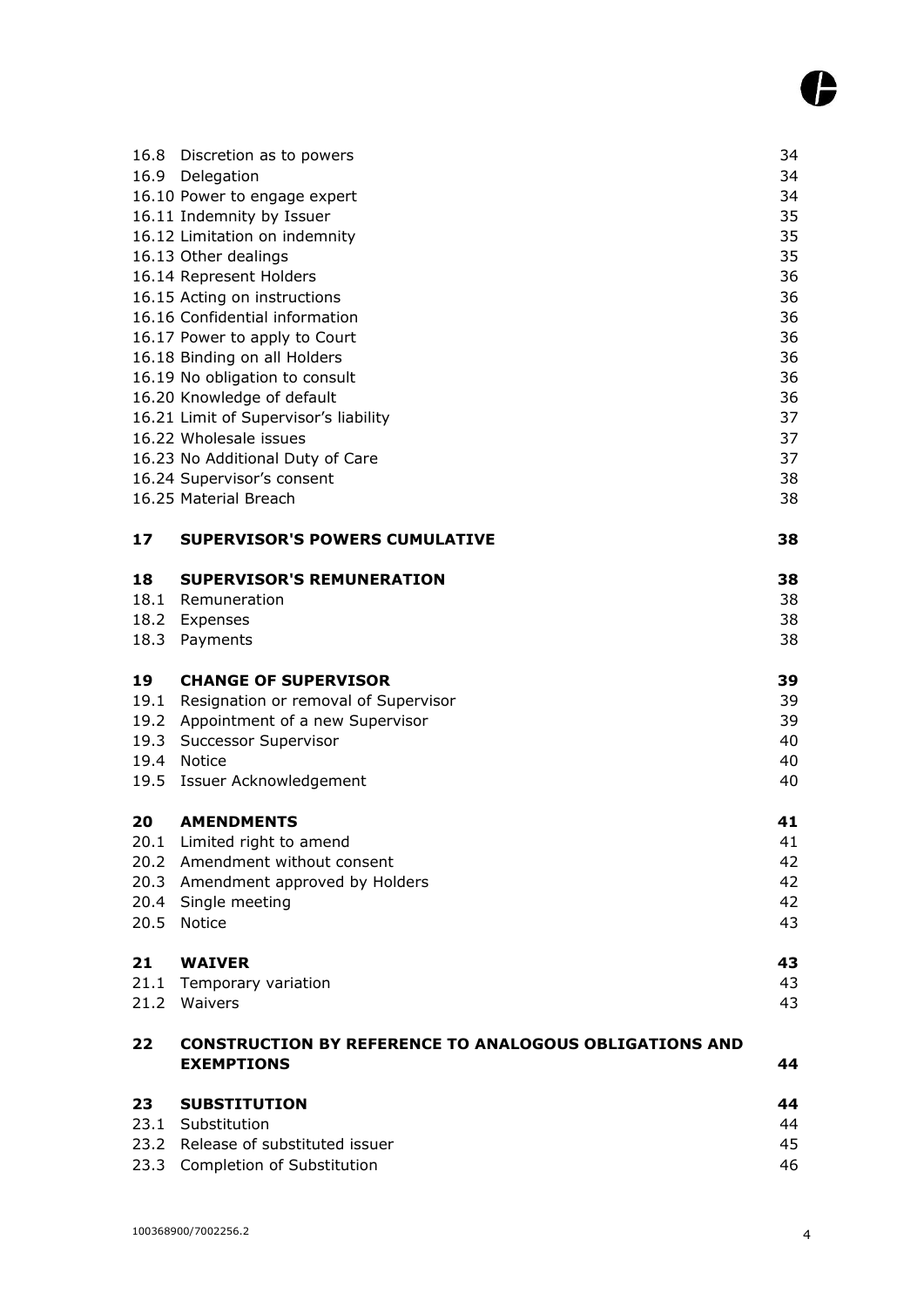## G

| 24 | <b>NOTICES</b>                        | 46 |
|----|---------------------------------------|----|
|    | 24.1 Notices                          | 46 |
|    | 24.2 Effectiveness                    | 47 |
|    | 24.3 Proof of Notice                  | 47 |
| 25 | <b>MEETINGS OF HOLDERS</b>            | 47 |
|    | 25.1 Convened by the Issuer           | 47 |
|    | 25.2 Convened by the Supervisor       | 47 |
|    | 25.3 Other Rules                      | 48 |
| 26 | <b>RELEASE</b>                        | 48 |
|    |                                       |    |
| 27 | <b>PARTIAL INVALIDITY</b>             | 48 |
| 28 | <b>GOVERNING LAW AND JURISDICTION</b> | 48 |
| 29 | <b>COUNTERPARTS</b>                   | 48 |
| 30 | <b>SURVIVAL</b>                       | 48 |
|    | <b>SCHEDULE 1</b>                     | 49 |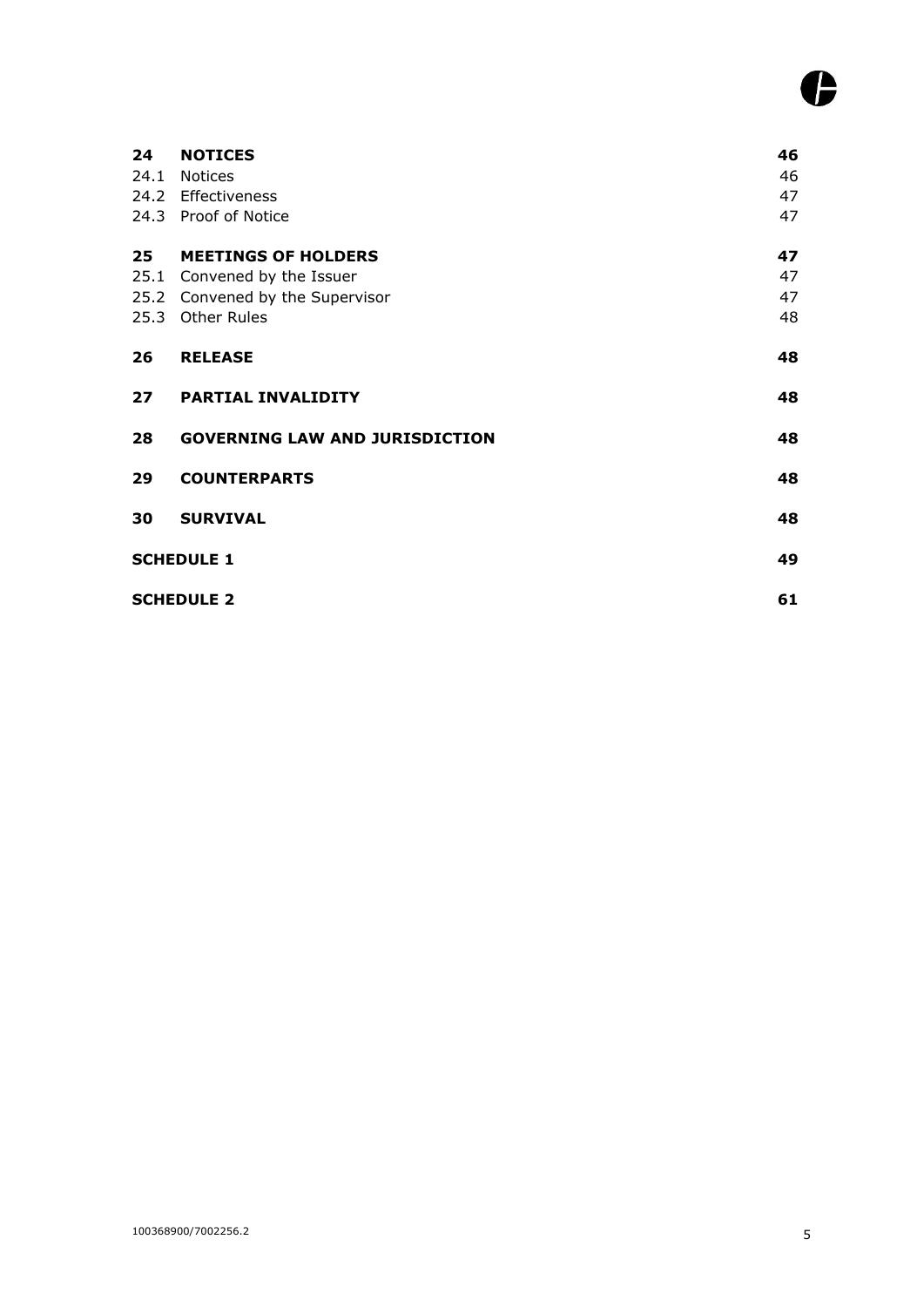

### Date: 4 April 2003, as amended and restated on 21 May 2019

#### **PARTIES**

Mercury NZ Limited (previously Mighty River Power Limited) *(Issuer)* 

<span id="page-11-0"></span>The New Zealand Guardian Trust Company Limited *(Supervisor)* 

#### **INTRODUCTION**

- A The Issuer proposes to enter into this Master Trust Deed to provide for the constitution and issue from time to time of Bonds.
- $\overline{B}$ Each series of Bonds issued by the Issuer will be constituted by and issued on terms set out in a Supplemental Trust Deed made between the Issuer and the Supervisor. The terms of a Supplemental Trust Deed may modify the terms of this Master Trust Deed in relation to the relevant Series.
- $\mathsf{C}$ The Supervisor has agreed at the request of the Issuer to act as supervisor for the benefit of the Holders of each Retail Series and, to the limited extent provided for in this deed, for the benefit of the Holders of each Wholesale Series, on the terms and conditions of this deed applicable to that Series.

#### **IT IS AGREED:**

#### <span id="page-11-1"></span>1 **INTERPRETATION**

#### <span id="page-11-2"></span>1.1 **Definitions**

In this deed, unless the context otherwise requires:

*Approved Issuer Levy* means, in relation to any payment of interest (as defined in section 86F of the Stamp and Cheque Duties Act 1971) under any Bond, the levy payable by the Issuer in accordance with section 86J of that Act to enable the payment of that interest to be made to any non-resident for tax purposes with a deduction for New Zealand non-resident withholding tax at the rate of zero percent pursuant to section RF 12(2) of the Income Tax Act 2007;

*Auditors* means the qualified auditors for the time being of the Issuer;

*Bonds* means unsecured bonds, notes or other debt securities in any form and however described (whether subordinated or unsubordinated) issued pursuant to this deed and constituted by a Supplemental Trust Deed;

*Bond Moneys* means, at any time and in relation to any Bonds, all moneys (including principal, interest, fees and costs) payable on or in relation to those Bonds to the relevant Holders pursuant to the relevant Conditions;

*Business Day* means any day (other than a Saturday or a Sunday) on which banks are generally open for business in Auckland and Wellington and, if a Supplemental Trust Deed specifies a city or cities in relation to a Series for this purpose, that city or those cities;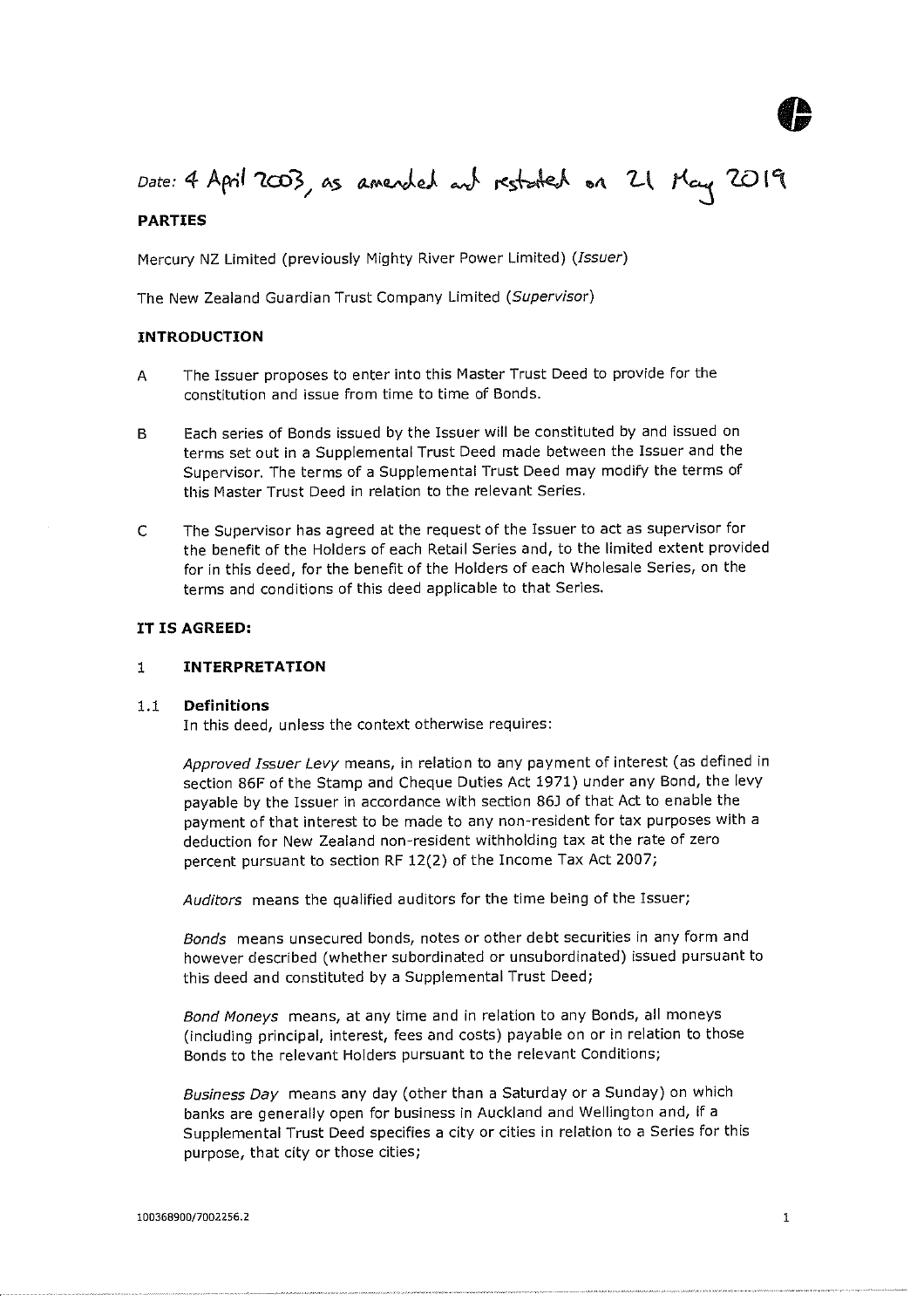

*Certificate* means, in respect of any Bond, any certificate or confirmation issued by or on behalf of the Issuer pursuant to clause 5.1 evidencing the issue of that Bond, and includes any replacement Certificate issued pursuant to clause 5.3;

*Class* means a category of Bonds which constitutes a separate class of Bonds being:

- (a) all Retail Bonds;
- (b) all Wholesale Bonds;
- (c) in relation to matters affecting a Series only, that Series; or
- (d) any category of Bonds which in the reasonable opinion of the Issuer (in consultation with the Supervisor if in relation to a Retail Series) at any particular time, for any particular purpose, constitutes a separate class of Bonds within either Wholesale Bonds or Retail Bonds, or both, as the case may be;

*Class of Holders* means the Holders of a Class of Bonds;

*Companies Act* means the Companies Act 1993;

*Conditions* means, in relation to a Series, the terms and conditions applicable to that Series set out in the Supplemental Trust Deed for that Series and (as modified by that Supplemental Trust Deed) this Master Trust Deed;

*Date of Enforcement* means the date on which a notice is given by the Supervisor pursuant to clause 11 of this Master Trust Deed;

*debt security* has the meaning given to it in the FMCA;

*this deed* means:

- (a) this Master Trust Deed; and
- (b) where used or to be interpreted in relation to any particular Series or the Holders or Bonds of that Series, includes the Supplemental Trust Deed for that Series and relates to this Master Trust Deed as modified by that Supplemental Trust Deed;

*Event of Default* means, subject to clause 11.2, any of the events or circumstances set out in clause 11.1;

*Extraordinary Resolution* has the meaning given to it in Schedule 1;

*Financial Reporting Act* means the Financial Reporting Act 2013;

*Financial Statements* means, as at any date for the Group or any Person, financial statements for the Group or that Person (consolidated in the case of the statements for the Group) prepared as at that date in accordance with GAAP;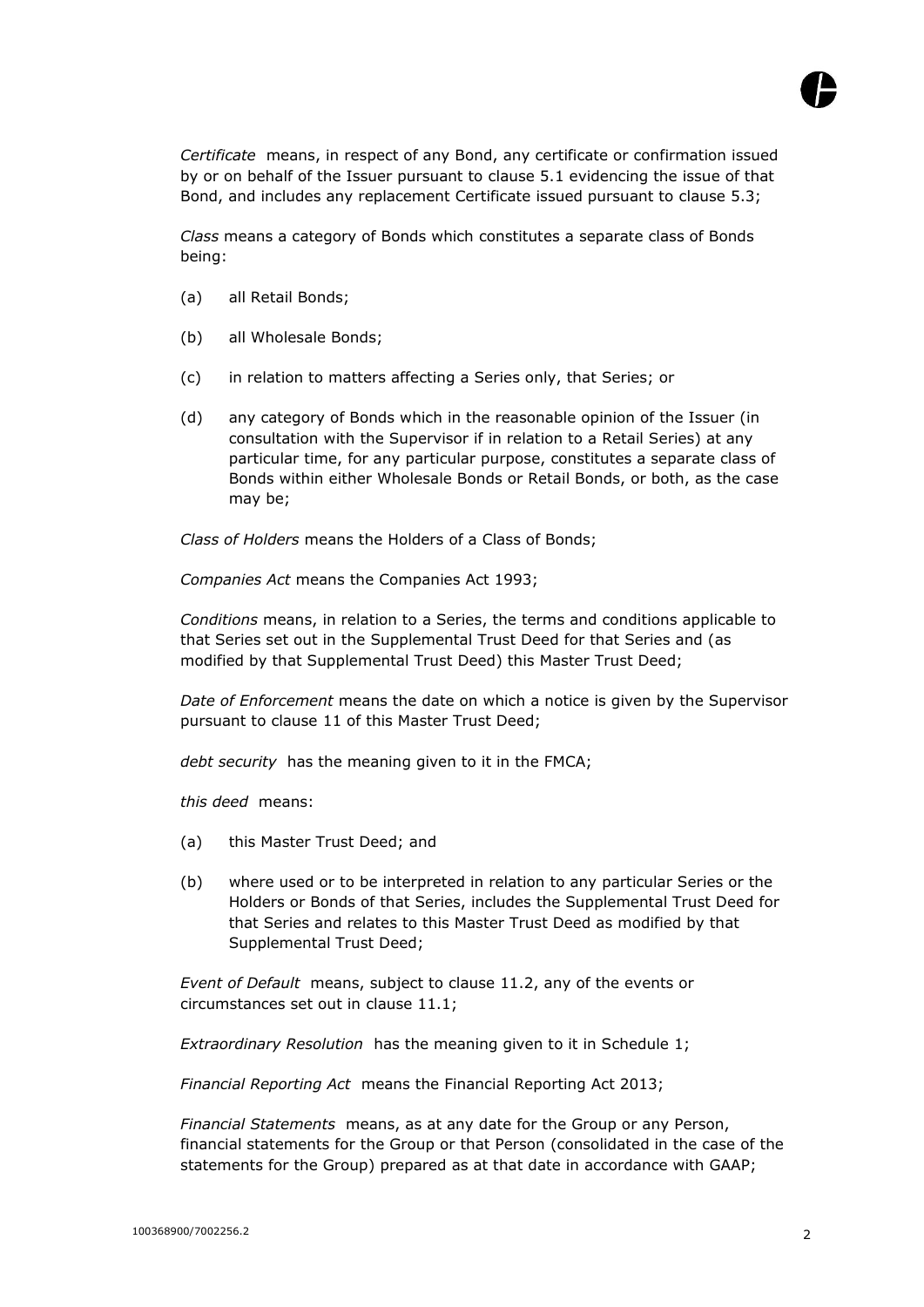*FMA* means the Financial Markets Authority;

*FMCA* means the Financial Markets Conduct Act 2013;

*FMC Regulations* means the Financial Markets Conduct Regulations 2014;

*FMSA* means the Financial Markets Supervisors Act 2011;

*GAAP* means, at any time:

- (a) New Zealand generally accepted accounting practice as defined in section 8 of the Financial Reporting Act; or
- (b) where the Issuer has a choice as to any accounting practice, any accounting practice adopted by the Issuer which:
	- (i) is in accordance with New Zealand generally accepted accounting practice at that time; and
	- (ii) has been accepted by the Auditors as applicable to and appropriate to be adopted by the Issuer;

*Group* means the Issuer and its Subsidiaries for the time being;

*Holder* means:

- (a) in relation to any Bond, the Person for the time being entered in the Register as the holder of such Bond; or
- (b) in relation to a Bond expressed in the relevant Supplemental Trust Deed to be payable to bearer, the bearer of that Bond;

*Information Memorandum* means in relation to any Series and/or Tranche:

- (a) the prospectus and the investment statement, product disclosure statement or other disclosure document required under clause 26 of Schedule 1 of the FMCA (as applicable), or such other document required by law which may replace a product disclosure statement or disclosure document required under clause 26 of Schedule 1 of the FMCA, relating to that Series and/or Tranche; and
- (b) (in each case) all documents to be distributed with or which form part of the relevant document, which, in each case, has been prepared by, or on behalf and with approval of, the Issuer in relation to the relevant Series and/or Tranche.

*Material Adverse Effect* means, with regard to a Person, that something has a material adverse effect on:

(a) the financial condition or business of that Person; or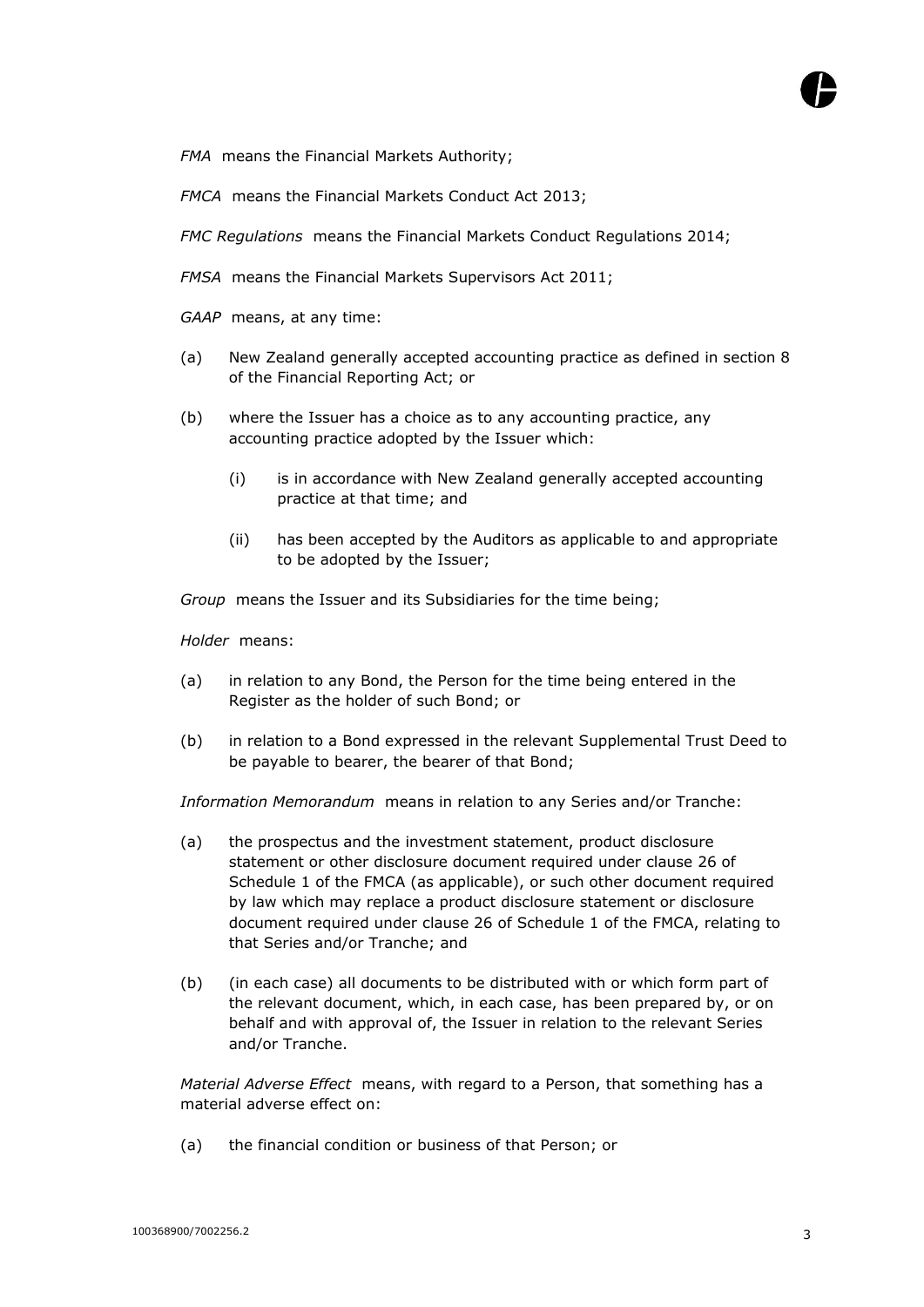

- (b) that Person's ability to perform and comply with its obligations under this deed; or
- (c) the Supervisor's ability to recover the Bond Moneys or to enforce performance of that Person's obligations under this deed;

*Master Trust Deed* means this master trust deed entered into between the Issuer and the Supervisor;

*Net Worth* means, at any date, the amount by which Total Assets exceed Total Liabilities at that date;

*outstanding* means, in relation to the Bonds, all the Bonds issued in accordance with this deed other than:

- (a) any Bonds which have been repaid or redeemed pursuant to the relevant Conditions;
- (b) any Bonds:
	- (i) for which the date for repayment or redemption pursuant to the relevant Conditions has occurred; and
	- (ii) the repayment or redemption moneys (including any interest accrued on those moneys to the date for such repayment or redemption) for which have been duly paid to or to the order of the Supervisor or to any relevant paying agent and remain available for payment; and
- (c) any Bonds which have become void or have been purchased by or on behalf of the Issuer and cancelled pursuant to the relevant Conditions;

*Person* includes an individual, a body corporate, an association of persons (whether corporate or not), a trust, a state and an agency of a state, in each case whether or not having separate legal personality;

*Principal Amount* means, in relation to a Bond, the amount (other than interest, fees and costs) payable on the redemption or repayment of that Bond as set out in the Conditions applicable to that Bond, including the premium (if any) payable on redemption or repayment in accordance with the Conditions of that Bond;

*Principal Subsidiary* means a Subsidiary the total assets of which at the relevant date, determined on a consolidated basis where the Subsidiary itself is a holding company of one or more other Subsidiaries, exceed 10% or more of Total Assets as at that date;

*Project Finance Debt* means indebtedness (whether actual or contingent) of the debtor company incurred to finance the acquisition or development of any asset where the creditor's right of action to enforce repayment of that indebtedness is limited to a right of action against the asset so financed and/or rights associated with that asset;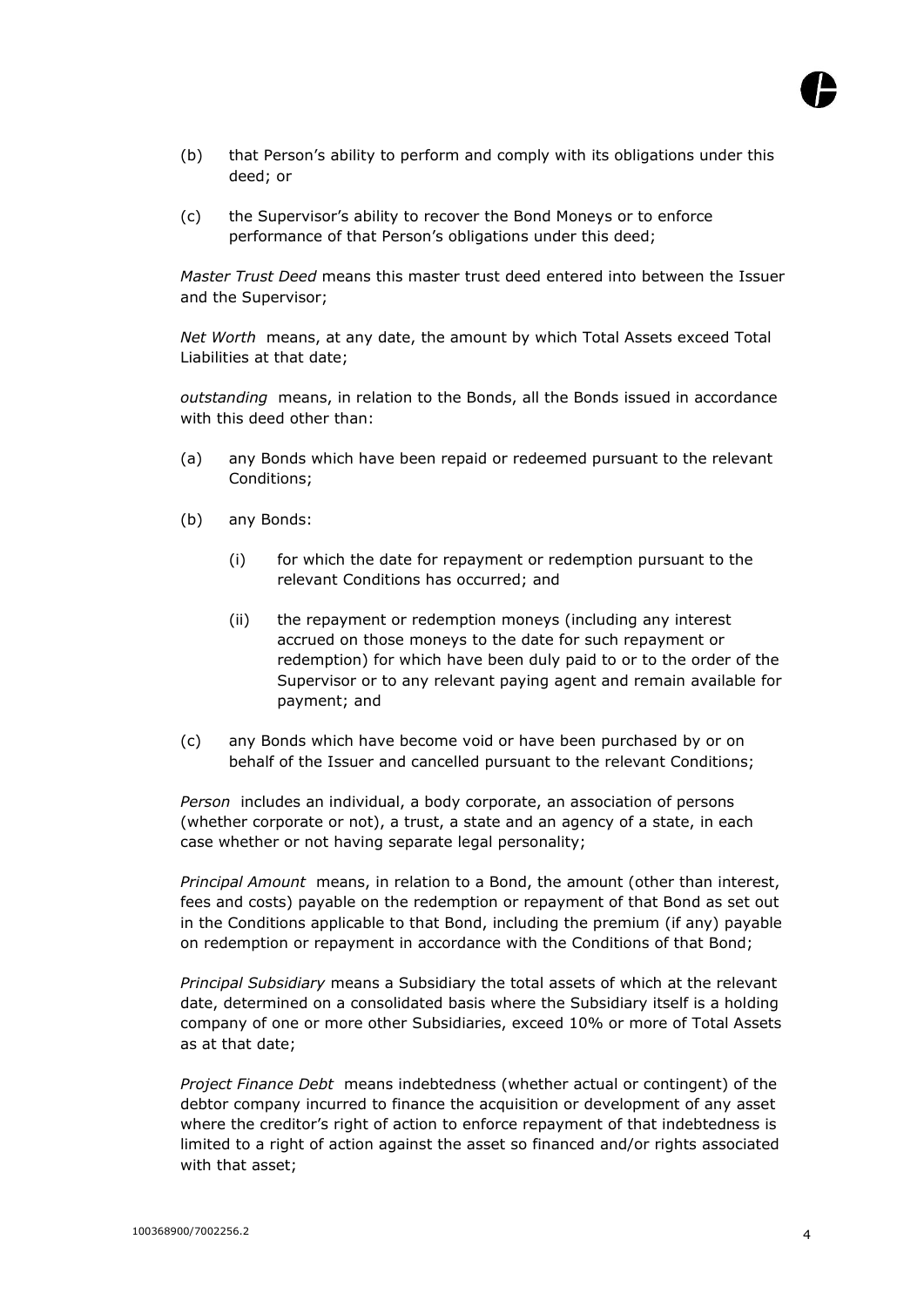

*Register* means, in respect of any Series, the register of Bonds for that Series maintained by the Registrar in New Zealand in accordance with:

- (a) this deed; and
- (b) the Registrar and Agency Agreement in respect of that Series (if any);

*Registered Address* means, in respect of a Holder of registered Bonds, its address for the time being recorded in the Register;

*Registrar* means, in respect of any Series, the Person (whether it be the Issuer or any other Person appointed by it for the purpose) which maintains the Register in respect of that Series and undertakes the other functions (if any) specified in its terms of appointment;

*Registrar and Agency Agreement* means, in respect of a Series, the registrar and agency agreement (if any) entered into between the Issuer and the Person appointed as registrar, calculation agent and/or paying agent for the Bonds of that Series;

*Retail Series* means a Series of Bonds which may, in accordance with the relevant Conditions, be offered or sold under a regulated offer or in accordance with clause 19 of Schedule 1 of the FMCA, and *Retail Bond* means a Bond which is part of a Retail Series and *Retail Holder* means a Holder of a Retail Bond;

*Security Interest* means a mortgage, pledge, charge, lien, hypothecation, encumbrance, deferred purchase, title retention, financial lease, sale-andrepurchase and sale-and-leaseback arrangement or other security interest of any nature, but does not include any security interest (other than a financial lease) which is a security interest only because it is deemed to be one by virtue of falling within section 17(1)(b) of the Personal Property Securities Act 1999;

*Series* means the Bonds issued pursuant to a particular Supplemental Trust Deed (which may be issued in one or more Tranches);

*Subordinated Debt* means a liability which on the winding up of the debtor company and to the extent permitted by law is deferred in point of payment to all other liabilities (not being liabilities which are similarly deferred) whether secured or unsecured, present or future, of the debtor company;

*Subsidiary* means a company which is a subsidiary of the Issuer within the meaning of section 2 of the Companies Act or in accordance with GAAP;

*Supplemental Trust Deed* means a deed supplemental to this Master Trust Deed entered into by the Issuer and the Supervisor pursuant to clause 3.2 constituting and setting out the conditions of a particular Series;

*Total Assets* means, at any date, the aggregate amount on a consolidated basis of all assets of the Group at that date and which would be disclosed as assets by the Financial Statements for the Group if they were prepared as at that date;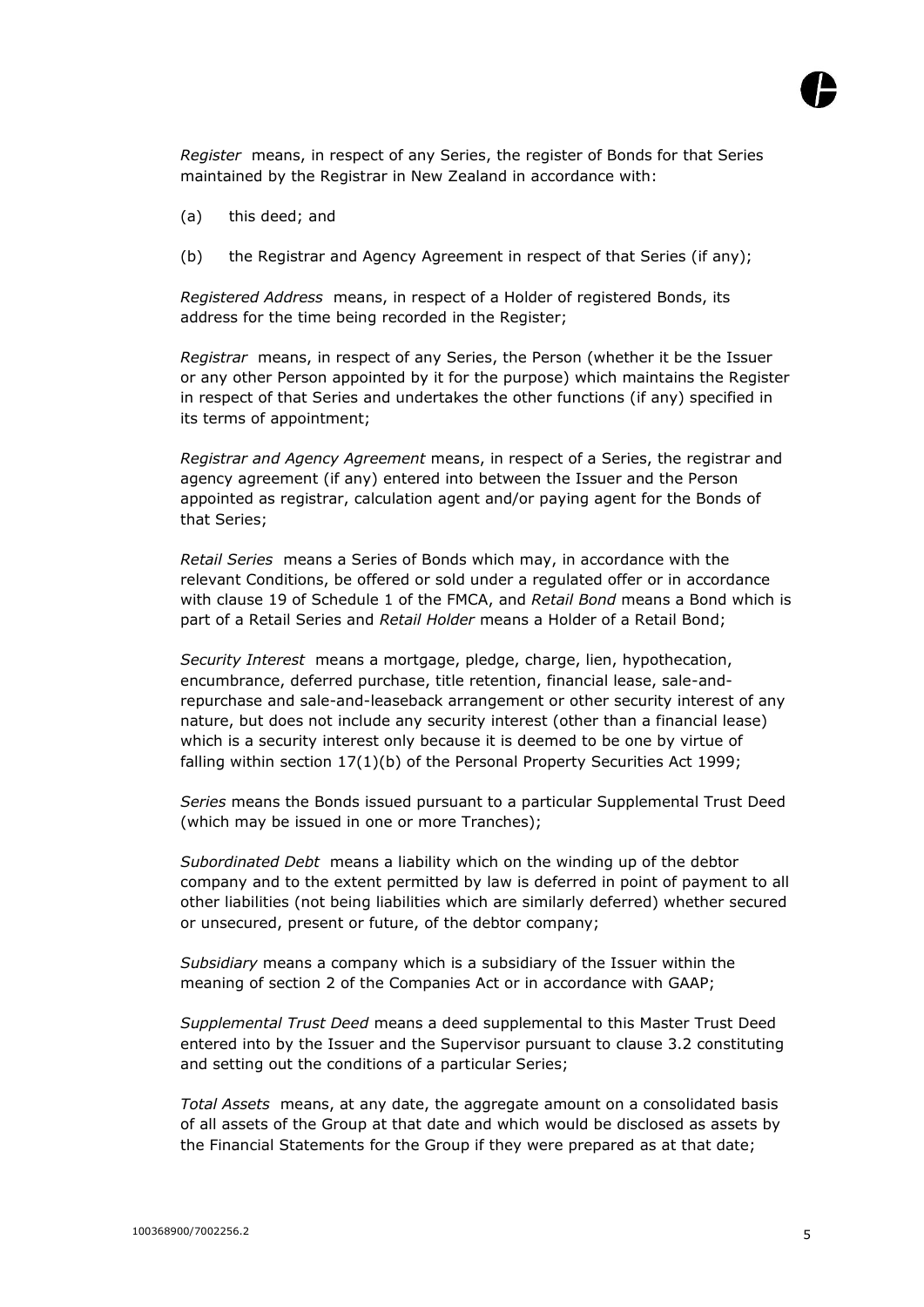

*Total Liabilities* means, at any date, the aggregate amount on a consolidated basis of all liabilities of the Group at that date and which would be disclosed as liabilities (other than contingent liabilities and Subordinated Debt) by Financial Statements for the Group if they were prepared as at that date;

*Tranche* means Bonds of the same Series in respect of which all terms are identical in all respects (except as to some or all of the issue date, maturity date, interest rate and/or frequency of payment of interest);

*Treasury Product* means a currency or interest rate swap, interest cap collar or floor agreement, currency or interest rate option, foreign currency transaction or dealing line, or any combination of the above or any similar or substitute hedging, currency or interest rate risk management or other treasury product;

*Trust Powers* means, in relation to a Series, the trusts, powers, authorities or discretions vested in the Supervisor by this deed in relation to that Series; and

*Wholesale Series* means a Series of Bonds which, in accordance with the relevant Conditions, are only to be offered or sold to wholesale investors for the purposes of the FMCA, and *Wholesale Bond* means a Bond which is part of a Wholesale Series and *Wholesale Holder* means a Holder of a Wholesale Bond.

#### <span id="page-16-0"></span>1.2 **References**

Except to the extent that the context otherwise requires, any reference in this deed to:

*borrowed money* means any indebtedness in respect of money borrowed or raised, whether or not for cash and by whatever means, including acceptances, deposits, discountings, factorings, finance or capital leases, hire purchase agreements, sale and leasebacks, sales and repurchases and any form of balance sheet financing, and also includes any indebtedness for the deferred purchase price of assets or services (other than goods or services obtained on normal commercial terms in the ordinary course of trading);

*consent* means any consent, authorisation, registration, filing, agreement, notarisation certificate, permission, licence approval authority or exemption from, by or with a governmental agency;

*governmental agency* includes any government or any governmental, semigovernmental or judicial entity or authority, or legislative body, or any person or body charged with the administration of any law, and also includes any Stock Exchange or other self-regulatory organisation established under statute;

*indebtedness* means any obligation (whether present or future, actual or contingent, secured or unsecured, as principal, surety or otherwise) relating to the payment or repayment of money;

*issuer obligations* has the meaning set out in the FMCA, being an obligation imposed on the Issuer under this deed in respect of the relevant Series, the terms of the offer of that Series, the FMCA or any court order relating to that Series;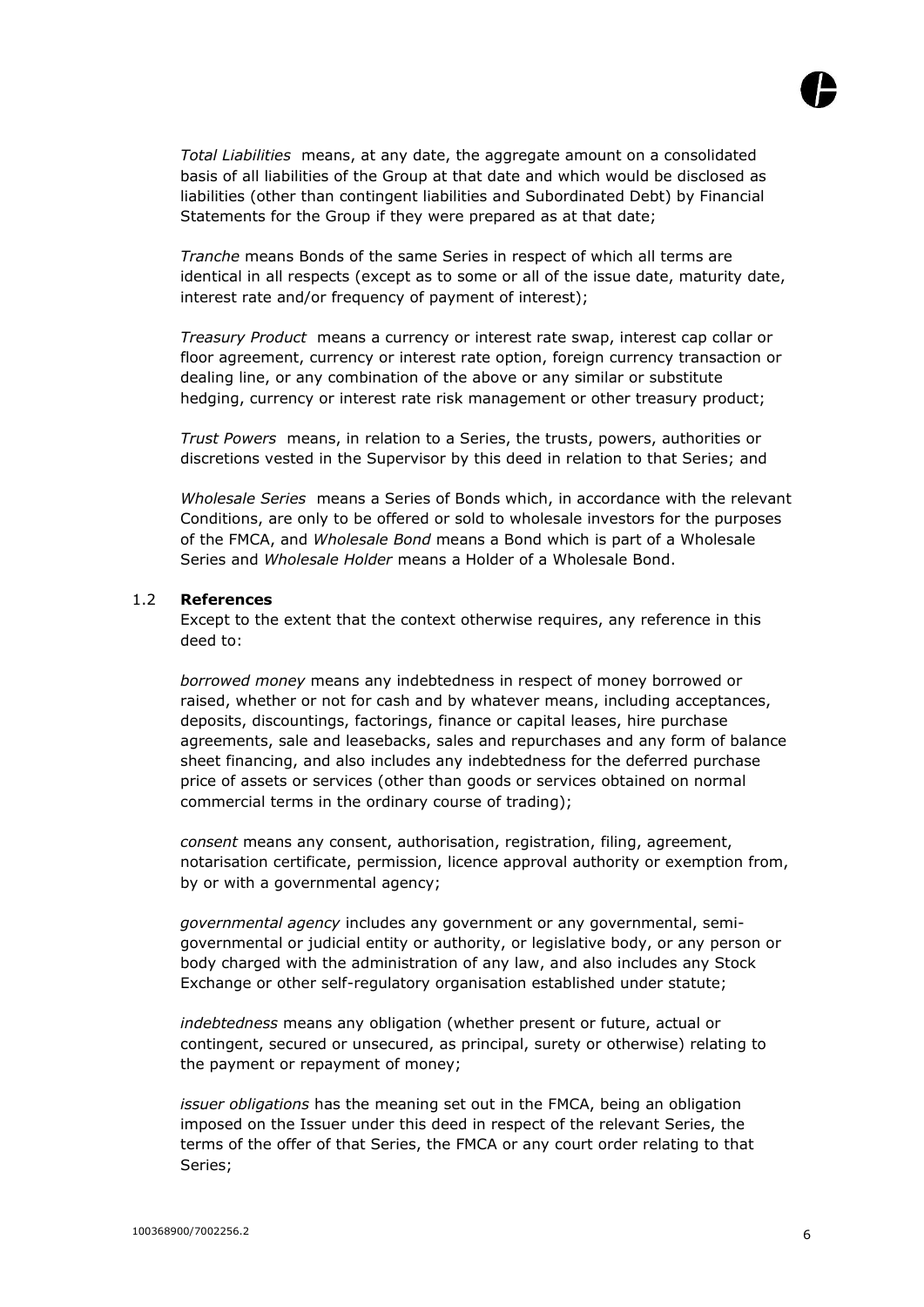

*qualified auditor* has the meaning set out in section 461E of the FMCA;

*regulated offer* shall be construed in accordance with the FMCA;

*retail investor* has the meaning set out in the FMCA, being a person who is not a wholesale investor in relation to the offer of Bonds.

*tax* includes any present or future tax, levy, impost, duty, rate, charge, fee, deduction or withholding of any nature and whatever called (including approved issuer levy), imposed or levied by any governmental agency, in each case together with any interest, penalty, charge, fee or other amount imposed or made on or in relation to any of the foregoing; Or

*wholesale investor* has the meaning set out in clause 3(2) and 3(3) of schedule 1 of the FMCA.

#### <span id="page-17-0"></span>1.3 **Construction**

Except to the extent that the context otherwise requires, in the construction of this deed:

- (a) *Headings*: headings are inserted for convenience only and do not affect the construction of this deed;
- (b) *Clauses*: references to clauses, sub-clauses, paragraphs and Schedules are to the clauses, sub-clauses and paragraphs of, and schedules to, this Master Trust Deed;
- (c) *Statutes*: references to any legislation or any provision of legislation are taken to be references to that legislation or provision as from time to time amended, re-enacted or substituted and include statutory regulations or instruments from time to time made and in force under that legislation or provision;
- (d) *Agreements*: references to any deed (including this deed), agreement or other instrument are to be read as referring to that deed, agreement or other instrument as from time to time modified, supplemented or novated;
- (e) *Statutory definitions*: unless inconsistent with specific definitions contained in this deed, words defined in the Companies Act, the FMCA or the Financial Reporting Act have the same meanings in this deed. In the case of conflict the definitions in the FMCA prevail over those in the Companies Act and the Financial Reporting Act, and the definitions in the Financial Reporting Act prevail over those in the Companies Act;
- (f) *Singular*: unless the context otherwise requires, the singular includes the plural and vice versa;
- (g) *Gender*: words denoting any gender include the other gender;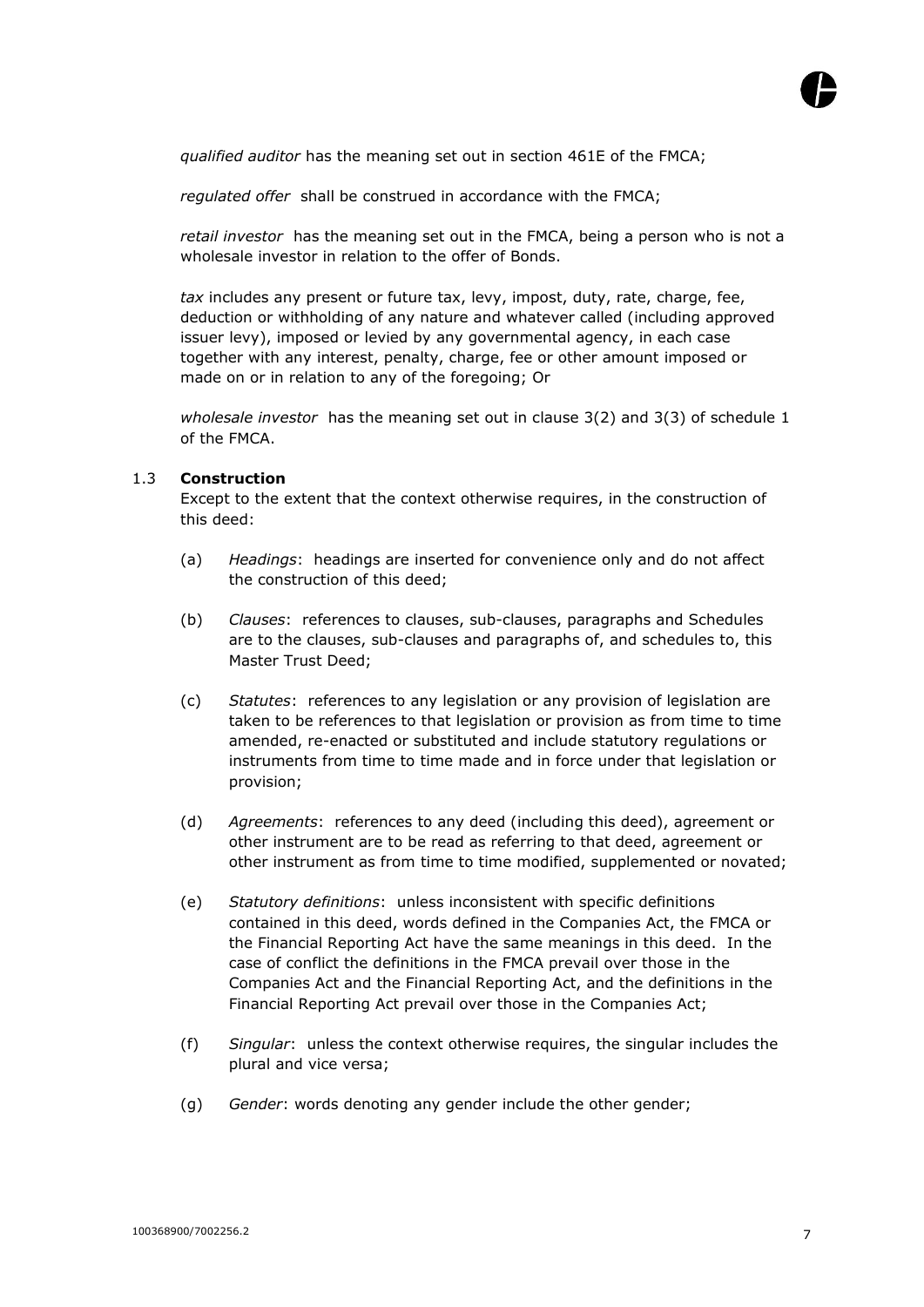

- (h) *Successors and assigns*: each reference to a party to this Master Trust Deed is to be read as a reference to that party and its successors and permitted assigns; and
- (i) *Writing*: a reference to *in writing* or *written* includes all modes of presenting or reproducing words, figures and symbols in a tangible and permanently visible form.

#### 1.4 **No effect**

The parties agree that this Master Trust Deed has no effect to the extent that it contravenes, or is inconsistent with, the FMCA, the FMC Regulations (together, the *Applicable Laws*) or any term implied in this Master Trust Deed by the Applicable Laws.

#### <span id="page-18-0"></span>2 **APPOINTMENT OF SUPERVISOR**

The Issuer appoints the Supervisor, and the Supervisor accepts appointment, as supervisor for the Holders:

- (a) on the terms and conditions contained in this deed and implied by law; and
- (b) with the rights, powers, duties and obligations in respect of the Bonds conferred by this deed or by law.

#### <span id="page-18-1"></span>3 **CONSTITUTION AND ISSUE OF BONDS**

#### <span id="page-18-2"></span>3.1 **Issue of Bonds**

- (a) The Issuer may from time to time constitute and issue Bonds in accordance with this Master Trust Deed. Bonds may be issued to the Persons, in the amounts, on the terms and conditions and at the times determined by the Issuer from time to time.
- (b) Bonds shall be issued on the basis that the relevant Series may be offered or sold under a regulated offer (being Retail Bonds) or that the relevant Series is not permitted to be offered or sold to retail investors, and is sold to wholesale investors (being Wholesale Bonds), in each case as specified in the selling restrictions in the relevant Supplemental Trust Deed.

#### <span id="page-18-3"></span>3.2 **Supplemental Trust Deed**

Bonds will be constituted and issued in Series. Each Series will be subject to conditions set out in a Supplemental Trust Deed for that Series and (as modified by that Supplemental Trust Deed) this Master Trust Deed. The Issuer agrees to execute and deliver to the Supervisor in respect of each Series a Supplemental Trust Deed. If and to the extent that:

- (a) the Supplemental Trust Deed for a Series modifies this Master Trust Deed; or
- (b) the provisions of that Supplemental Trust Deed conflict with the provisions of this Master Trust Deed,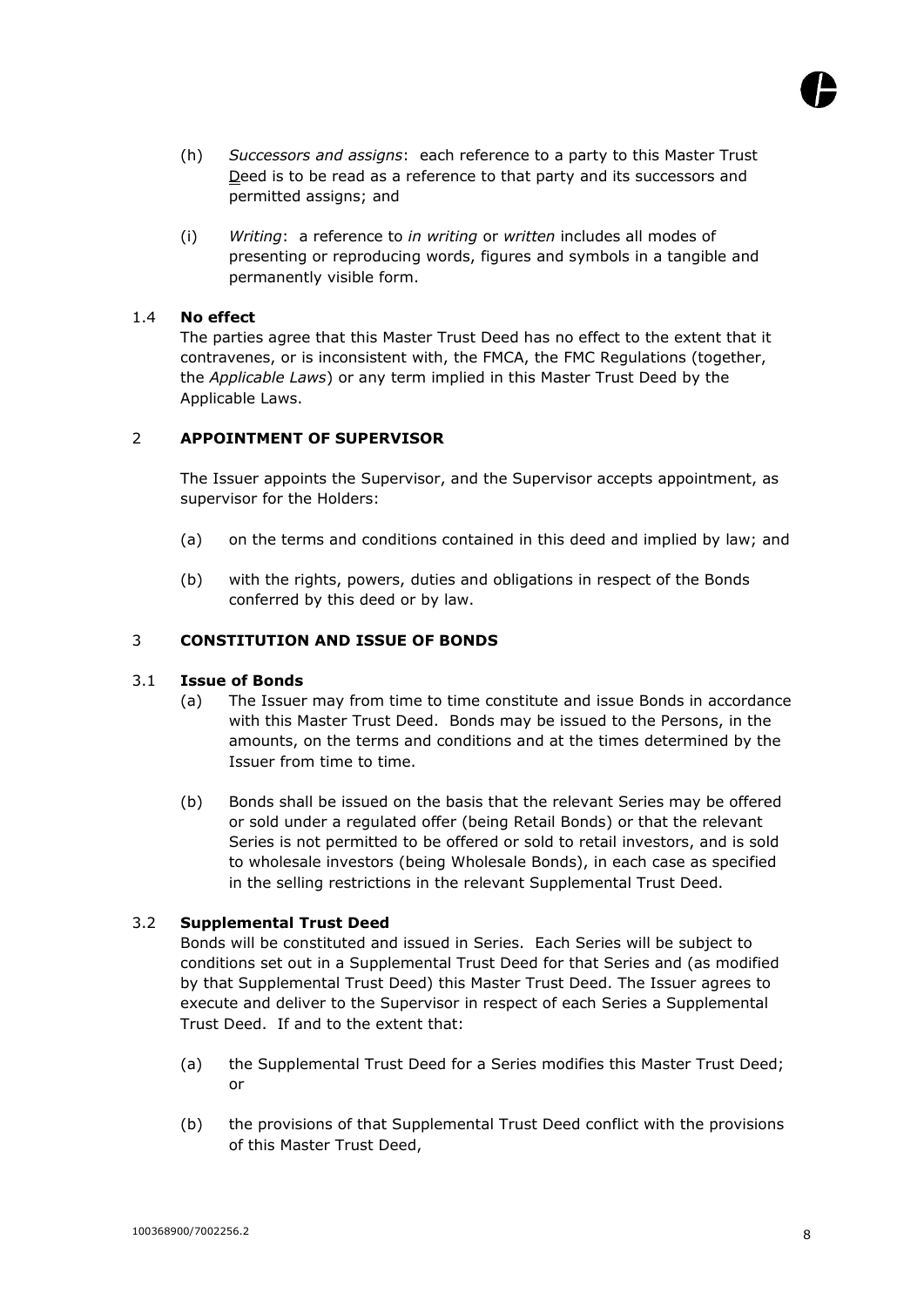

that Supplemental Trust Deed prevails over this Master Trust Deed in relation to that Series.

#### <span id="page-19-0"></span>3.3 **Terms of issue**

- (a) Each Bond is issued subject to and with the benefit of the Conditions applicable to that Bond. All of those provisions and Conditions bind the Issuer, the Supervisor and the Holder, and all Persons claiming under or through them. Each Holder is taken to have been given notice of the applicable Conditions.
- (b) The Issuer acknowledges that, in relation to any particular Series, this deed is made for the benefit of and, subject to clause 12.2, is intended to be enforceable by any person who is, from time to time, a Holder of Bonds comprising the relevant Series and the Supervisor.

#### <span id="page-19-1"></span>3.4 **Status**

The Bonds are and at all times will:

- (a) be unsecured and (except to the extent expressly provided otherwise in a Supplemental Trust Deed in relation to a Series) unsubordinated obligations of the Issuer; and
- (b) (except to the extent expressly provided otherwise in a Supplemental Trust Deed in relation to a Series) rank equally without any preference or priority among themselves and at least equally with all the Issuer's other present and future unsecured, unsubordinated indebtedness except indebtedness preferred solely by operation of law.

#### <span id="page-19-2"></span>3.5 **Purchase, cancellation or reissue**

Except as provided in the Conditions in relation to a Series, the Issuer may:

- (a) purchase Bonds from any Person, at any time, on any market or by private treaty and at any price; and
- (b) cancel any Bonds so purchased,

but is not obliged to do either such thing.

#### <span id="page-19-3"></span>4 **AGREEMENT TO PAY**

#### <span id="page-19-4"></span>4.1 **Payment of Bond Moneys**

The Issuer agrees to pay to (or to the order of) the Supervisor the Bond Moneys in respect of each Bond as and when due and payable in accordance with the applicable Conditions (including in the currency and in the manner required by those Conditions).

#### <span id="page-19-5"></span>4.2 **Pro tanto satisfaction**

Every payment to Holders of (or on account of) the Bond Moneys due and payable on their Bonds in accordance with the applicable Conditions satisfies pro tanto the indebtedness the Issuer agrees to pay under clause 4.1.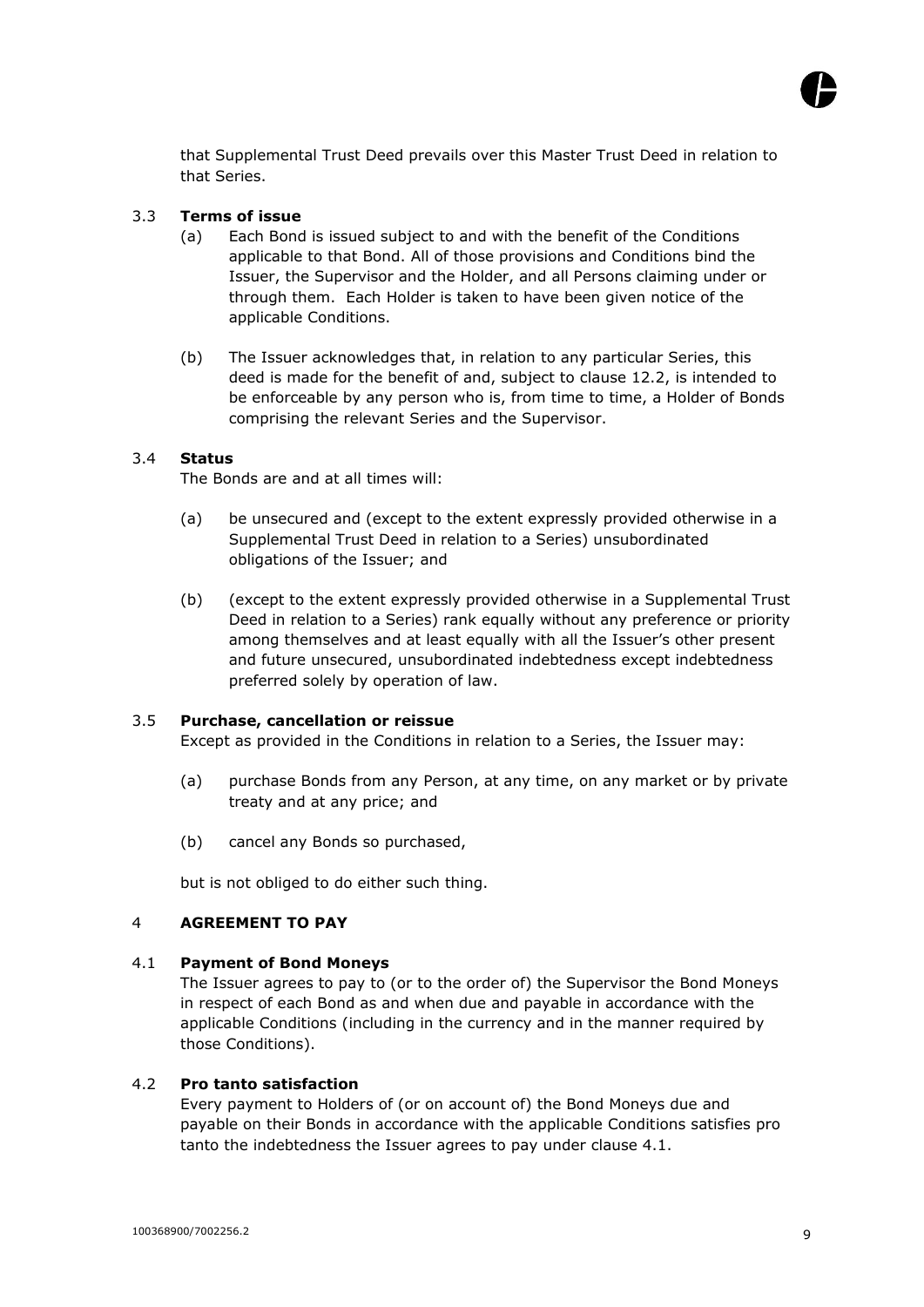

#### <span id="page-20-0"></span>4.3 **Unclaimed money**

Subject to the Conditions in relation to a Series, the parties agree, in relation to any payment of Bond Moneys sent or made by or on behalf of the Issuer to a Holder at its last Registered Address that is returned unclaimed (*unclaimed money*), that:

- (a) all unclaimed money must be:
	- (i) either retained by the Issuer for the relevant Holder or (if held by or on behalf of the Supervisor) paid by or on behalf of the Supervisor to the Issuer, without limiting the rights of the Person entitled to the unclaimed money in priority to the Issuer; and
	- (ii) retained by the Issuer for the Holder until claimed;
- (b) the Issuer is not obliged to invest or pay interest on the unclaimed money; and
- (c) if the unclaimed money is not claimed within five years after its due date:
	- (i) it is taken to be forfeited to the Issuer for the Issuer's benefit; and
	- (ii) the Person who otherwise would have been entitled to it is entitled to receive payment only of an amount equal to the amount forfeited if the Person produces evidence which satisfies the Issuer that the Person would have been entitled to receive that payment if the unclaimed money had not been forfeited.

#### <span id="page-20-1"></span>4.4 **Receipt by Holders**

The receipt by the Holder or (in the case of joint Holders) by any one of the Holders of the Bond Moneys from time to time due in respect of any Bonds is a good discharge to the Issuer despite any express or implied notice the Issuer has of the right, title, interest or claim of any other Person to or in those Bonds or the Bond Moneys payable in respect of them.

#### <span id="page-20-2"></span>4.5 **Deductions or withholdings**

Except as provided in the Conditions in relation to a Series:

- (a) *Payments free and clear*: each payment under each Bond must be made:
	- (i) free of any restriction or condition;
	- (ii) free and clear of, and (except to the extent required by law or as provided in this clause 4.5) without deduction or withholding on account of, any taxes; and
	- (iii) (except to the extent required by law or as provided in this clause 4.5) without any deduction or withholding (whether by way of set-off, counterclaim or otherwise);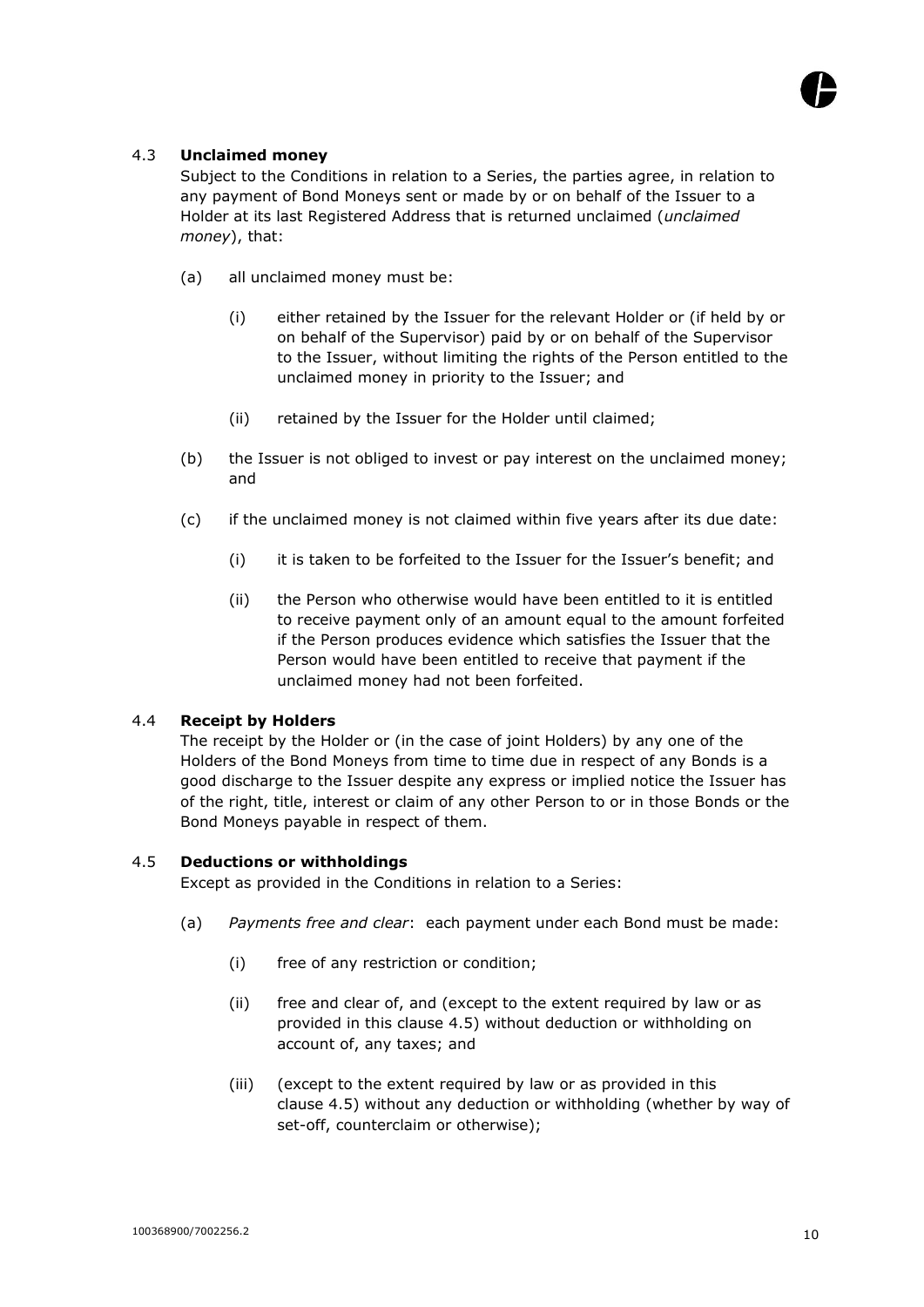- (b) *Non-resident withholding tax*: New Zealand non-resident withholding tax will be deducted from payments of interest (or payments deemed by law to be interest) to Holders who are not resident or deemed resident in New Zealand for tax purposes or who are not engaged in business in New Zealand through a fixed establishment in New Zealand. If the Issuer is lawfully able to pay Approved Issuer Levy in respect of any payment of interest (or deemed interest) to such a Holder and the payment of Approved Issuer Levy will have the effect of reducing the rate of nonresident withholding tax applicable to that payment of interest to 0%, the Issuer (or the Registrar for the relevant Series on its behalf) must, if so requested by such Holder:
	- (i) pay the Approved Issuer Levy to the appropriate authority; and
	- (ii) deduct the amount paid from the interest (or deemed interest) payable to that Holder in lieu of deducting New Zealand non-resident withholding tax from that payment at the rate otherwise applicable;
- (c) *Resident withholding tax*: New Zealand resident withholding tax will be deducted from payments of interest (or payments deemed by law to be interest) to a Holder who receives such payments subject to the New Zealand resident withholding tax rules (or would do in the absence of an applicable exemption), unless the Holder establishes to the satisfaction of the Issuer (or the Registrar for the relevant Series on its behalf) by means of production of a certificate of exemption from resident withholding tax or otherwise, that no such tax need be deducted;
- (d) *Highest rate*: if the Issuer is to make any deduction or withholding on account of New Zealand withholding taxes from any payment to a Holder as stated in this clause 4.5, it must make the deduction or withholding at the highest rate applicable unless the Holder can demonstrate to the Issuer (and the Issuer accepts) that a lesser rate is appropriate;
- (e) *No gross-up*: the Issuer is not required to, and will not, make any additional payment by way of gross-up or otherwise with respect to the deduction or withholding from any payment made in respect of the Bonds under clause 4.5(b) or (c). If, in respect of any Bond, the Registrar for the relevant Series or the Issuer becomes liable to make any payment of, or on account of, tax payable by any Holder, then the relevant Holder will indemnify the Registrar for the relevant Series and the Issuer in respect of that liability. Any moneys paid by the Registrar for the relevant Series or the Issuer in respect of the liability may be recovered from the Holder as a debt due to the Registrar for the relevant Series or to the Issuer and may be withheld from any further payments to that Holder. Nothing in this clause 4.5(e) limits or affects any other right or remedy of the Registrar for the relevant Series or the Issuer; and
- (f) *Tax status*: the Issuer and the Registrar for the relevant Series are entitled for the purposes of this clause 4.5 to rely upon any evidence produced or statement made by (or on behalf of) a Holder in relation to that Holder's tax status or tax residency.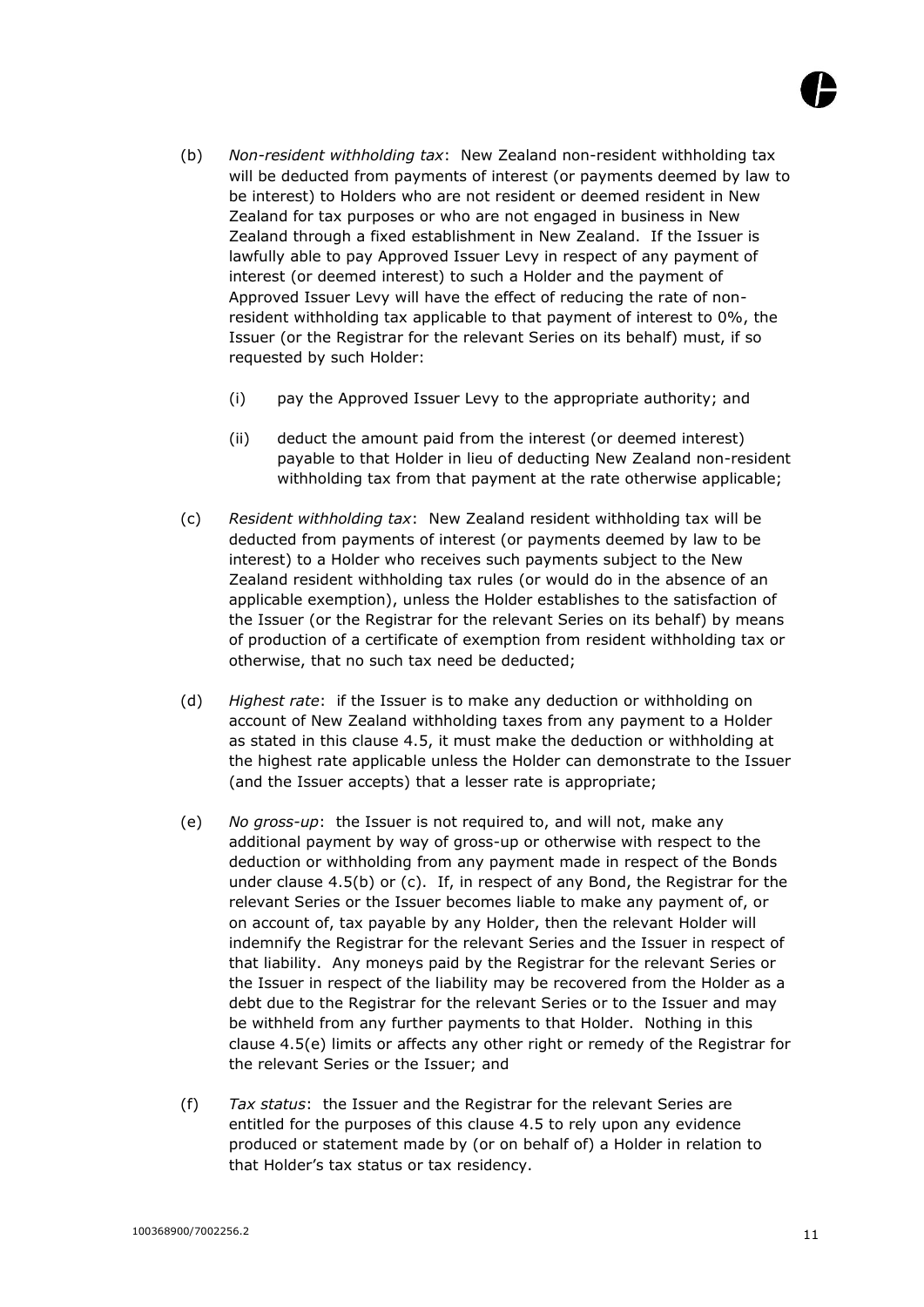#### <span id="page-22-0"></span>4.6 **Reinstatement**

If any payment made to a Holder by or on behalf of the Issuer is rescinded, avoided or required to be reimbursed by law:

- (a) that payment is to be taken not to have discharged or affected the liability of the Issuer in respect of the payment; and
- (b) the Holder and the Issuer will be restored to the position in which each would have been, and be entitled to exercise all the rights which each would have had, if the payment had not been made.

#### <span id="page-22-1"></span>4.7 **Business Day**

Any amount payable by the Issuer under the Bonds or this deed on a day which is not a Business Day must instead be paid on the next succeeding Business Day.

#### <span id="page-22-2"></span>5 **CERTIFICATES**

#### <span id="page-22-3"></span>5.1 **Certificates**

Subject to the Conditions in relation to a Series, the Issuer agrees to issue to every Retail Holder a Certificate in relation to the Bonds held by it in such form (including computer generated records or statements) and manner (not being inconsistent with the provisions of this deed, the Conditions, the FMCA or any applicable law) as from time to time may be determined by the Issuer and including all information required under the FMCA (if applicable).

#### <span id="page-22-4"></span>5.2 **Execution**

Certificates may be executed by or on behalf of the Issuer (including by a Registrar or any issuing agent on behalf of the Issuer) manually, electronically, by facsimile or in any other manner permitted by applicable law. Any Certificate bearing the facsimile signature of a Person authorised to execute it at the date of printing will be valid even if the signatory has ceased to be so authorised at the date of issue or at any time after the date of issue.

#### <span id="page-22-5"></span>5.3 **Replacement certificates**

With the consent in each case of the Holder concerned, the Issuer may issue:

- (a) a replacement Certificate in substitution for a lost, stolen, damaged, defaced, destroyed or incorrect Certificate;
- (b) a balance Certificate where the indebtedness, liabilities or obligations evidenced by a Certificate have been discharged in part; or
- (c) several Certificates in substitution for one Certificate or vice versa,

subject in each case to receiving satisfactory indemnification and security which the Issuer may reasonably request.

#### <span id="page-22-6"></span>5.4 **Certificates not documents of title** Except:

(a) to the extent required by any applicable law; or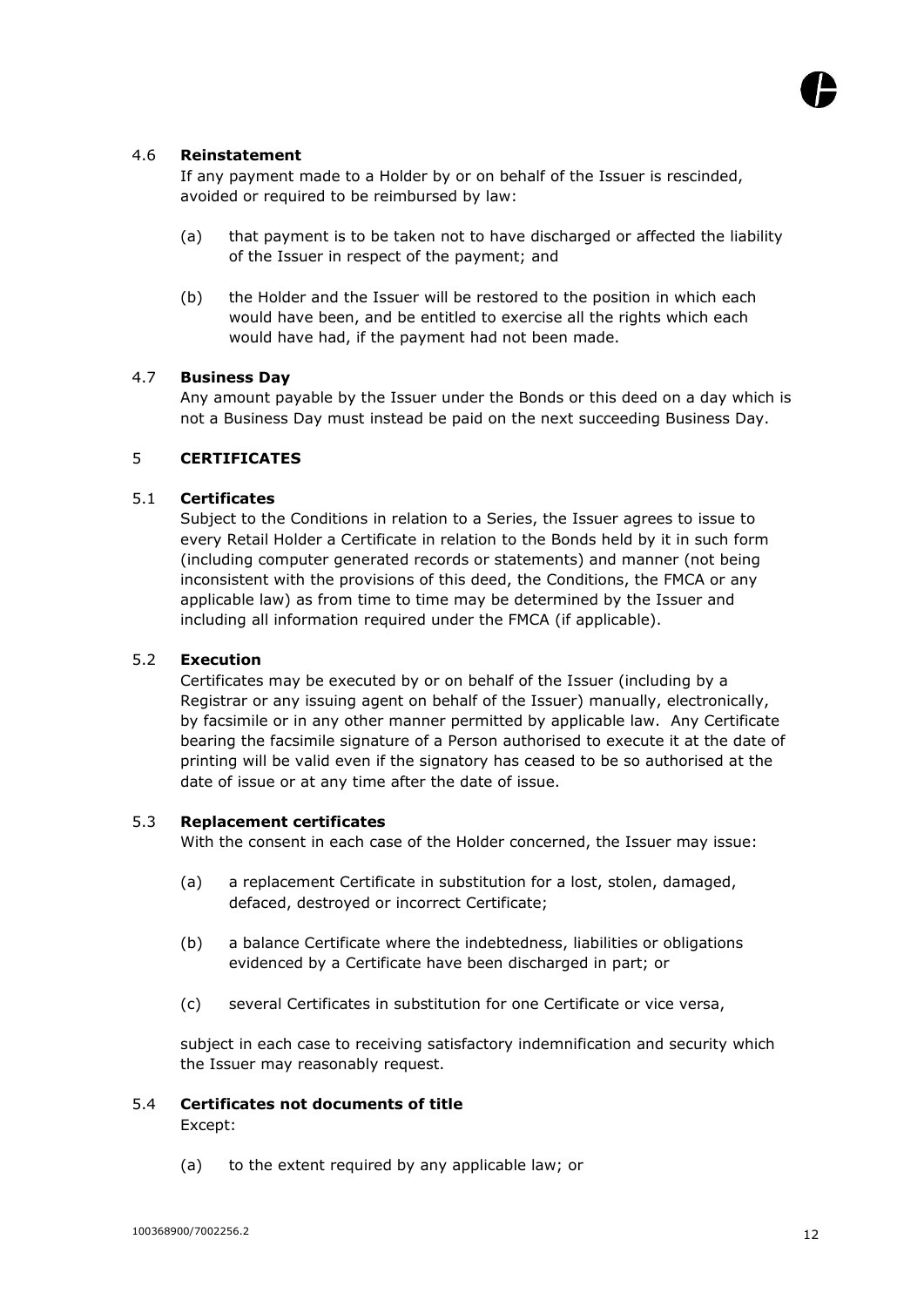

(b) if the relevant Bonds are expressed in the Supplemental Trust Deed for those Bonds to be bearer Bonds which may be transferred by delivery,

no Certificate constitutes a document of title. Rather, entitlement in respect of Bonds evidenced by the relevant Certificate will be determined solely by reference to the Register for that Series of Bonds.

#### <span id="page-23-0"></span>6 **REGISTER**

#### <span id="page-23-1"></span>6.1 **Establishment and maintenance**

The Issuer agrees to ensure the Registrar establishes and maintains a Register for each Series in New Zealand complying with all applicable laws. Each Register must:

- (a) have entered in it all details required by the FMCA and any other applicable law or the Conditions and such other details as the Issuer thinks fit; and
- (b) be kept in a form and manner enabling it to be conveniently and properly audited.

There must be a separate Register for each Series. One or more Registers may be maintained by the same Registrar.

#### <span id="page-23-2"></span>6.2 **Registrar**

Each Register for a Series shall be kept by a Registrar pursuant to the Registrar and Agency Agreement. Separate Registrars may be appointed in respect of each Series. The Registrar may be:

- (a) the Issuer itself (maintaining the Register among its general accounting records or separately); or
- (b) any other Person appointed by the Issuer as Registrar in respect of that Series.

The Issuer will give notice to the Supervisor of any resignation or removal of the Registrar for a Series and the appointment of any replacement Registrar promptly following such event.

#### <span id="page-23-3"></span>6.3 **Change of address**

Each Holder (whether joint or several) agrees to notify the relevant Registrar promptly of any change of its name or address and, upon receipt of notice, the Registrar must alter the relevant Register accordingly.

#### <span id="page-23-4"></span>6.4 **Disclosure and Inspection**

The Supervisor or the Issuer may inspect any Register and take copies of or extracts (including electronic copies) from it at any reasonable time without the requirement to pay any fee. The Issuer shall also ensure that the Registrar retains and makes available for inspection, and provides copies of or extracts from, the Registrar as required by, and in accordance with, the FMCA. The Issuer shall ensure that the Registrar discloses to any Holder who so requests any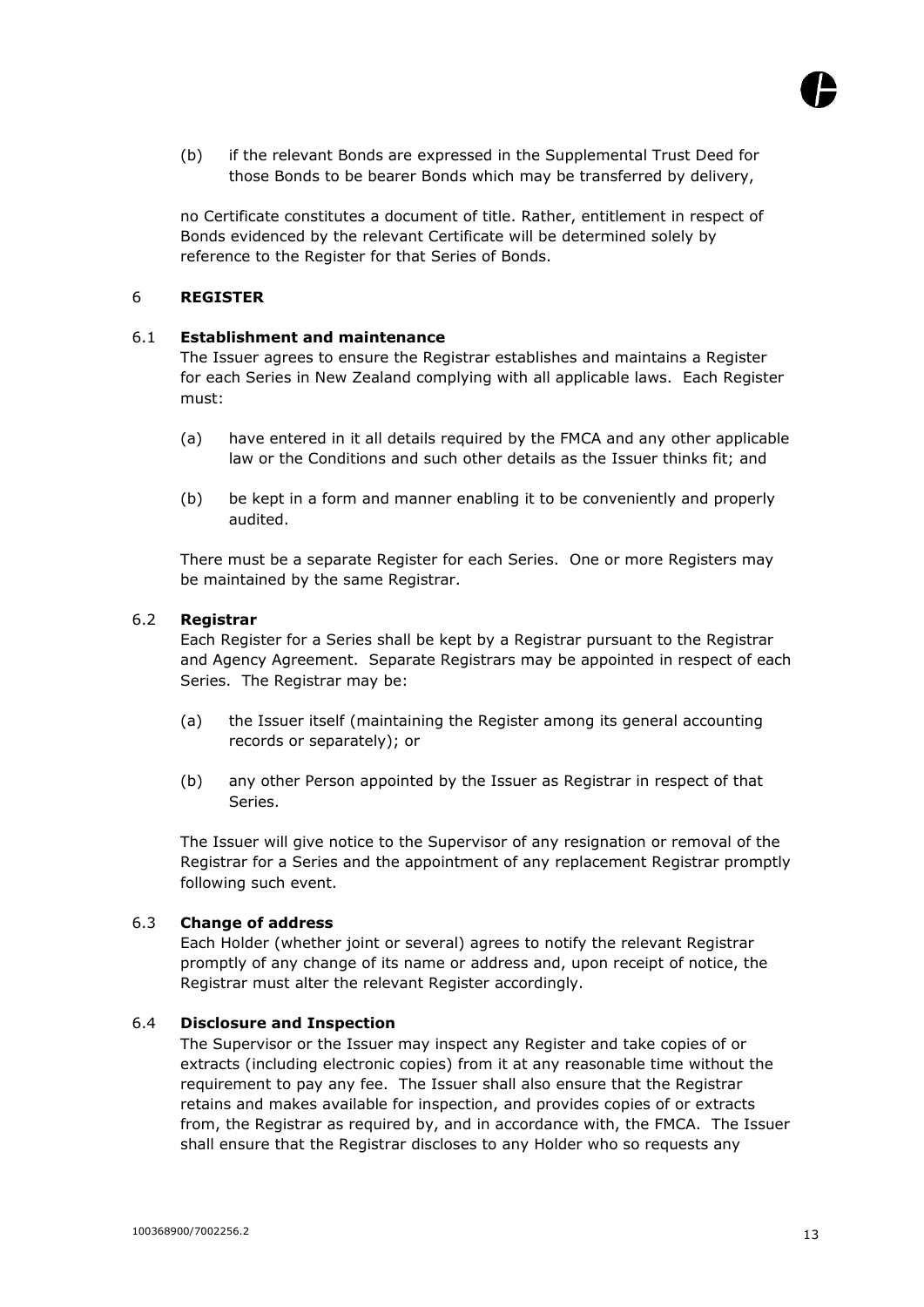

information held on the Register which relates to the Bonds registered in the name of that Holder.

#### <span id="page-24-0"></span>6.5 **Co-ownership of Bonds**

If:

- (a) two or more Persons are registered as Holders of the same Bond or Bonds then, unless the contrary is expressed in the relevant application, transfer form or otherwise, those Persons are taken to hold the Bond or Bonds as joint tenants; and
- (b) two or more Persons apply to be registered as Holders as tenants in common, the Registrar may, after notifying those Persons of its intention to do so, divide the Bonds into parcels which represent each such Person's share. If the Bonds cannot be divided into shares each of which would comply with any relevant Conditions in that regard (including as to the minimum Principal Amount of Bonds), the Registrar may refuse to accept the application.

#### <span id="page-24-1"></span>6.6 **Audit**

Each Register in respect of any Retail Series must be audited in accordance with applicable auditing and assurance standards by the Auditor (or by such other firm of qualified auditors as the Supervisor may from time to time approve):

- (a) in the ordinary course of any periodic audit of the Issuer (or in the ordinary course of any periodic audit of the relevant Registrar where the auditor is not the Auditor) at least annually and within 4 months of the Issuer's balance date; or
- (b) at any other time (at the cost of the Issuer) upon reasonable request by the Supervisor.

#### <span id="page-24-2"></span>6.7 **Register conclusive**

The Register is to be conclusive evidence of the ownership of the Bonds by the Persons named in the Register as the Holders. The Holders entered in the Register are to be regarded as the beneficial owners of the Bonds registered in the Register in their names respectively and all Persons (including the Issuer) may act accordingly. The Registrar will not be bound to enter in the Register any notice of any trust, or (except as ordered by a Court) to recognise any trust or equity affecting the ownership of any Bond or the moneys represented by it.

#### <span id="page-24-3"></span>6.8 **Legal requirements**

The Issuer agrees to comply (or procure compliance) with all statutory requirements in respect of each Register.

### <span id="page-24-4"></span>7 **TRANSFER OF BONDS**

#### <span id="page-24-5"></span>7.1 **Transfer**

Bonds may be transferred by the Holders in accordance with the procedures, and on the production of the transfer and other documentation, as are determined by the Issuer to be appropriate either generally or for a particular Series (and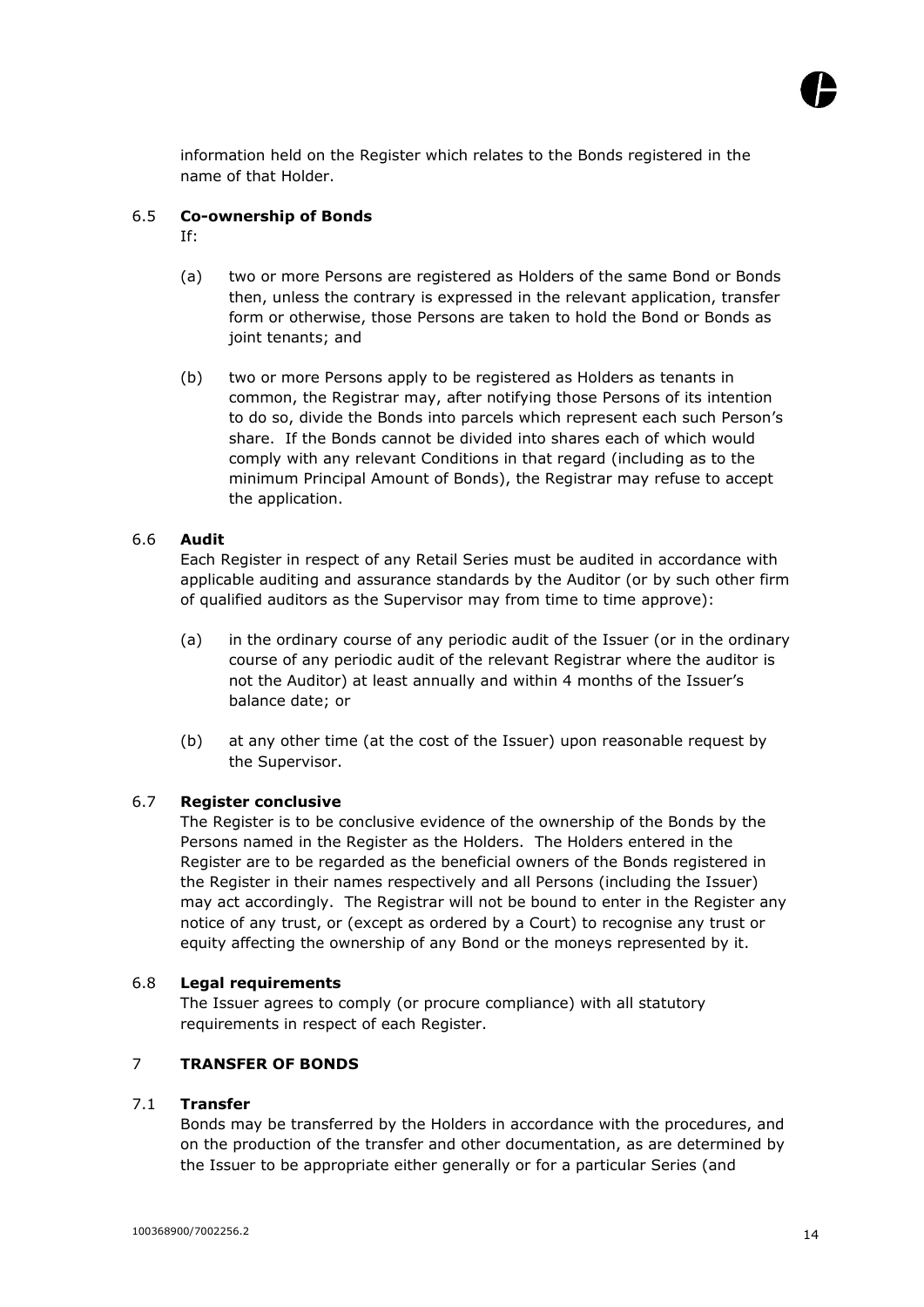

whether in the relevant Supplemental Trust Deed or otherwise). In any case the transferor of registered Bonds is taken to remain the Holder until the name of the transferee has been entered in the Register. Bonds expressed in the relevant Supplemental Trust Deed to be bearer Bonds are to be transferred by delivery.

#### <span id="page-25-0"></span>7.2 **Death, insanity or bankruptcy of Holder**

Any Person becoming entitled to any Bonds as a consequence of the death, insanity or bankruptcy of a Holder may, if the Person produces such evidence as to its right or title as the Issuer requires, be registered as the Holder or may transfer the Bonds in accordance with the provisions of this deed. The executors or administrators of a deceased Holder (not being one of several joint Holders) will be the only Persons recognised by the Issuer and the Supervisor as having any title to or interest in the Bonds so held by that Holder. If any Holder who held any Bonds jointly dies, the surviving joint Holder or Holders will be the only Person or Persons recognised by the Issuer and the Supervisor as having any title to or interest in such Bonds. The Issuer may retain money which is payable upon any Bonds to which this clause 7.2 applies until a transmission or transfer of the Bonds has been registered on such terms and conditions as it considers reasonable.

#### <span id="page-25-1"></span>8 **REPRESENTATIONS AND WARRANTIES**

#### <span id="page-25-2"></span>8.1 **Representations and warranties**

The Issuer represents and warrants to the Supervisor for the benefit of the Holders of each Series that:

- (a) *Status*: it:
	- (i) is duly incorporated and existing under the laws of its place of incorporation;
	- (ii) is a separate legal entity capable of suing and being sued; and
	- (iii) has the power and authority to own its assets and to conduct the business which it conducts and/or proposes to conduct;
- (b) *Powers*: it has the power to enter into, and exercise its rights and perform and comply with its obligations under, this deed and to issue the Bonds;
- (c) *Authorisations and consents*: all actions, conditions and things required to be taken, fulfilled and done (including the obtaining of any necessary consents) in order to:
	- (i) enable it lawfully to enter into, and exercise its rights and perform and comply with its obligations under, this deed and to issue the Bonds;
	- (ii) ensure that those obligations are valid, legally binding and enforceable; and
	- (iii) make this deed admissible in evidence in the courts of New Zealand,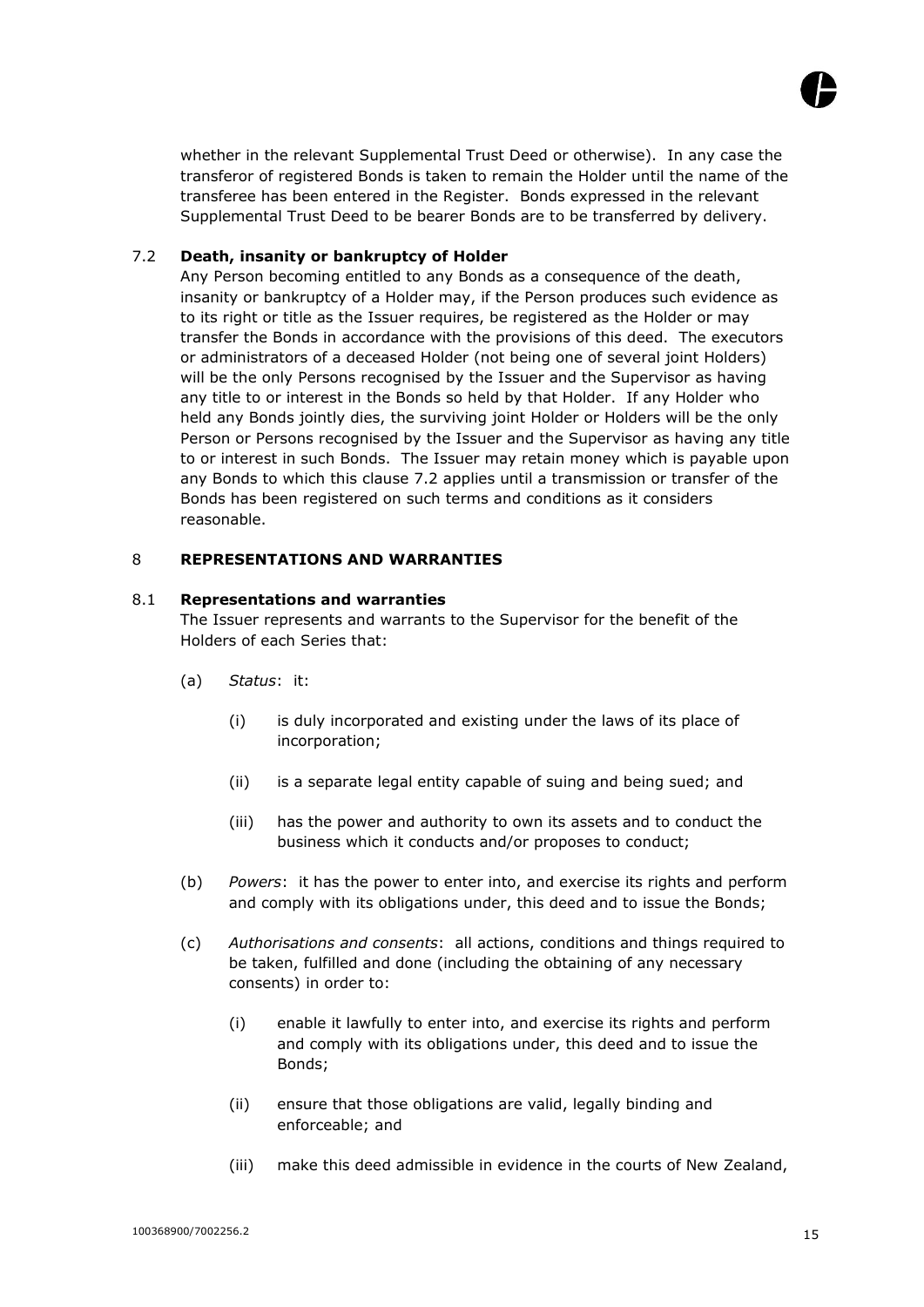

have been taken, fulfilled and done;

- (d) *Non-contravention*: its entry into, exercise of its rights and/or performance of or compliance with its obligations under this deed or any transaction contemplated thereby (including the issue of Bonds) do not and will not violate or exceed any borrowing or other power or restriction granted or imposed by:
	- (i) any law to which it is subject; or
	- (ii) its constitution;
- (e) *Obligations binding*: its obligations under this deed and the Bonds are valid, binding and (subject to equitable principles of general application and insolvency laws affecting creditors' rights generally) enforceable;
- (f) *Accounts*: the latest annual or semi-annual consolidated Financial Statements of the Group as delivered to the Supervisor:
	- (i) include those most recently prepared for the last period and as at the last date for which Financial Statements have been prepared;
	- (ii) except as stated in the notes to them, comply with GAAP;
	- (iii) give a true and fair view of the consolidated financial position of the Group as at the date and for the period to which they relate in accordance with GAAP; and
	- (iv) include (in the case of the annual Financial Statements of the Group) a true and complete copy of any auditors' report;
- (g) *Non-violation of other agreements*: its entry into, exercise of its and/or performance of or compliance with its obligations under this deed or any transaction contemplated (including the issue of Bonds) do not and will not:
	- (i) violate, to an extent or in a manner which has or is likely to have a material adverse effect on it, any agreement to which it is a party or which is binding on it or its assets; or
	- (ii) result in the existence of, or oblige it to create, any security interest over those assets; and
- (h) *Supplemental Deed*: any representations and warranties expressed to be for the benefit of such Holders in the Supplemental Deed in relation to such series are true and correct.

#### <span id="page-26-0"></span>8.2 **Representations and warranties continuing**

Each of the representations and warranties in clause 8.1 is taken to be repeated on each date on which Bonds are issued and on each date for payment of interest on the Bonds by reference to the facts and circumstances then existing.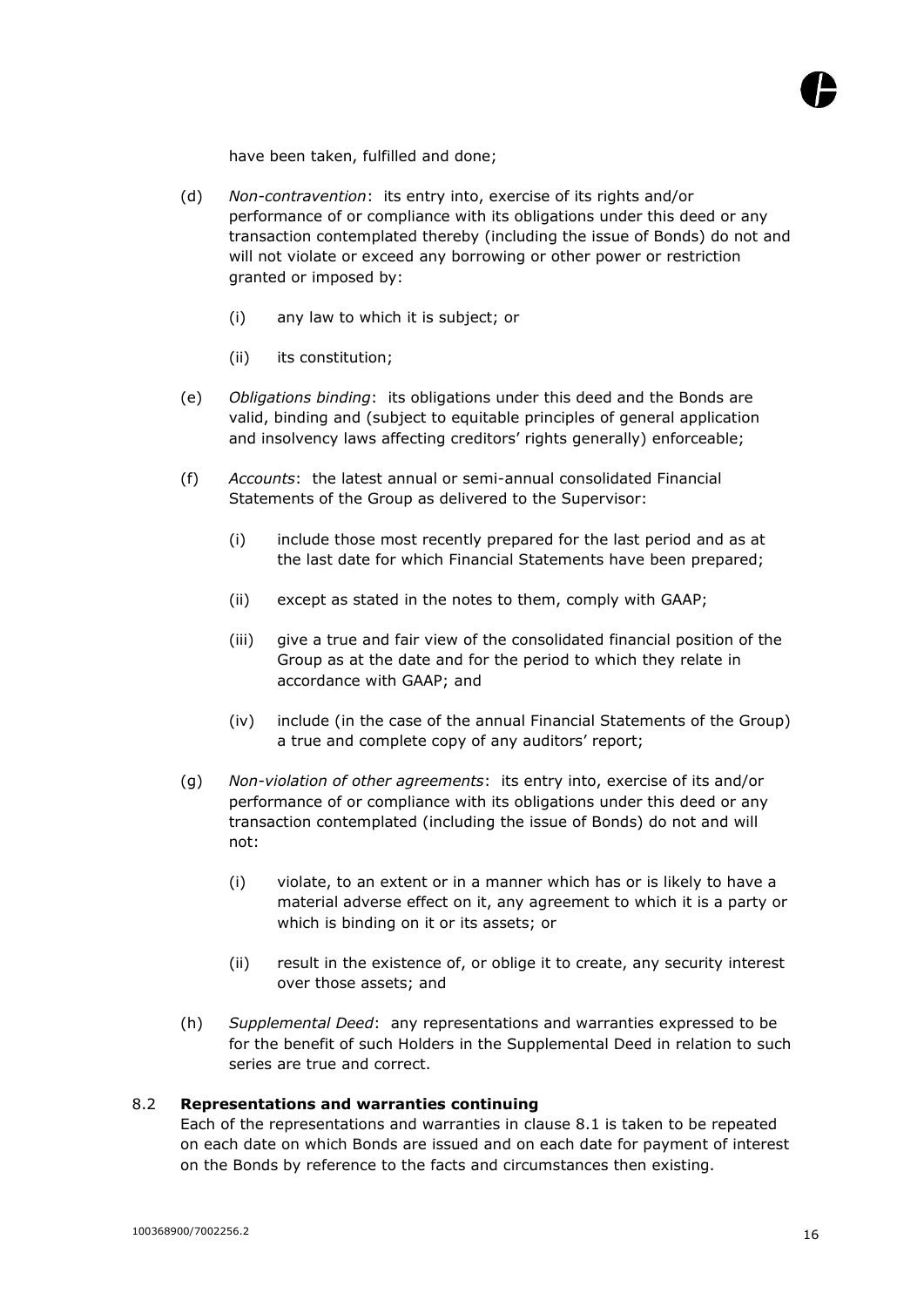

#### <span id="page-27-0"></span>9 **GENERAL COVENANTS**

The Issuer agrees with the Holders of each Series and with the Supervisor (for the benefit of the Holders in respect of each Retail Series only) that while any Bond Moneys remain outstanding:

#### <span id="page-27-1"></span>9.1 **Negative pledge**

It will not create or permit to exist any Security Interest over any of its assets or any of the assets of any Principal Subsidiary except for Security Interests:

- (a) *Operation of law*: either:
	- (i) arising by operation of law or statute in the ordinary course of business; or
	- (ii) securing taxes or other governmental or regulatory levies, duties or imposts,

where the money secured by the Security Interest is not in default or is being contested in good faith by appropriate proceedings; or

- (b) *Deferred purchase or title retention*: consisting of any deferred purchase or title retention arrangement relating to goods purchased in the ordinary course of business where:
	- (i) the Security Interest in the goods is discharged by payment of the purchase price; and
	- (ii) payment is made within six months of the date of creation of the Security Interest; or
- (c) *Netting and set off*: consisting of any rights or obligations (whether arising by operation of law, by contract or otherwise) of or in the nature of:
	- (i) netting, set-off, combination or consolidation of accounts; or
	- (ii) analogous rights or obligations in relation to or affecting any credit balances or other financial obligations owing to or by the Issuer or, as the case may be, the relevant Principal Subsidiary,

other than such rights or obligations which have been created with the intention of providing a particular creditor or class of creditors with preferential rights over creditors generally; or

- (d) *Intra Group*: given in favour of any other member of the Group; or
- (e) *Project Finance Debt*: over any asset that secures Project Finance Debt incurred to finance the acquisition or development of that asset; or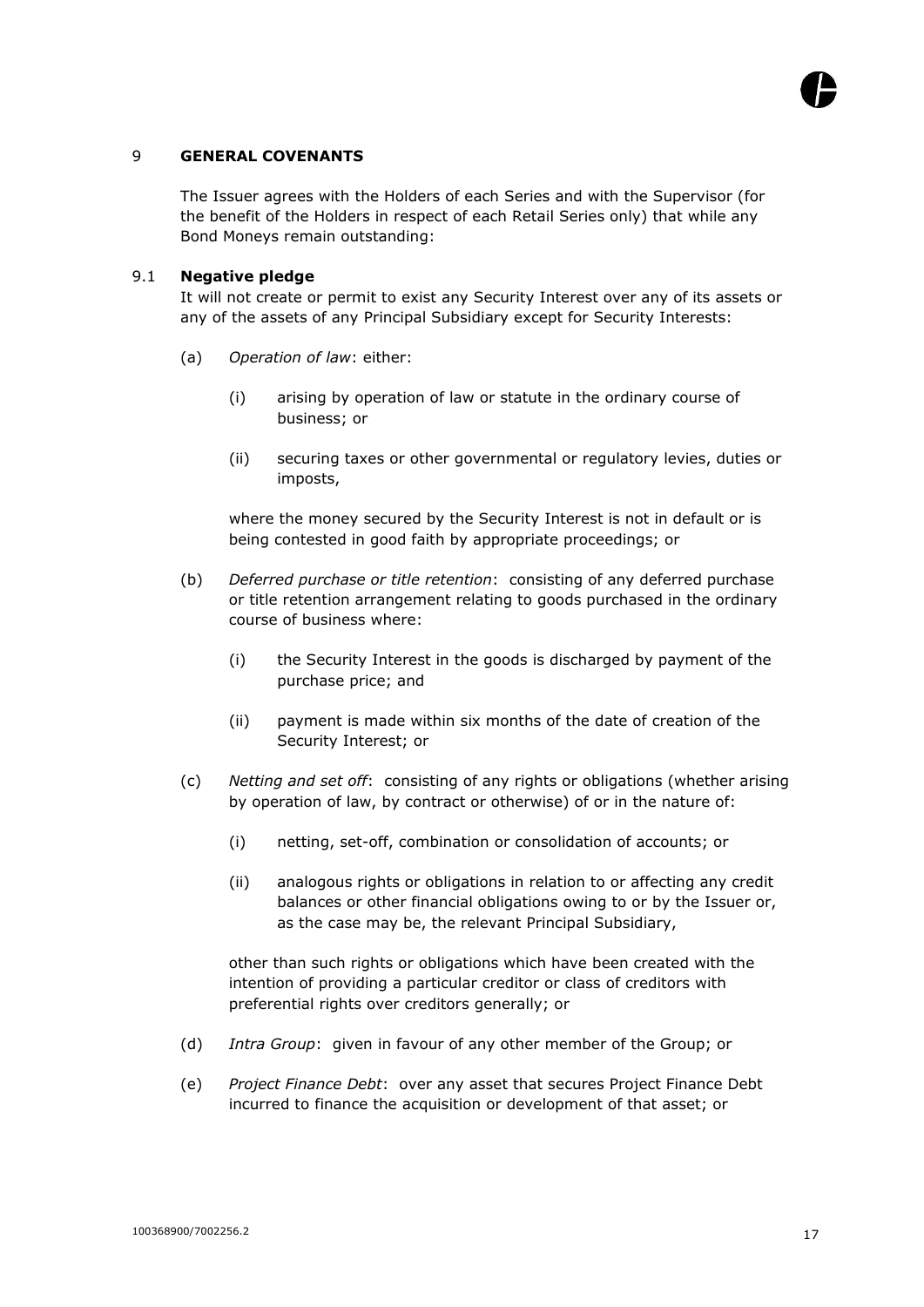

- (f) *Electricity Industry Participation Code*: provided to the clearing manager of the New Zealand Electricity Market in accordance with part 14A of the Electricity Industry Participation Code 2010; or
- (g) *Subsidiary*: over any asset of a company that becomes a Principal Subsidiary after the date of this Master Trust Deed:
	- (i) that was created prior to (and not in contemplation of) the company becoming a Principal Subsidiary; and
	- (ii) where the maximum principal amount secured by that Security Interest is not increased after the expiration of the Security Interest; or
- (h) *Acquired asset*: existing over any asset at the time of its acquisition where:
	- (i) the Security Interest was not created in contemplation of the acquisition; and
	- (ii) the maximum principal amount secured is not increased after the acquisition; or
- (i) *Sale and Leaseback*: consisting of the sale-and-leaseback by the Issuer or any Principal Subsidiary of an existing asset or assets where:
	- (i) at least 85% of the liability to make lease or other payments under that arrangement is fully defeased from the sale proceeds of that asset or assets; and
	- (ii) the arrangement confers on the relevant company the right to repurchase on reasonable terms for a nominal amount the asset or assets subject to that arrangement; or
- (j) *Consent*: created or permitted to exist with the prior written consent of the Supervisor; or
- (k) *Substitution*: created in substitution of any Security Interest otherwise permitted under this clause 9.1 (other than paragraphs (a), (b) and (c)) where the principal amount secured is no greater than the amount secured under the original Security Interest; or
- (l) *Other*: over any asset to secure indebtedness if the aggregate principal amount of the indebtedness so secured by all Security Interests created or permitted to exist under this clause 9.1(l) does not exceed 5% of the Total Assets.

For the purposes of this clause 9.1 the principal amount of any indebtedness payable under a Treasury Product and secured by a Security Interest is the maximum amount that would be payable by the relevant member of the Group in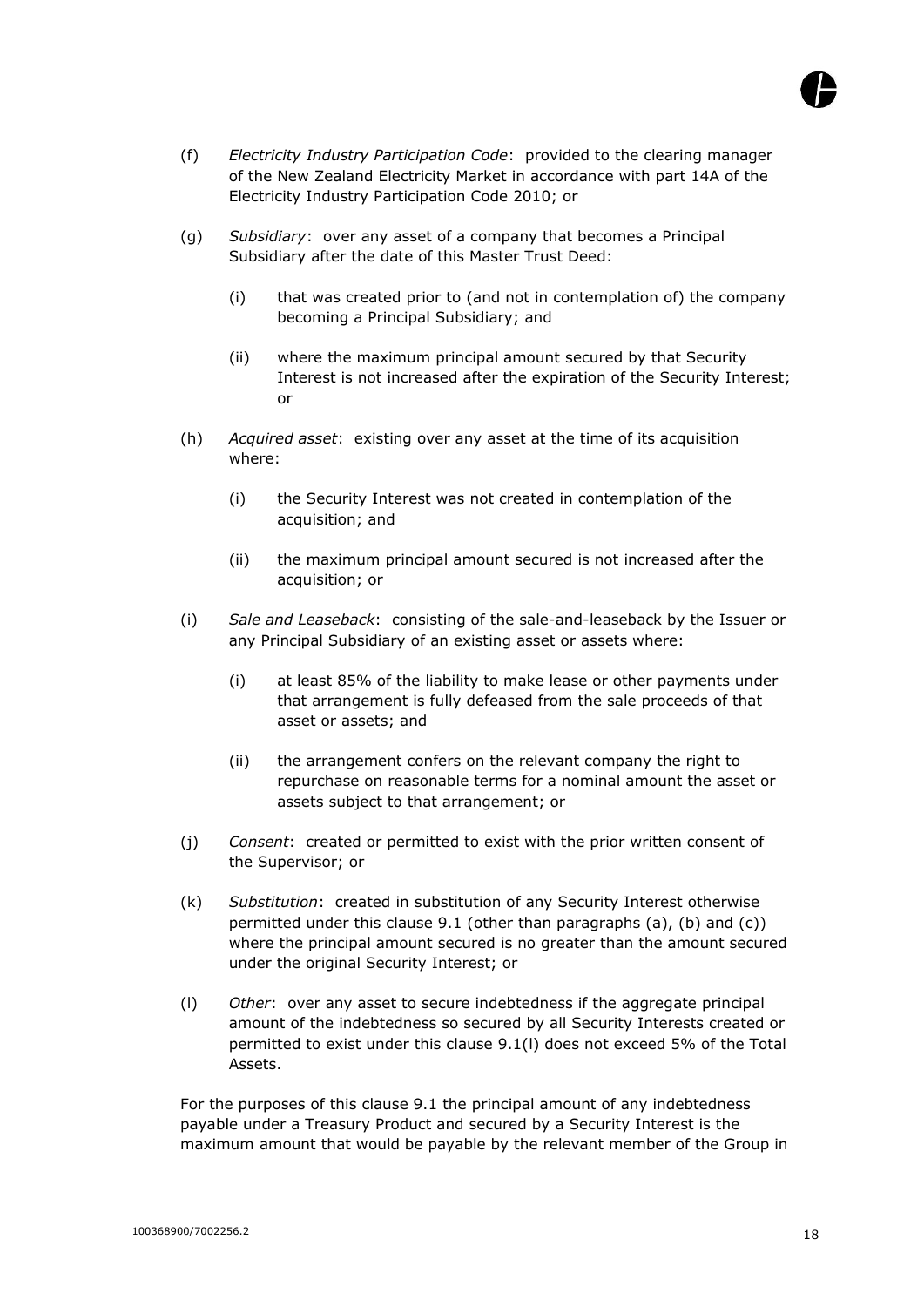

respect of that indebtedness on termination of the relevant agreement relating to the relevant obligations:

- (i) determined in accordance with any applicable provisions of the relevant agreement; and
- (ii) being the net amount payable in cash by the relevant Group member after giving effect to any provisions relating to set-off or netting against, or amalgamation with, other amounts payable by or to the counterparty. If the relevant Group member would not be liable to pay any net amount on termination of that agreement, the principal amount of that indebtedness is taken to be zero.

#### <span id="page-29-0"></span>9.2 **Non-disposal of assets**

It will not, and will procure that each Principal Subsidiary will not, dispose of any of its assets (whether in a single transaction or in a series of related transactions) unless:

- (a) *Ordinary course*: the disposal is made in the ordinary course of business; or
- (b) *Fair value*: the disposal is for fair value on normal commercial terms; or
- (c) *Group*: the disposal is of assets to a member of the Group; or
- (d) *Comparable assets*: the disposal is of assets in exchange for, or for cash which is to be and is applied in or towards the purchase of, assets comparable in type and value; or
- (e) *Grant/surrender of lease/licence*: the disposal is by way of the grant or surrender of a lease, licence or tenancy to occupy real property (in each on normal commercial terms); or
- (f) *Money borrowed*: the disposal consists of the application of the proceeds of money borrowed or raised for the purposes for which it was borrowed or raised; or
- (g) *Required by law*: the disposal is required by law; or
- (h) *Investments*: the disposal consists of the temporary application of funds in the purchase or making of prudent money market investments in accordance with any applicable treasury policies, or the realisations of those investments; or
- (i) *Security Interest*: the disposal is the creation of a Security Interest permitted under clause 9.1.

#### <span id="page-29-1"></span>9.3 **Net Worth**

(a) It will ensure that Net Worth will not at any time when Bond Moneys are outstanding be less than \$500,000,000.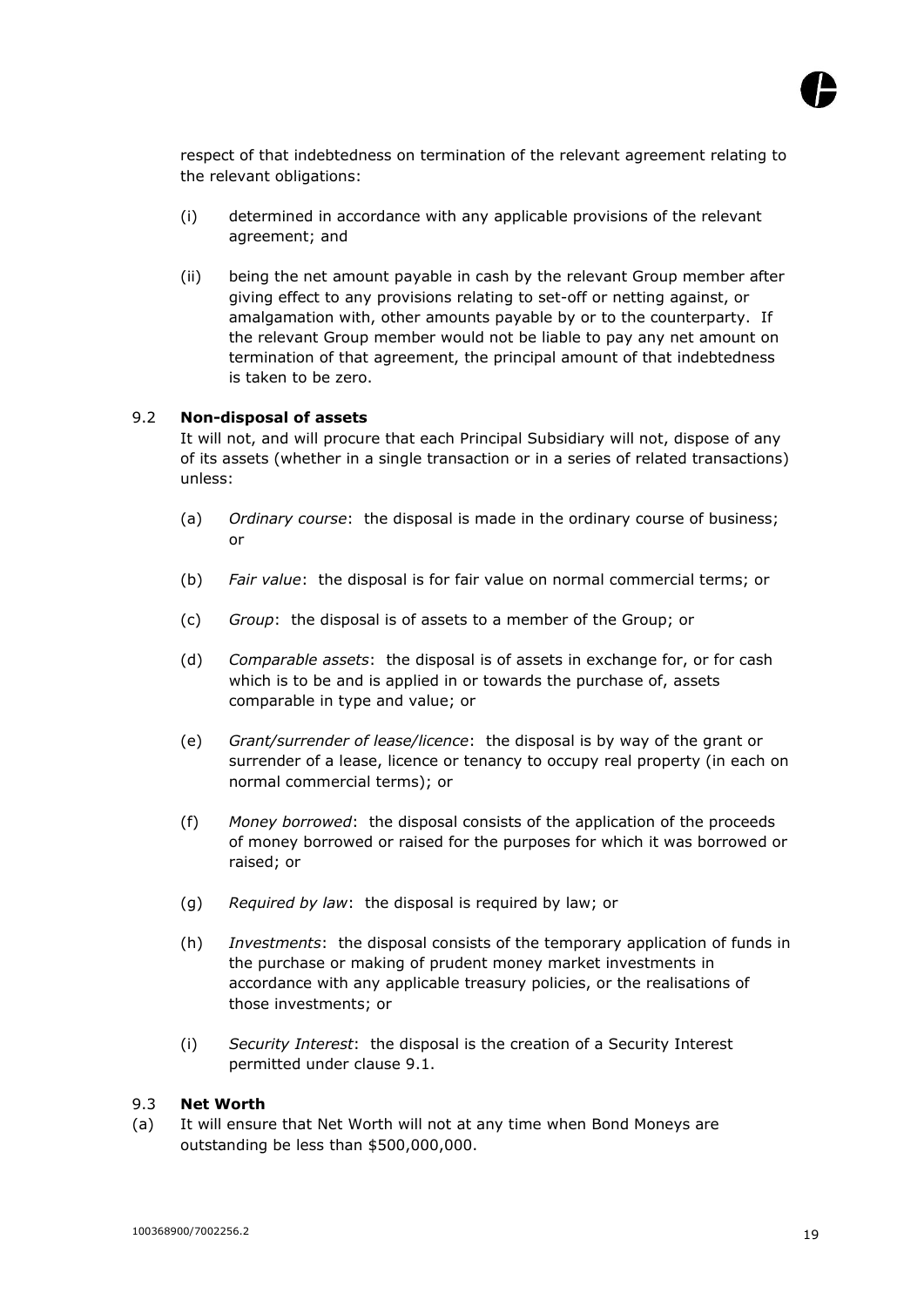

- (b) If at any time after the date of this Master Trust Deed there is any change to GAAP or any change in the interpretation or application of GAAP or to any accounting practice adopted by the Issuer as in effect and/or applied at the date of this Master Trust Deed:
	- (i) the Issuer and the Supervisor will (at the request of either of them) negotiate in good faith with a view to agreeing such amendments to clause 9.3(a) and/or the definitions of the terms used to determine Net Worth as are necessary to leave the Issuer in no better and no worse position than that contemplated at the date of this Master Trust Deed; and
	- (ii) if no such amendments are agreed, Net Worth will be calculated by reference to GAAP and the accounting practices as in effect and/or applied at the date of this Master Trust Deed.
- (c) No failure by the Issuer to comply with its obligation under clause 9.3(a) constitutes a breach of this deed or an Event of Default if:
	- (i) within 45 days after the Issuer first becoming aware of the failure, it notifies the Supervisor as to the steps it proposes to take in order to remedy the failure; and
	- (ii) within 30 days after the expiry of that 45 day period the Issuer has received the proceeds of further share capital or Subordinated Debt in an amount such that, if that amount were added to Net Worth immediately prior to the relevant breach, then this clause would have been complied with.

#### <span id="page-30-0"></span>9.4 **Breach of issuer obligations**

If it has reasonable grounds to believe that it may have contravened, or is likely to contravene, any of its issuer obligations in a material respect in respect of a Series, as soon as practicable, it will report to the Supervisor in writing of the possible contravention and advise the Supervisor of the steps (if any) that it has taken or intends to take in light of the contravention or possible contravention, and the date by which the steps were taken or are to be taken.

#### <span id="page-30-1"></span>9.5 **Insolvency**

It will, on becoming aware of information on the basis of which it could reasonably form the opinion that it is likely to become insolvent (as defined in the FMCA), as soon as practicable:

- (a) disclose to the Supervisor all information relevant to that matter that is in its possession or under its control and that was obtained in the course of, or in connection with, the performance of its functions as issuer; and
- (b) advise the Supervisor of the steps (if any) that it intends to take in respect of that matter and the date by which the steps are to be taken.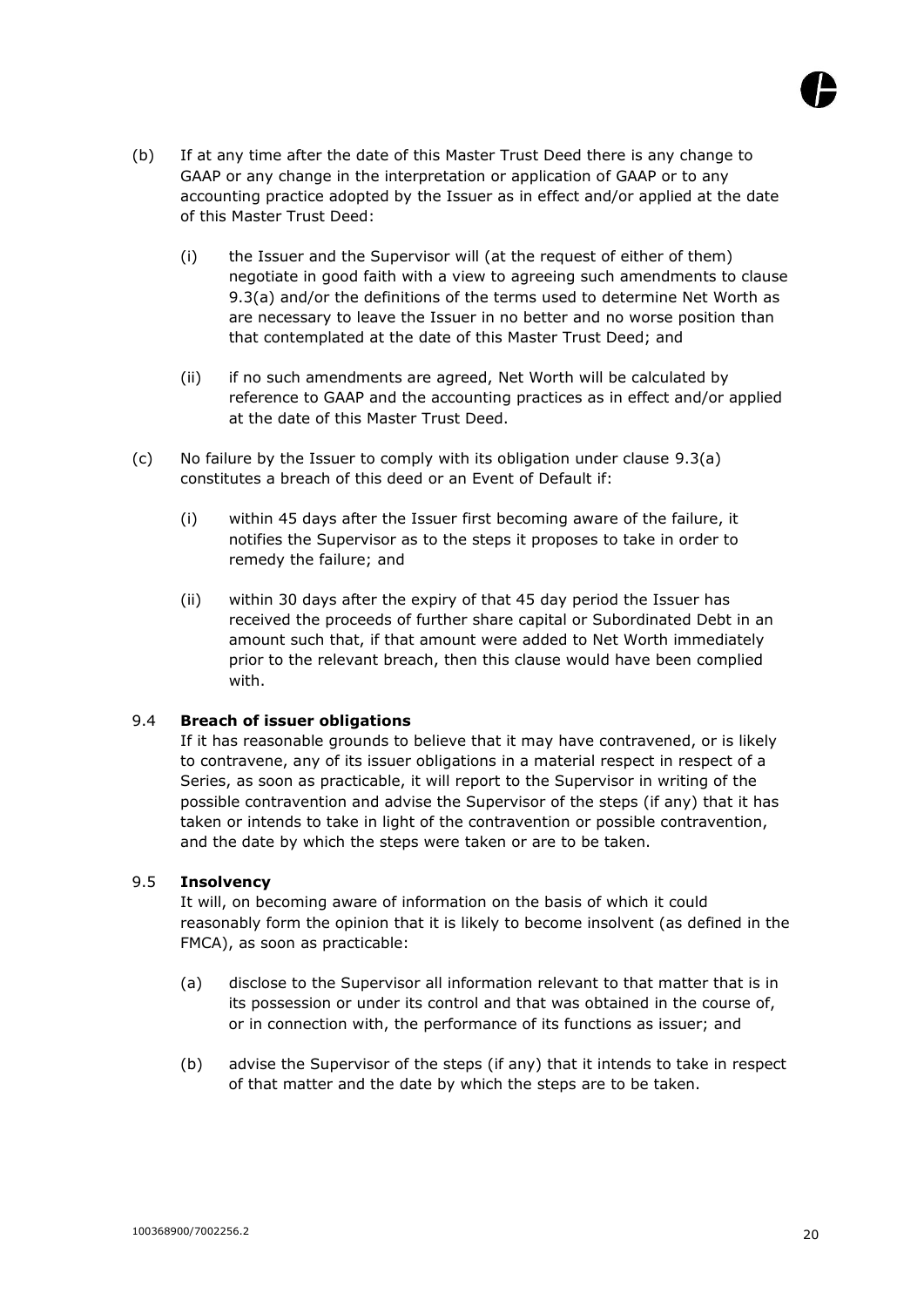

#### <span id="page-31-0"></span>9.6 **Events of Default**

It will, promptly upon becoming aware of the same:

- (a) notify the Supervisor and any Wholesale Holders of the occurrence of any Event of Default and any event or circumstance which with the lapse of time, giving of notice or fulfilment of any other requirement would constitute an Event of Default;
- (b) advise the Supervisor and any Wholesale Holders of the steps (if any) that it intends to take in respect of that matter and the date by which the steps are to be taken.

#### <span id="page-31-1"></span>9.7 **Maintain consents**

It will maintain in full effect all necessary consents required to enable it to perform or comply fully with its material obligations under this deed.

#### <span id="page-31-2"></span>9.8 **Compliance with laws, etc**

It will duly and promptly comply with all laws, directives and consents non-compliance with which would have or would be likely to have a material adverse effect on it.

#### <span id="page-31-3"></span>9.9 **Pay taxes**

It will:

- (a) file tax returns as required by law; and
- (b) pay and discharge all taxes upon it or against its property to the date upon which penalties become due,

except to the extent that those taxes are being contested in good faith by the taking of appropriate steps.

#### <span id="page-31-4"></span>9.10 **Agency Agreement**

It will comply in all material respects with its obligations under the Registrar and Agency Agreement and use reasonable endeavours to ensure that the Registrar does so.

#### <span id="page-31-5"></span>9.11 **Supplemental Trust Deed**

It will comply in all material respects with its obligations under this Master Trust Deed and each Supplemental Deed.

#### <span id="page-31-6"></span>9.12 **Documents**

It will:

(a) make copies of this Master Trust Deed, the relevant Supplemental Deed, the Information Memorandum relating to the Bonds held by the relevant Holder, the Agency Agreement and any other Transaction Document in relation to the relevant Series available for inspection during usual business hours by any Holder at the registered office of the Issuer (or such other office as the Issuer may notify the Holders from time to time); and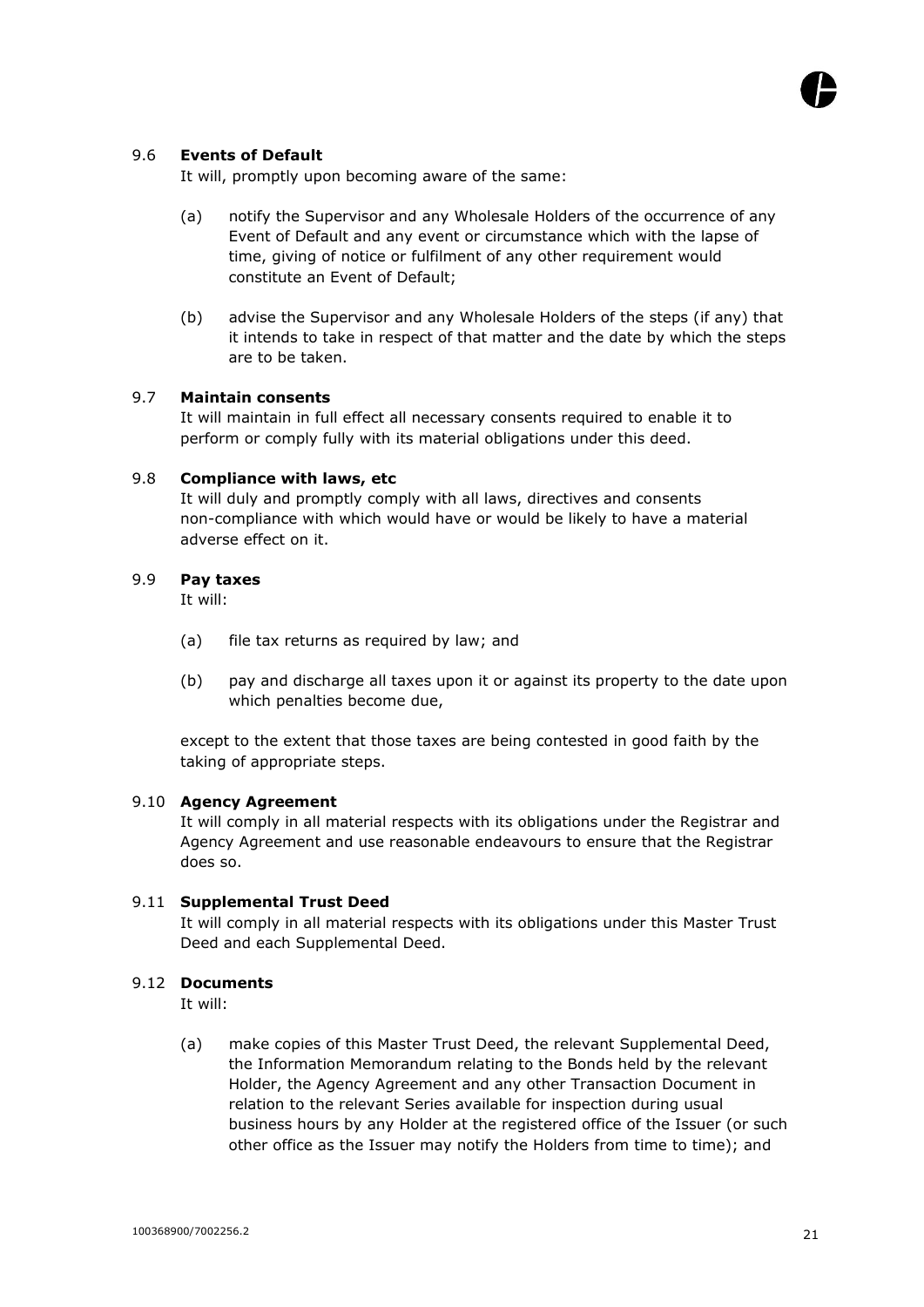

(b) retain, make available for inspection, provide and deliver copies of any document or information as required by, and in accordance with, the FMCA for such fee as permitted by the FMCA.

#### 9.13 **Requested information and reports**

If requested by the Supervisor (or a person authorised by the Supervisor to exercise its powers), within the time and in the manner (which must be reasonable in the circumstances) specified by the Supervisor:

- (a) make available to the Supervisor all documents and records relating to the Issuer; and
- (b) provide the Supervisor with any other reports (which have been, if requested by the Supervisor, signed by one authorised officer), information, confirmations or financial statements required by the Supervisor (or other authorised person).

The reports, information, confirmations or financial statements may be about any matter relevant to the performance of the Supervisor's functions and include forward-looking reports.

#### 9.14 **Additional information**

It will:

- (a) at the same time as it notifies the Registrar of Financial Service Providers under section 95 of the FMCA, notify the Supervisor of any "prescribed change" as defined in section 95(2) of the FMCA; and
- (b) provide the Supervisor, or any other person who is entitled to request a document or other information from the Issuer, with the requested document or information as soon as practicable.

#### <span id="page-32-0"></span>9.15 **Auditor reporting**

The Issuer will provide any information to the Auditor which is required to enable the Auditor to comply with the reporting obligations contained in sections 198 and 199 of the FMCA and take all other steps reasonably requested by the Auditor in relation to compliance with those sections.

#### 9.16 **Appointment of Auditors**

- (a) It will, for so long as any Retail Bonds are outstanding, and before recommending the appointment or reappointment of persons as auditors of the Issuer:
	- (i) consult with the Supervisor on such appointment or reappointment and the nature and scope of any assurance engagement in relation to the Issuer's compliance with this deed;
	- (ii) ensure that any comments of the Supervisor concerning the proposed Auditors are brought to the attention of the persons appointing or reappointing the Auditors;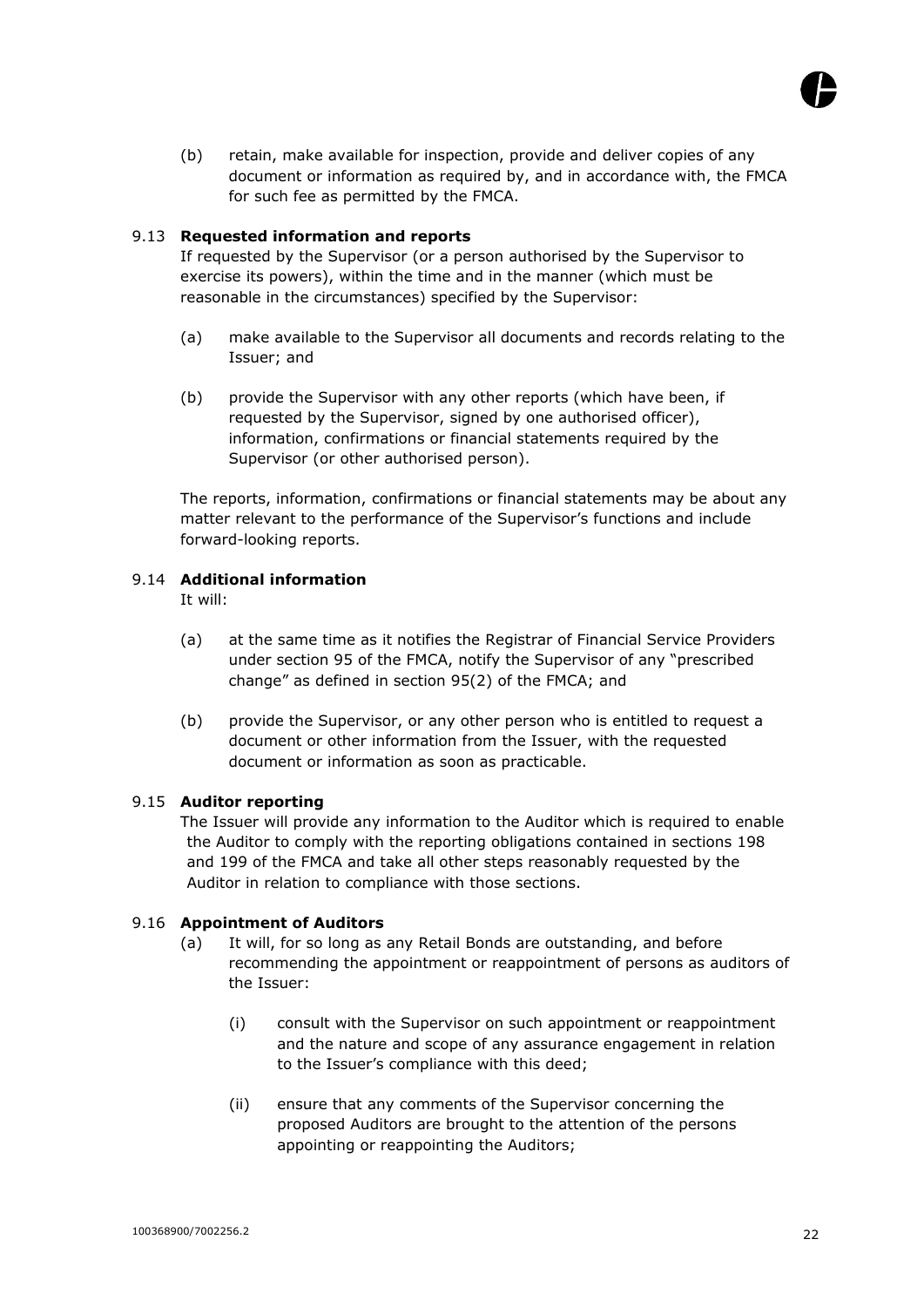

- (iii) give the Supervisor an opportunity to be a party to the assurance engagement for the purpose of the Supervisor obtaining assurance of matters relevant to the exercise or performance of the Supervisor's powers or duties;
- (iv) ensure that the terms of appointment of the Auditors, whether the Auditors are conducting an audit, review or other engagement, include that the Auditors will give the Supervisor an opportunity to meet with the Auditors, without any representative of the Issuer being present, to raise or discuss:
	- (A) at the beginning of such audit, review or engagement, any issues or concerns relevant to the exercise or performance of the Supervisor's powers or duties; and
	- (B) matters arising in the performance of such audit, review or engagement and to answer any questions the Supervisor may have concerning such engagement.
- (b) For so long as any Retail Bonds are outstanding, the Issuer will notify the Supervisor if the Auditors resign from appointment, or decline to accept appointment or reappointment, and must pass on to the Supervisor any explanation provided by the Auditors for resigning their appointment or declining to accept appointment or reappointment. The Issuer must not attempt to prevent any person who has resigned its appointment as an auditor, or declined to accept an appointment or reappointment as an auditor, from offering an explanation, or disclosing to the Supervisor the reason, for resigning or declining appointment or reappointment.

#### <span id="page-33-0"></span>9.17 **Financial Markets Conduct Act**

It will, where that Series is a Retail Series, comply with the provisions of the FMCA and the FMC Regulations applicable to the Retail Bonds.

#### <span id="page-33-1"></span>10 **REPORTING**

The Issuer agrees with the Supervisor that while any Retail Bonds remain outstanding:

#### <span id="page-33-2"></span>10.1 **Financial statements**

It will, within four months after the end of the Issuer's financial year and three months after its financial half-year end, give to the Supervisor a copy of:

- (a) where the Issuer is required by law to prepare them, the Financial Statements of the Issuer; and or (as applicable)
- (b) the consolidated Financial Statements of the Group,

for the preceding financial year or half-year (as the case may be) prepared in accordance with the Financial Reporting Act and audited (in the case of Financial Statements for a financial year).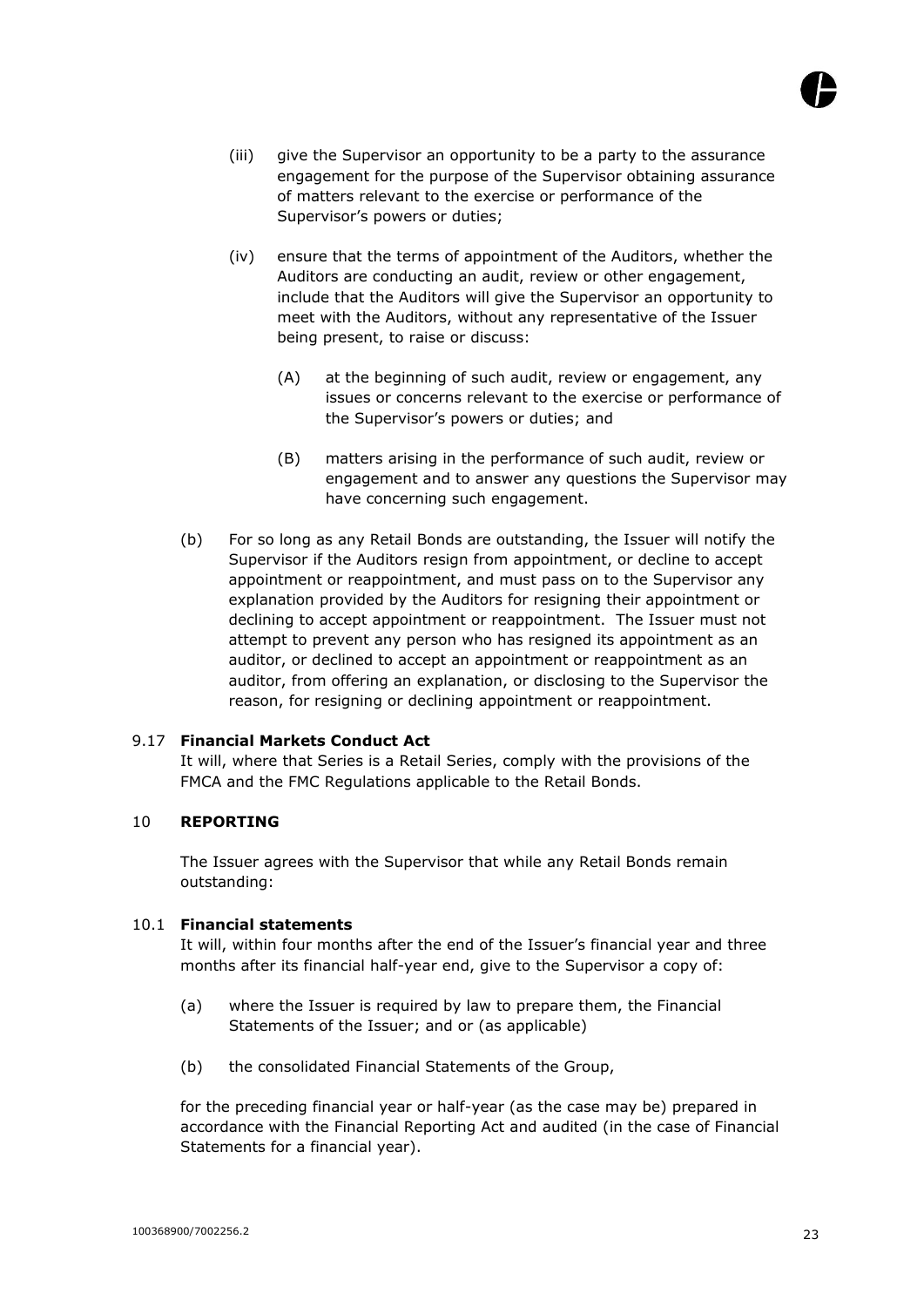

#### <span id="page-34-0"></span>10.2 **Directors' certificate**

It will, at the same time as the Issuer gives to the Supervisor each set of Financial Statements required by clause 10.1, give to the Supervisor a certificate in the form required by Schedule 2 (or such other form as the Supervisor may have agreed) signed by two Directors of the Issuer. For the avoidance of doubt, the certificate given in relation to the first half of a financial year shall relate to the six month period ending on that date, and the certificate given in relation to the end of a financial year shall relate to the whole of the financial year.

#### <span id="page-34-1"></span>10.3 **Auditors' report**

It will, at the same time as the Issuer gives to the Supervisor the audited Financial Statements required by clause 10.1, give to the Supervisor a report by the Auditors stating as of the end of the relevant financial year:

- (a) *Breaches*: whether or not in the performance of their duties as Auditors they have become aware of:
	- (i) any breach of the provisions of this deed or the Conditions; or
	- (ii) any of the circumstances described in section 199(2) of the FMCA and any other matter which in their opinion is relevant to the exercise or performance of the powers or duties conferred or imposed on the Supervisor by the FMCA and the FMC Regulations, by this deed or by law,

and, if so, giving particulars;

- (b) *Register*: whether or not:
	- (i) they or another firm of qualified auditors (and, if it is another firm, which one or ones) has or have audited each Register;
	- (ii) to the extent that the Auditors have audited each Register, the Issuer or the Registrar has duly maintained the Register for each Series in accordance with the FMCA; and
	- (iii) in their opinion there is reasonable assurance that, in all material respects, the Register for that Series has been duly maintained in accordance with the FMCA and correctly contains the information required by section 217 of the FMCA; and
- (c) *Director's Certificates*: that:
	- (i) they have reviewed the certificate given pursuant to clause 10.2 in relation to the financial year in respect of which the annual audited Financial Statements required by clause 10.1 have been prepared (the *Directors' Certificate*); and
	- (ii) so far as matters which they have observed in the performance of their duties as auditors are concerned, nothing has come to their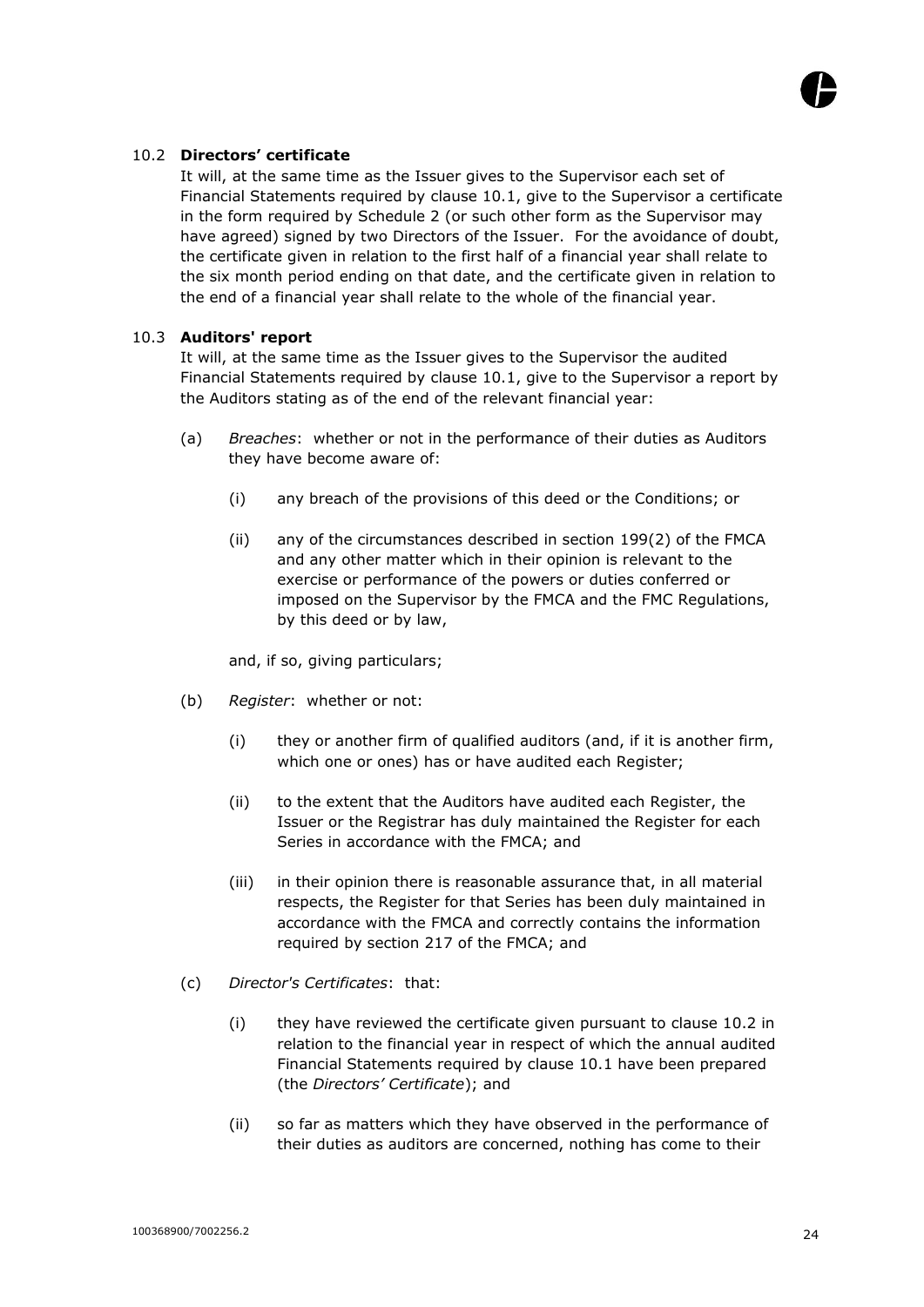

attention to show that the statements made in the Director's Certificate are not correct,

and including any other information required to be included in that report by the FMCA or the FMC Regulations, provided that the Auditor's report, with the consent of the Trustee, may contain such other statements (in addition to or substitution of any of the above statements) as the Trustee approves.

#### <span id="page-35-0"></span>10.4 **Notices**

It will give to the Supervisor copies of any report, notice or circular at the same time as it is publicly distributed by the Issuer to any stock exchange or to any Class of Holders.

#### <span id="page-35-1"></span>11 **EVENTS OF DEFAULT**

#### <span id="page-35-2"></span>11.1 **Events of Default**

If any of the following events occurs:

- (a) *Default in payment*: Either:
	- (i) default is made for more than two Business Days after due date in the payment of the Principal Amount of any Bonds forming part of that Series or for more than five Business Days after the due date for payment of any other of the Bond Moneys in relation to that Series; or
	- (ii) default is made in payment of any other moneys due and payable under this deed for 10 Business Days after demand in writing from the Supervisor; or
- (b) *Breach of other obligations*: the Issuer fails to perform or comply with any of its other issuer obligations under this deed in a material respect, and, where the failure is capable of remedy, that failure is not remedied:
	- (i) in the manner and within the period expressly provided by this deed; or
	- (ii) in the absence of any express provision, within 30 days after the date that the Supervisor notifies the Issuer of the failure and requests its remedy; or
- (c) *Breach of warranty*: any representation, warranty or statement by the Issuer in this deed:
	- (i) is not true, accurate or complied with in all material respects; or
	- (ii) is or proves to have been untrue, inaccurate or not complied with in any material respect,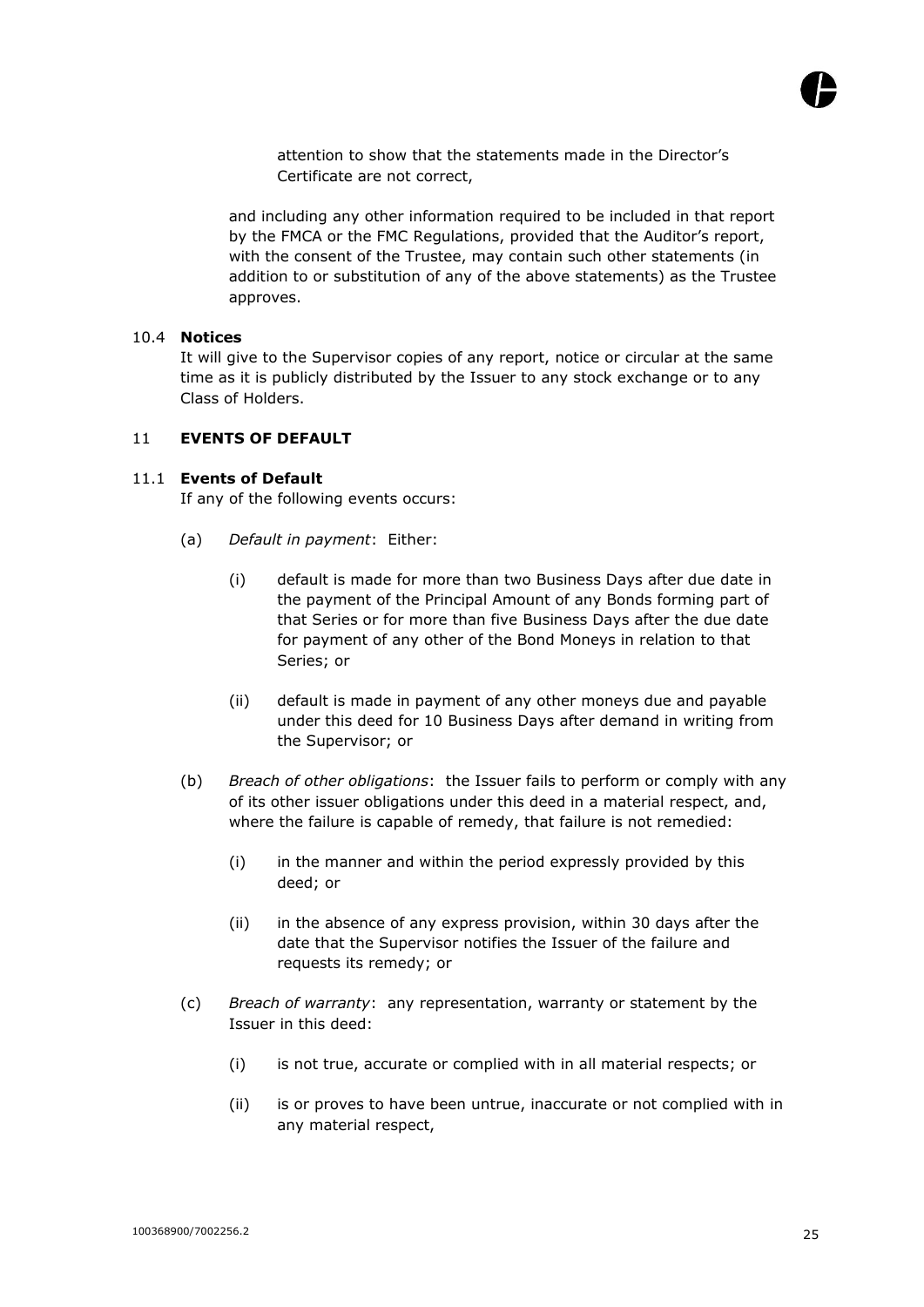

when made or repeated or deemed to have been made or repeated and this has a Material Adverse Effect on the Issuer; or

- (d) *Insolvency*: the Issuer or any Principal Subsidiary:
	- (i) is unable to pay its indebtedness as it falls due or is presumed to be so under any law;
	- (ii) stops or suspends payment of any of its indebtedness generally; or
	- (iii) with a view to avoiding or in expectation of insolvency, begins negotiations or takes any proceedings to reschedule any of its indebtedness; or
	- (iv) with a view to avoiding or in expectation of insolvency, makes (or proposes to make) a general assignment, arrangement, scheme, compromise or composition with or for the benefit of, its creditors in respect of its indebtedness generally; or
- (e) *Enforcement*: either:
	- (i) a distress, attachment, execution or other legal process for an amount of or in excess of \$10,000,000 in aggregate (or its equivalent in other currencies) is levied or enforced on or against assets of the Issuer or a Principal Subsidiary and is not discharged or stayed within 30 days;
	- (ii) a receiver, trustee, manager or similar officer is appointed in respect of the Issuer or a Principal Subsidiary or the whole or any material part of the Issuer's or a Principal Subsidiary's assets and is not discharged within 30 days; or
- (f) *Enforcement of Security Interest*: a Security Interest over or affecting an asset of the Issuer or a Principal Subsidiary and securing an amount of or in excess of \$10,000,000 in aggregate (or its equivalent in other currencies) is enforced; or
- (g) *Dissolution*: an order is made or resolution passed for the dissolution of the Issuer or a Principal Subsidiary, except;
	- (i) for the purpose of and followed by a reconstruction or reorganisation (not involving or arising out of insolvency) on terms approved by the Supervisor before that step is taken; or
	- (ii) where the relevant person is solvent and its assets available for distribution are distributed to another member of the Group; or
- (h) *Corporations (Investigation and Management) Act 1989*: the Issuer or a Principal Subsidiary is declared at risk pursuant to the Corporations (Investigation and Management) Act 1989 or a statutory manager is appointed to it; or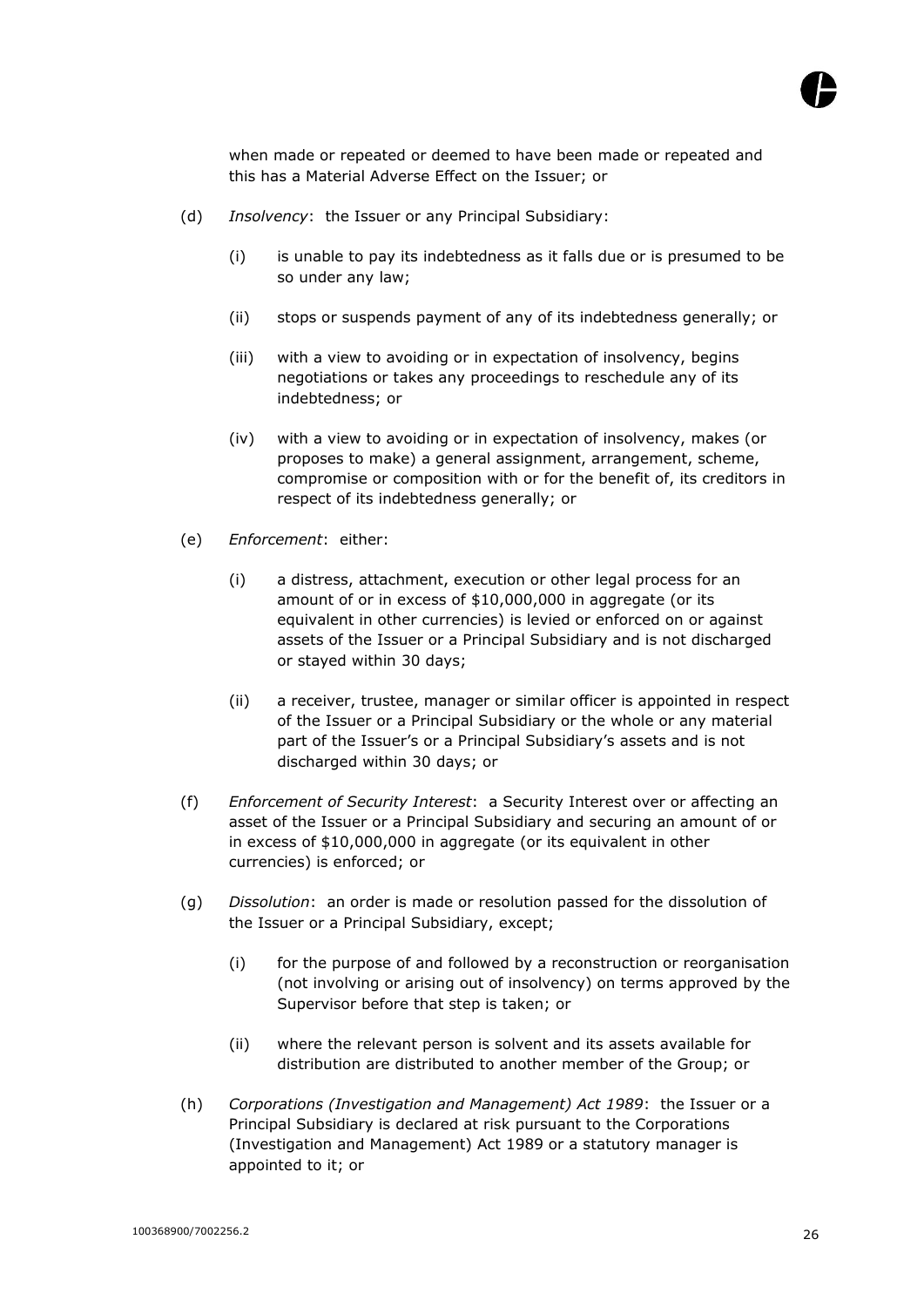

- (i) *Cessation of business*: the Issuer ceases or threatens to cease to conduct all or a substantial part of its business (except for the purposes of and followed by an amalgamation permitted under this deed or solvent reconstruction or reorganisation on terms approved by the Supervisor); or
- (j) *Cross default*: any indebtedness for or in respect of borrowed money of the Issuer or a Principal Subsidiary of or in excess of \$10,000,000 in aggregate (or its equivalent in other currencies):
	- (i) is not paid within any applicable grace period or (if no grace period applies) when due; or
	- (ii) becomes due before it would otherwise have been due by reason of any default or event of default (however described); or
- (k) *Avoidance or repudiation*:
	- (i) this deed ceases to have effect (in whole or in any material part) or is or becomes void, voidable, illegal, invalid or unenforceable in any material respect (other than by reason of any waiver) and this is reasonably regarded by the Supervisor as being material in the context of the obligations secured by this deed; or
	- (ii) the Issuer repudiates (or does or causes to be done an act, omission, matter or thing evidencing an intention to repudiate) this deed; or
- (l) *Supplemental Trust Deed*: any event occurs which is specified in the Supplemental Trust Deed for a Series as an event of default for that Series.

then at any time thereafter, provided that event is continuing unremedied:

- (A) *Wholesale Series*: a Wholesale Holder may, without prejudice to any other remedies which that Holder may have:
	- (1) where that Event of Default occurs under clause 11.1(a) in relation to a Bond held by that Holder; or
	- (2) where that Event of Default occurs under any other paragraph of this clause 11 and the Holders of the Wholesale Bonds (or in the case of clause 11.1(l), the Holders of the Bonds of the relevant Series) resolve by Extraordinary Resolution to do so,

declare all (but not some only) of the Wholesale Bonds held by that Holder to be immediately due and payable by notice in writing to the Issuer; and

(B) *Retail Series*: the Supervisor may in its discretion (and shall immediately upon being directed to do so by an Extraordinary Resolution passed by Holders of the Retail Bonds or in writing by Holders of in aggregate not less than 50% of the Principal Amount of the outstanding Retail Bonds) declare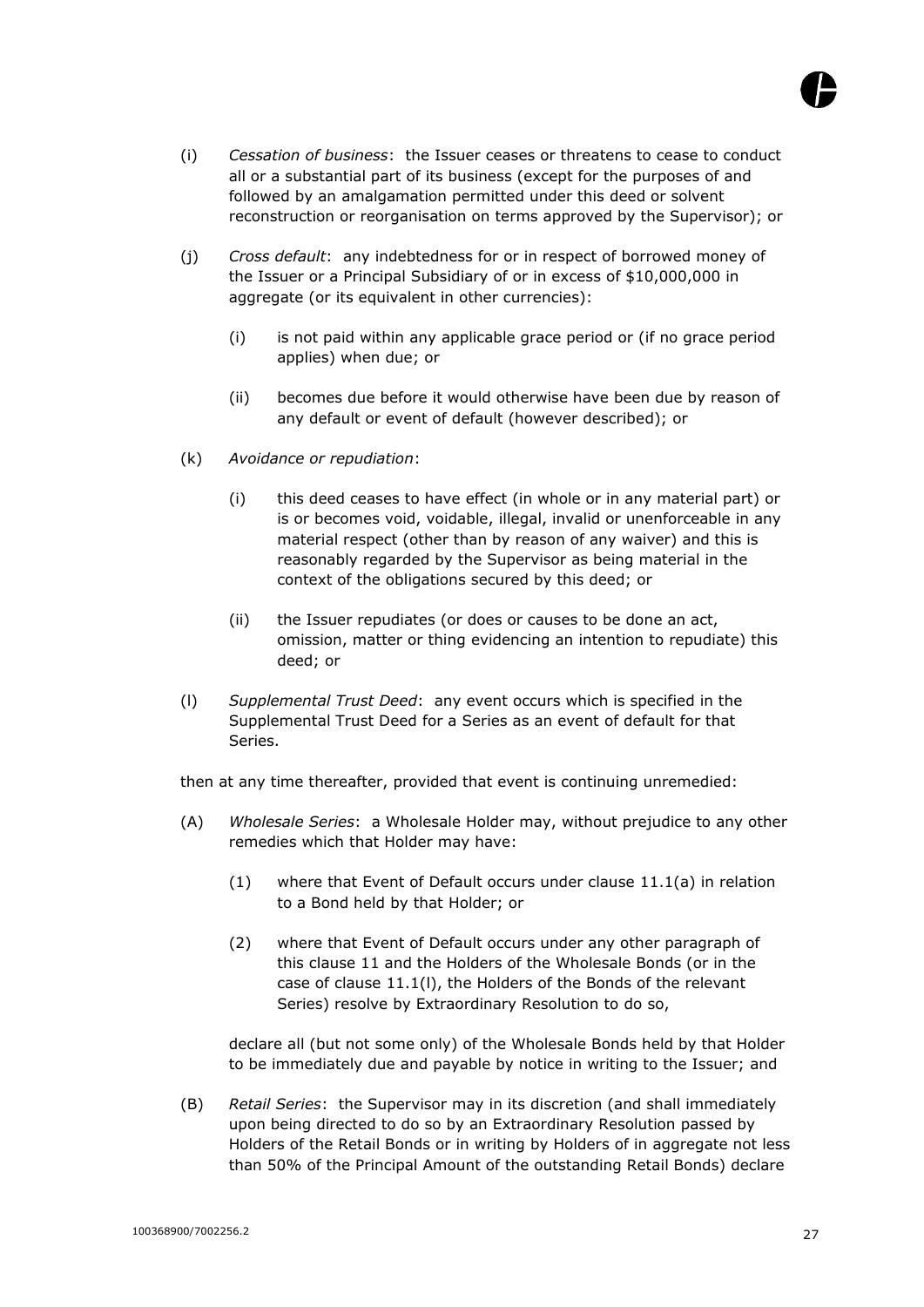

the Bonds of each Retail Series to be immediately due and payable by notice in writing to the Issuer declaring that:

- (1) the event is an Event of Default in respect of that Series: and
- (2) the Bond Moneys relating to that Series are due and payable.

# 11.2 **Acceleration**

If the Supervisor declares that any Bond Moneys are immediately due and payable in accordance with clause 11.1, those Bond Moneys are immediately due and payable. Any amounts due and payable in relation to any Bond will be the aggregate of:

- (a) the Principal Amount of the relevant Bond;
- (b) accrued interest on that Principal Amount at the rate applicable to the Bonds to the date of payment as set out in the Conditions for the Bonds; and
- (c) any other Bond Moneys which may be payable in relation to that Principal Amount, or any other amount specified for the purposes of this clause 11.2 in the Supplemental Trust Deed for the relevant Series.

# 12 **ENFORCEMENT**

#### 12.1 **Supervisor's powers of enforcement**

- (a) If any Bond Moneys in respect of a Retail Series become immediately due and payable pursuant to clause 11, the Supervisor may in its discretion (and must if directed to do so by an Extraordinary Resolution of the Holders of any Retail Series or in writing by Holders of any Retail Series holding in aggregate not less than 50% of the Principal Amount of the outstanding Bonds of that Series) institute and pursue those proceedings against the Issuer as it thinks fit to enforce payment of those Bond Moneys.
- (b) If any Bond Moneys in respect of a Wholesale Series becomes immediately due and payable pursuant to clause 11, a Wholesale Holder may institute and pursue those proceedings against the Issuer as it thinks fit to enforce payment of those Bond Moneys.

#### 12.2 **Enforcement of Holders' Rights**

- (a) The Supervisor holds its rights and benefits under this deed including:
	- (i) the right to enforce the Issuer's duty to repay the Principal Amount, or to pay interest, under the terms of the Retail Bonds;
	- (ii) the right to enforce the Issuer's obligations and duties under this deed and the FMCA in relation to the Retail Bonds; and
	- (iii) if applicable, any charge or security for repayment,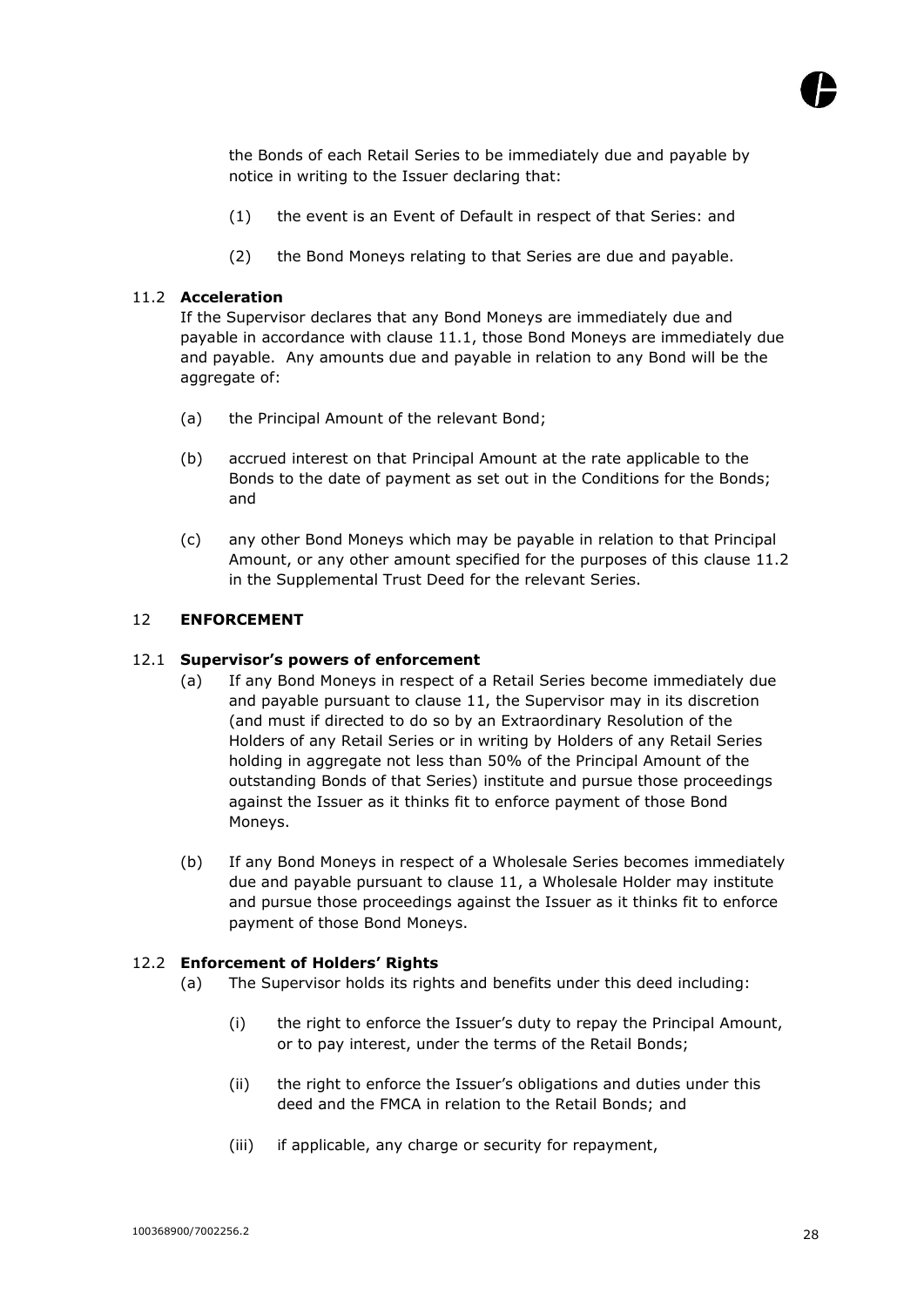

in trust for, and for the benefit of, the Retail Holders and, only to the extent expressly set out in the relevant Supplemental Trust Deed for a Wholesale Series, the Holders of that Wholesale Series. No Retail Holder shall be entitled to enforce any of its rights or remedies under this deed directly against the Issuer unless the Supervisor fails to enforce such rights or remedies after having become bound to do so in accordance with this deed.

(b) Wholesale Holders may enforce any of their rights or remedies under this deed in relation to Bonds in a Wholesale Series directly against the Issuer.

# 13 **DISTRIBUTION**

#### 13.1 **Distribution of funds**

All moneys received by the Supervisor in respect of any Retail Series on or after the Date of Enforcement must (subject to payment of any debts or liabilities having priority to the moneys due to Holders pursuant to the Bonds) be held and applied:

- (a) *Amounts due to Supervisor*: first, subject to any direction made by any Court, in payment of all amounts due to the Supervisor under this deed (including all expenses, losses and liabilities sustained or incurred by the Supervisor under this deed, all fees payable to the Supervisor under this deed, and any interest payable under this deed on each such amount);
- (b) *Bond Moneys*: secondly, in or towards payment to the Holders of that Retail Series, rateably in proportion to the Bond Moneys actually or contingently owing to them in respect of the Bonds held by them;
- (c) *Issuer or other person*: thirdly, the surplus (if any) of such moneys, in payment to the Issuer or to such other Person (including a liquidator of the Issuer) who may be lawfully entitled to them.

#### 13.2 **Payment of Principal Amounts before interest**

If the Supervisor in the general interests of a Class of Holders considers it is expedient to do so, payment to that Class may be made on account of Principal Amounts before all or part of the interest is paid.

#### 13.3 **Supervisor's powers to postpone distribution**

If the amount at any time available for distribution to the Holders of any Series under clause 13.1 is less than 10% of the Bond Moneys owing in respect of that Series, the Supervisor may at its discretion invest those funds in accordance with clause 14. The investments together with the resulting income may be accumulated until the accumulations (and any other funds for the time being under the control of the Supervisor and applicable for the purpose) amount to a sum sufficient to pay 10% of the Bond Moneys in respect of that Series. In that event, the accumulations and funds must be applied in the manner specified in clause 13.1.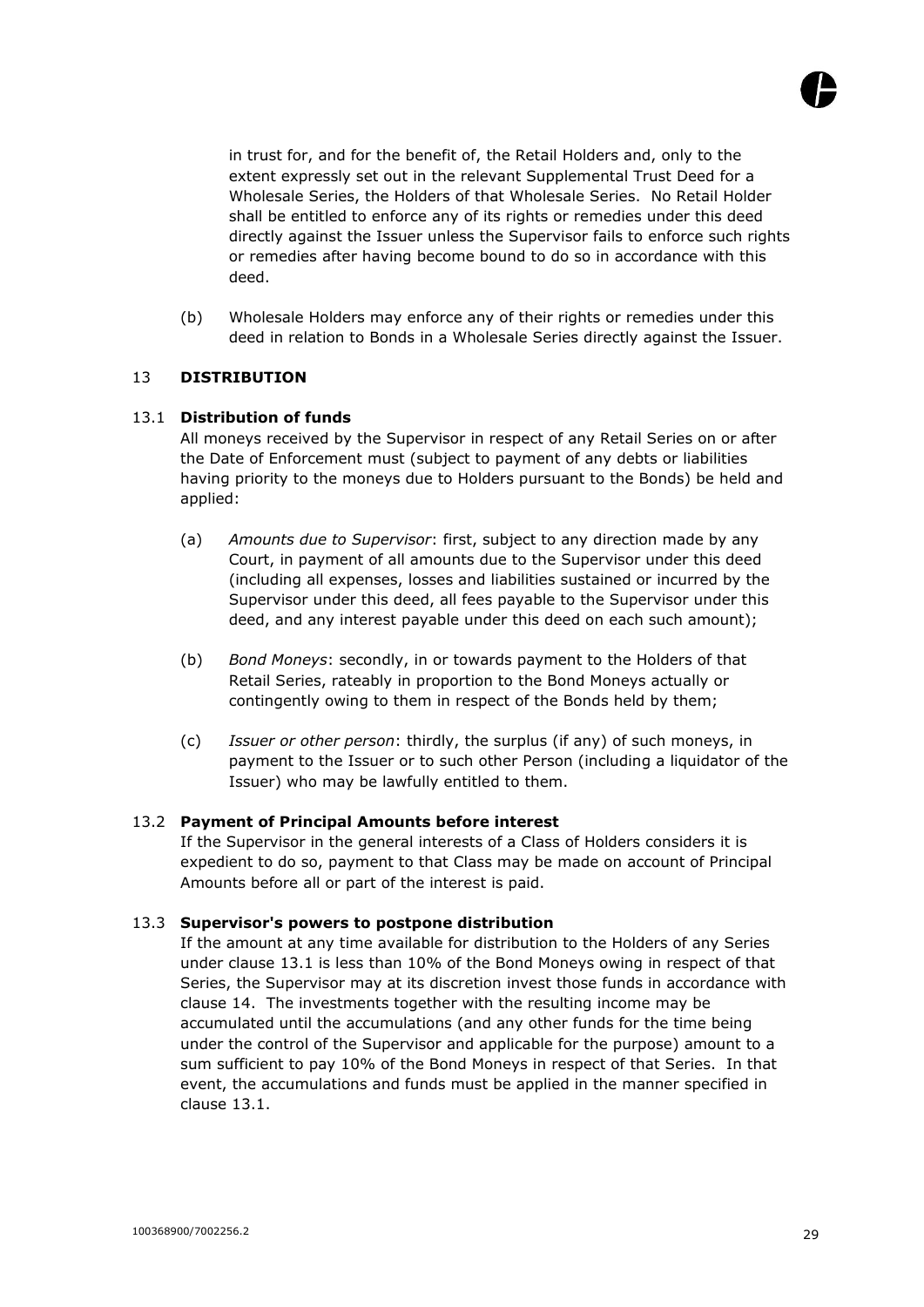

#### 13.4 **Notice of distribution**

The Supervisor agrees to give not less than 7 days' notice to the Holders of the relevant Series of the day, place and time fixed for any payment to them under clause 13.1. After that day those Holders will be entitled to interest only on the balance (if any) of the money owing on the Bonds held by them after deducting the amount (if any) payable in respect of the Bonds on that day.

#### 14 **POWERS OF INVESTMENT**

Any money held by the Supervisor subject to the trusts contained in this deed may, at the Supervisor's discretion, be invested in the name of the Supervisor or its nominee in any investments permitted for the investment of trust funds as determined by the Supervisor (including, if the Issuer so requests, in the purchase of or subscription for Bonds). The Supervisor will have the power to vary those investments and from time to time to deal with or dispose of them or any part of them. The income arising from them made by the Supervisor belong to the Issuer until the Bond Moneys have become immediately due and payable.

# 15 **APPLICATIONS TO COURT**

#### 15.1 **Court application**

The Supervisor may, at any time, apply to the court for an order:

- (a) under section 208 of the FMCA, if the Supervisor is satisfied that:
	- (i) the Issuer is unlikely to be able to pay the Bond Moneys of one or more Series as and when due;
	- (ii) the Issuer is insolvent;
	- (iii) the security of benefits or the financial position or management of the Issuer is otherwise inadequate;
	- (iv) there is a significant risk that the interests of Holders will be materially prejudiced for any other reasons; or
	- (v) the provisions of this deed are no longer adequate to give protection to the interests of any of the relevant Holders; or
- (b) pursuant to section 210 of the FMCA and within 20 Business Days (or, with leave of that court, within any longer period) after the passing of an Extraordinary Resolution of Holders directing it not to comply with an Extraordinary Resolution of Holders;
- (c) for an order that the powers and trusts contained in this deed in relation to such Series be exercised under the direction of the Court; and
- (d) for any other order or direction in relation to the execution and administration of such powers and trusts as may be available and the Supervisor deems expedient.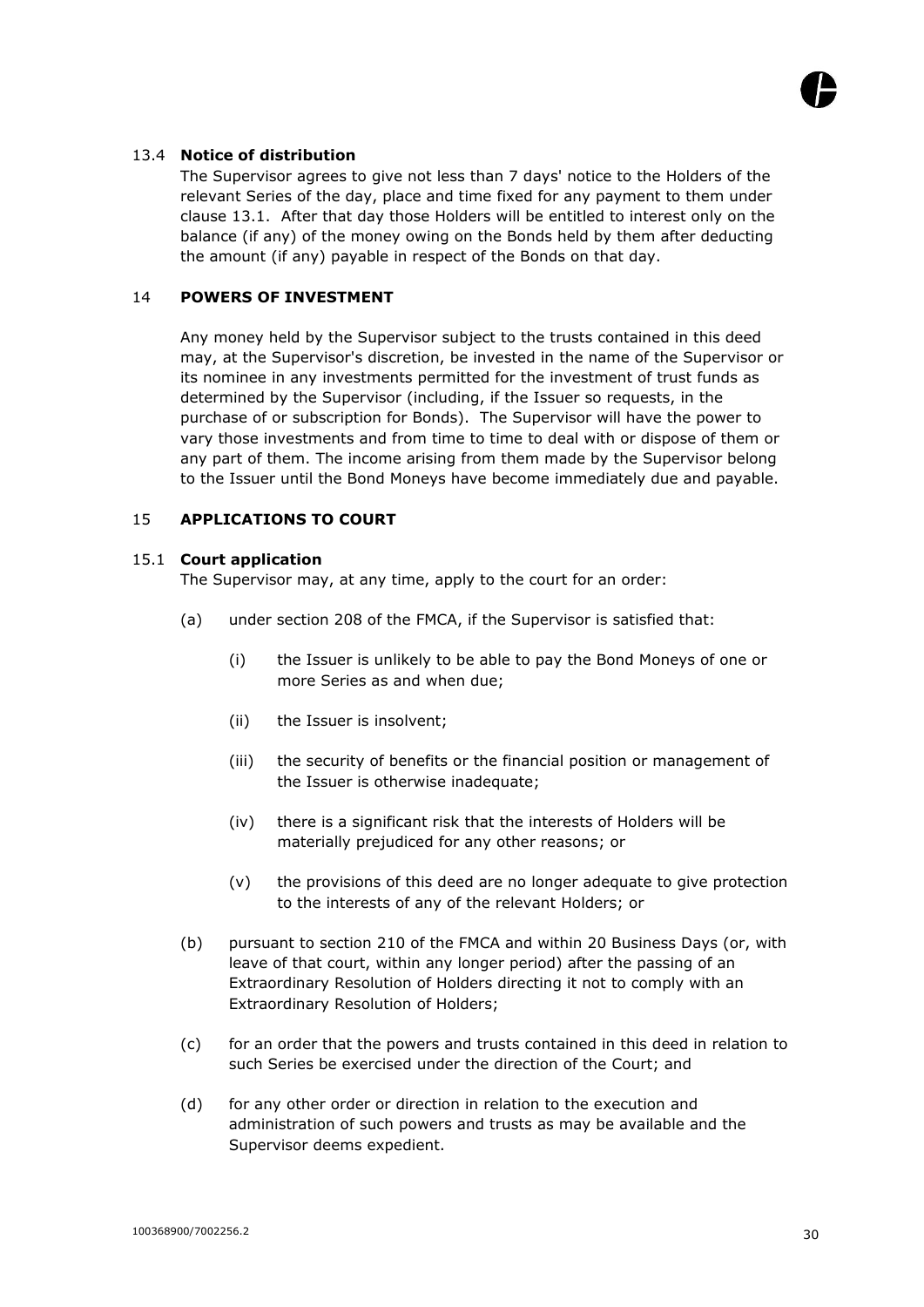

The Supervisor may assent to, approve of, or oppose any application to the Court made by the Financial Markets Authority or any affected Holder. Nothing in this clause 15.1 limits clause 16.17.

#### 15.2 **Indemnity**

The Issuer agrees to indemnify the Supervisor against all expenses and liabilities incurred in relation or incidental to any such application or proceedings in priority to the relevant Bond Moneys.

# 16 **DUTIES AND SUPPLEMENTAL POWERS OF SUPERVISOR**

In addition to the provisions of the law relating to supervisors, but subject always to the provisions of the FMCA:

#### 16.1 **General responsibilities and duties**

The Supervisor:

- (a) is responsible for acting on behalf of the Retail Holders in relation to the Issuer, any matter connected with this deed or the terms of the offer of a Retail Series and any contravention or alleged contravention of the issuer obligations in respect of a Retail Series;
- (b) is responsible for supervising the Issuer's performance of its issuer obligations and in order to ascertain whether or not the assets of the Issuer and each Subsidiary that are or may be available, whether by way of security or otherwise, are sufficient or likely to be sufficient to discharge the payment obligations of the Issuer in respect of Retail Bonds as they become due;
- (c) is responsible for performing and exercising any other functions, duties and powers conferred or imposed on the Supervisor by this deed, the FMCA and the FMSA;
- (d) must:
	- (i) act honestly in acting as supervisor;
	- (ii) in exercising its powers and performing its duties as supervisor, act in the best interests of the Holders; and
	- (iii) exercise reasonable diligence in carrying out its functions as supervisor;
- (e) must do all the things it has the power to do to cause any contravention or alleged contravention of the issuer obligations in respect of a Retail Series to be remedied unless it is satisfied that the contravention will not have a material adverse effect on the Holders of that Retail Series;
- (f) subject to any court order made under section 210 of the FMCA, must act in accordance with any direction given by an Extraordinary Resolution of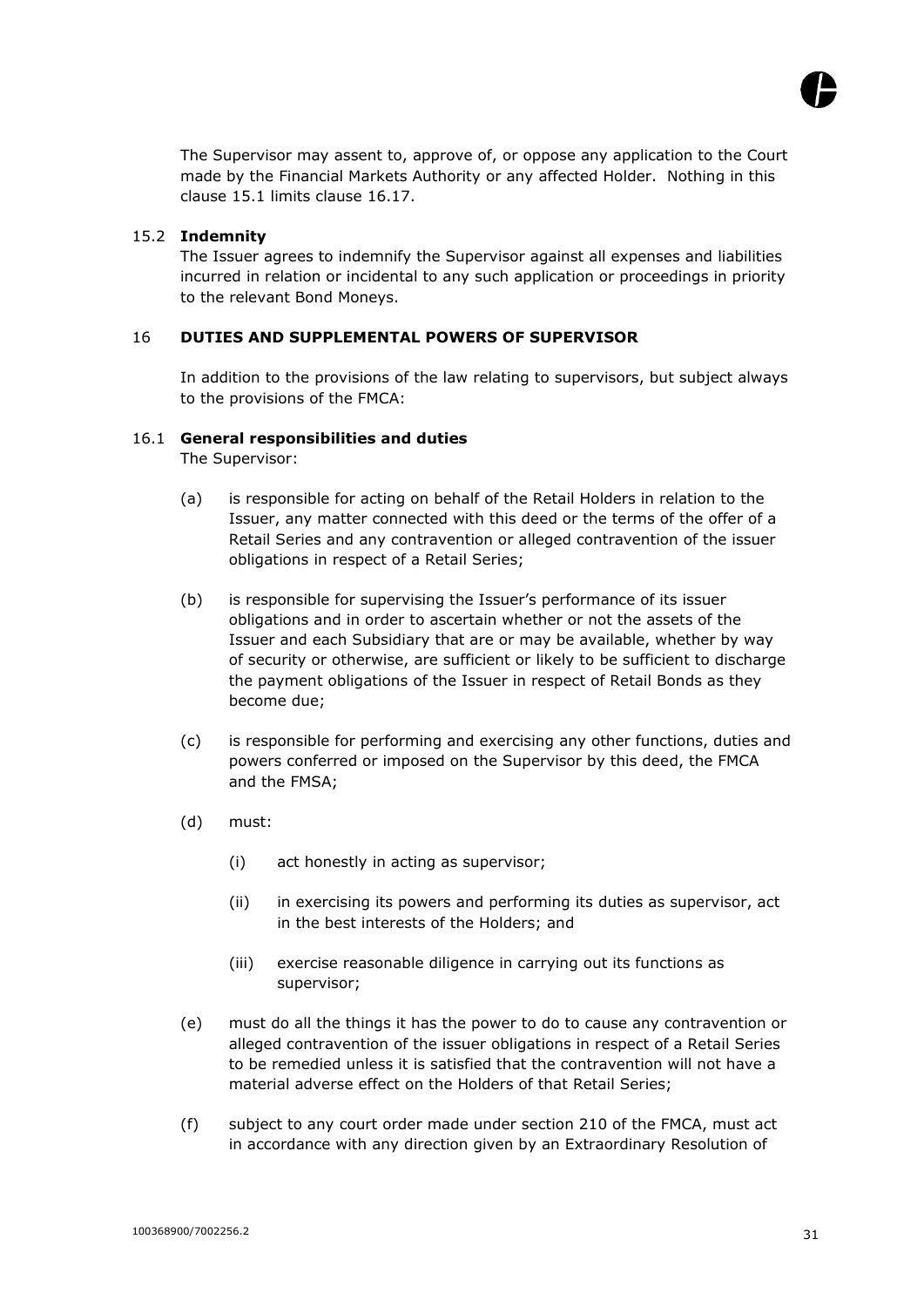

Holders or an affected Class of Holders that is not inconsistent with any enactment, rule of law or this deed in relation to:

- (i) seeking a remedy to a contravention or alleged contravention of the issuer obligations in respect of a Retail Series; and
- (ii) any other matter connected with the Supervisor's functions; and
- (g) in exercising its powers and performing its duties as supervisor, must exercise the care, diligence and skill that a prudent person engaged in the business of acting as a licensed supervisor (as those terms are defined in the FMCA) would exercise in the same circumstances.

#### 16.2 **Representation and warranty**

The Supervisor represents and warrants to the Issuer and the Retail Holders that it is licensed (as that term is defined in the FMCA) and that such licence covers the supervision of all Bonds issued under this deed. The representation and warranty contained in this clause 16.2 shall be deemed to be repeated for the benefit of the Issuer and each Retail Holder on the Issue Date and each date interest is payable under any Bond.

#### 16.3 **Reliance on advice**

The Supervisor in relation to this deed may (without liability for loss) obtain, accept and act on:

- (a) *Advice*: the opinion or advice of or any information obtained from any barrister, solicitor, valuer, broker, surveyor, auctioneer, chartered accountant, auditor or other expert, whether obtained by the Issuer or by the Supervisor or otherwise, even though it may subsequently be found to contain some error or not be authentic;
- (b) *Directors' certificate*: a certificate signed by any two Directors on behalf of the Directors of the Issuer:
	- (i) as to any fact or matter prima facie within their knowledge or the knowledge of the Issuer and upon which the Supervisor may require to be satisfied, in the exercise of any of the trusts, powers, authorities and discretions and provisions of this deed; or
	- (ii) that any particular dealing, transaction, step or thing is expedient or commercially desirable and not detrimental or prejudicial to the interests of (or does not or is not likely to have a material adverse effect on) the Holders or any Class of Holders,

as sufficient evidence of that fact or matter or the expediency or desirability of that dealing, transaction, step or thing; and

(c) *Certificates under this deed*: the statements contained in any certificate or certificates or in any report or reports given pursuant to the provisions of this deed, as conclusive evidence of the facts stated in time.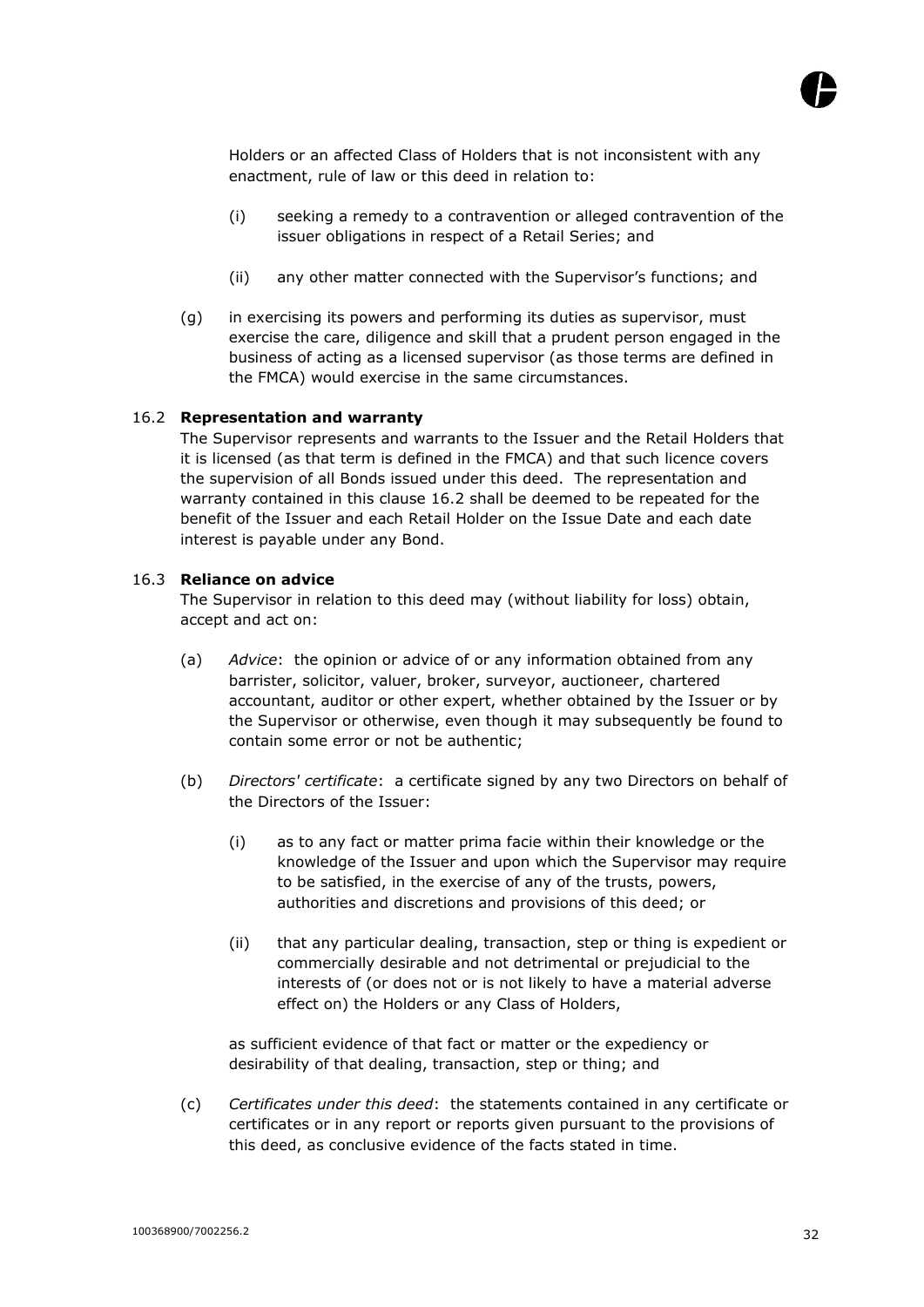

The Supervisor may decline to accept and elect not to act on any such opinion, advice, information, certificate or statement.

#### 16.4 **Resolutions**

The Supervisor will not be responsible for acting or relying upon any resolution purporting to have been passed at any meeting of the Holders or any Class of Holders:

- (a) in respect of which a proper record has been made; and
- (b) which the Supervisor believes to have been properly and regularly passed,

even though afterwards it appears that the resolution is not binding or valid by reason of a defect in the convening of the meeting or the proceedings at the meeting or otherwise.

#### 16.5 **Application of funds**

The Supervisor will not be responsible for the money tendered by the applicants for or subscribed by the subscribers of the Bonds or be bound to see to the application of that money.

#### 16.6 **Custody of documents**

The Supervisor may:

- (a) place this deed (and any deeds and other documents of title relating to the Bonds which the Supervisor is entitled to possess) with a banker or company whose business includes undertaking the safe custody of documents or any solicitor; and
- (b) make those arrangements it considers fit for allowing the Issuer or its solicitors or the Auditors access to or possession of all or any of those deeds or documents whenever the Supervisor deems it necessary or convenient to do so.

The Issuer agrees to pay all sums required to be paid in respect of such deposits of deeds and documents.

#### 16.7 **Defects in title**

The Supervisor is not:

- (a) obliged to enquire into or liable for any defects in the title of the Issuer to its assets whether the defects might have been discovered on an examination or enquiry or remedied or not; or
- (b) liable to the Issuer or any Holder of any Bonds payable to bearer for accepting as valid any Certificate for the Bonds which is subsequently found to be forged or not authentic.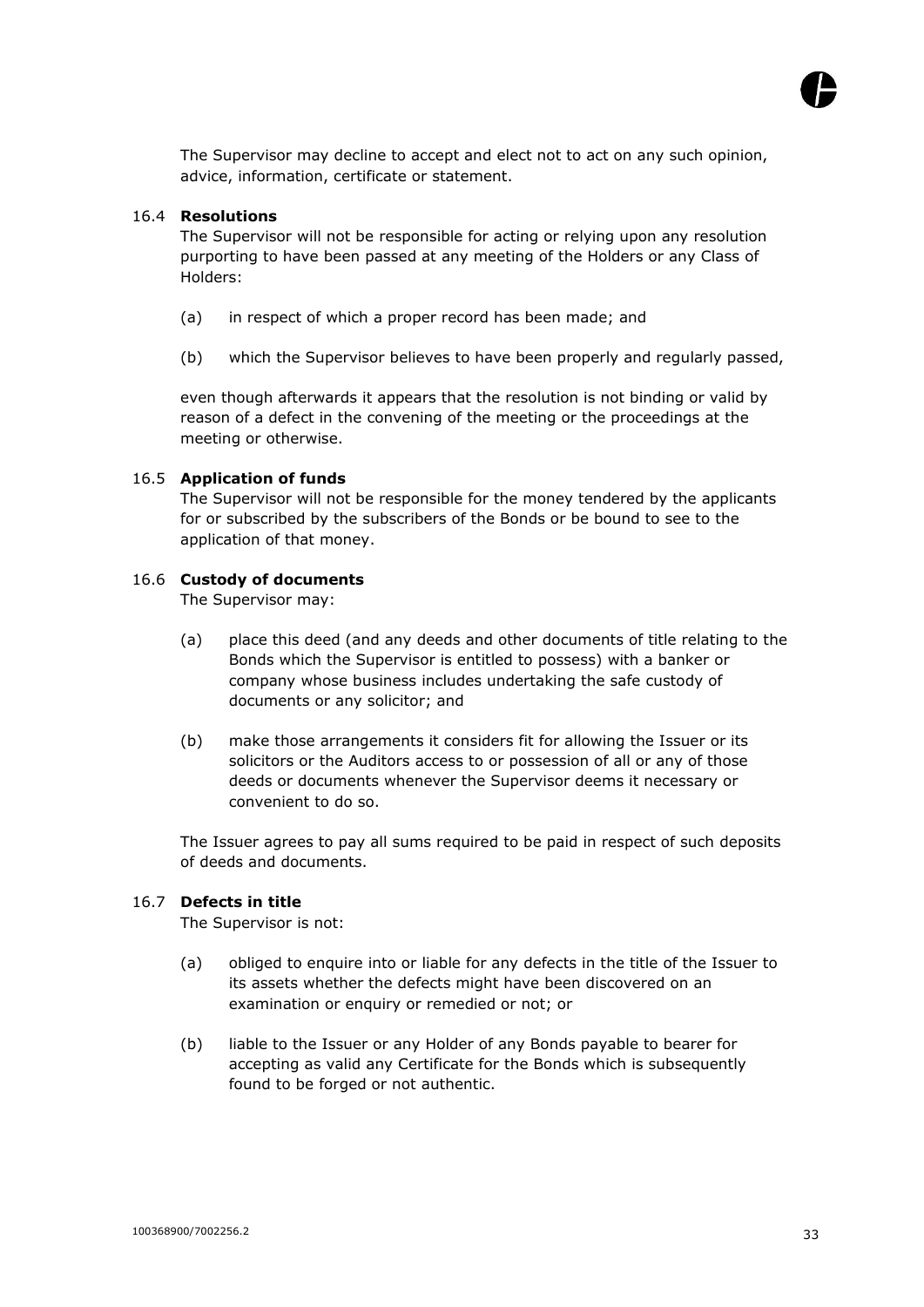

#### 16.8 **Discretion as to powers**

Except as expressly provided otherwise in this deed or any Supplemental Trust Deed, the Supervisor has absolute and uncontrolled discretion as to:

- (a) the exercise or non-exercise of all trusts, powers, authorities and discretions vested in it by this deed; and
- (b) the commencement, prosecution, variation, discontinuance or compromise of any action proceeding or claim.

The Supervisor will not be responsible for any loss, costs, damages, expenses or inconvenience that may result from the exercise or non-exercise of those trusts, powers, authorities and discretions. Any consent given by the Supervisor pursuant to this deed may be given subject to such conditions as the Supervisor considers fit.

#### 16.9 **Delegation**

The Supervisor may, to the extent permitted by section 111(2) of the FMCA and the FMSA:

- (a) *Delegate to other Persons*: at any time delegate to any Person any of the trusts, powers or discretions vested in the Supervisor by this deed which cannot conveniently be exercised by it or through its employees upon such terms and conditions (including the giving of power to sub-delegate) as the Supervisor in the interests of the Holders considers fit;
- (b) *Agents*: employ an agent to transact all business and do all acts required to be done under this deed including the receipt and payment of money and attendance by it at any meeting; and
- (c) *Officers*: delegate to any of its officers any of the trusts, powers, authorities and discretions vested in the Supervisor by this deed which owing to the place in which they are to be exercised cannot conveniently be exercised by the Supervisor,

provided that any such delegation shall not relieve the Supervisor of its responsibilities under this deed.

#### 16.10 **Power to engage expert**

The Supervisor may engage an expert (for example, a qualified auditor, investigating accountant, valuer or actuary) if the Supervisor considers on reasonable grounds, that it requires the assistance of the expert to:

- (a) determine the financial position of the Issuer; or
- (b) review the business, operation, management systems or the governance of the Issuer.

Where the Supervisor engages an expert pursuant to this clause 16.10 the Issuer shall provide reasonable assistance to the expert to allow the expert to provide the assistance and (without limiting clause 18.2) the fees and expenses of the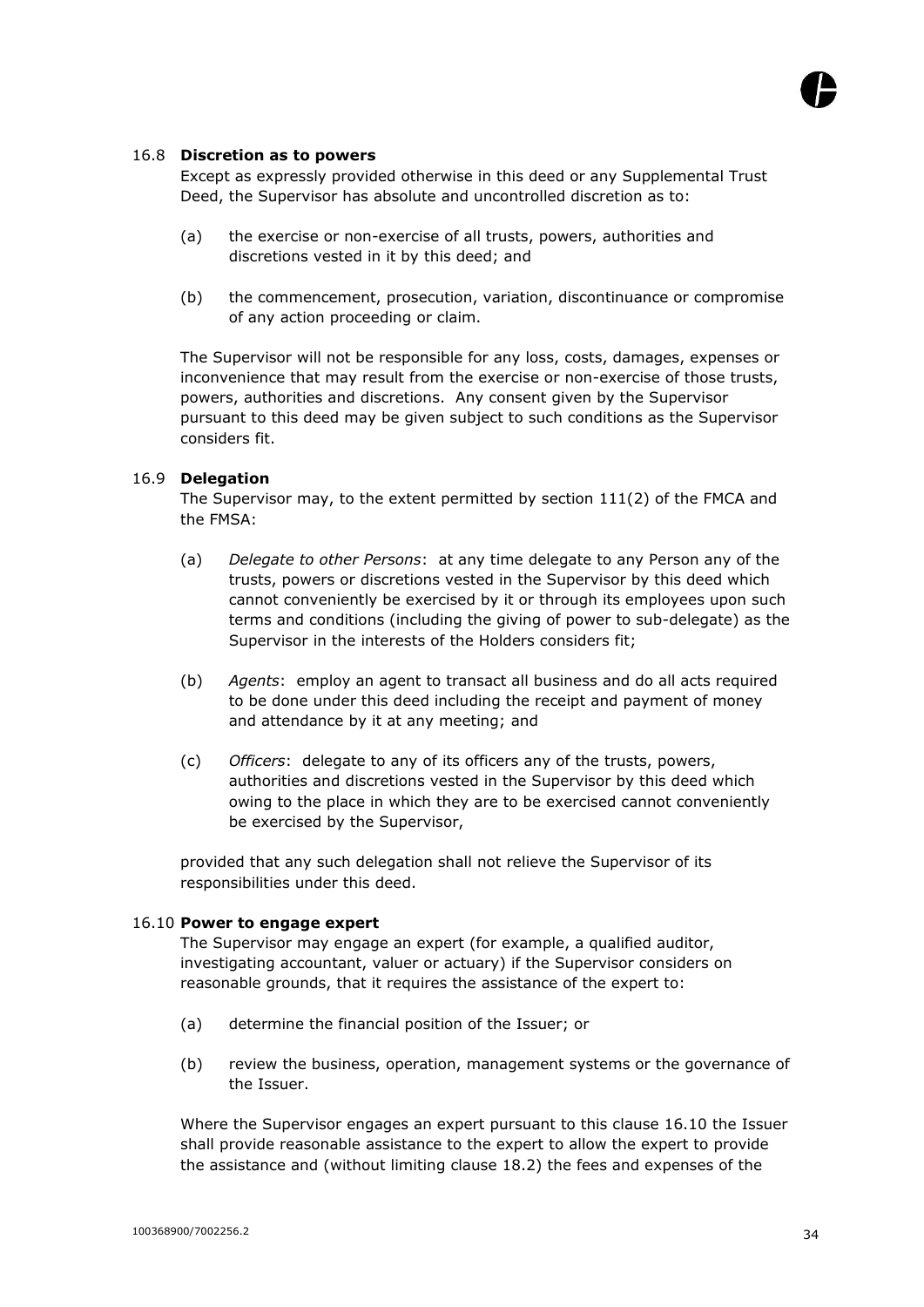

expert, which must be reasonable in the circumstances, shall be paid by the Issuer.

#### 16.11 **Indemnity by Issuer**

Without limiting the right of indemnity by law given to supervisors, the Issuer will indemnify the Supervisor against all expenses, losses and liabilities reasonably sustained or incurred in carrying out or purporting to carry out the trusts, powers, authorities or discretions vested in the Supervisor pursuant to this deed or otherwise for any action taken, or omitted to be taken, in accordance with the provisions of this deed, other than a claim arising out of a wilful default or gross negligence of, or wilful breach of trust by, the Supervisor.

#### 16.12 **Limitation on indemnity**

The Supervisor's rights to be indemnified in relation to the performance of the Supervisor's licensee obligations (as that term is defined under section 4 of the FMSA) under this deed shall not apply to any liability which arises from a failure by the Supervisor to properly perform its duties under clauses 16.1(d) and  $16.1(q)$  and no other provision of this deed that is contrary to the foregoing shall have any effect.

#### 16.13 **Other dealings**

Nothing in this deed prohibits the Supervisor, its holding company, any of its subsidiaries or any of the subsidiaries of its holding company (each a *Relevant Company*) or the directors or officers of the Relevant Company from:

- (a) being a Holder or a holder of shares or other securities of the Issuer or any associated company of the Issuer; or
- (b) acting in any representative capacity for a Holder or any such holder of shares or other securities.

Without limitation, the Relevant Company may so act on its own account or as executor, administrator, supervisor, receiver, committee, guardian, attorney or agent or in any other fiduciary, vicarious or professional capacity. In doing so, it will not be deemed to be a breach of this deed or obligations imposed or implied by law arising out of the fiduciary relationship between the Supervisor and the Holders.

The Relevant Company will not by reason of its fiduciary capacity be prevented from:

- (i) making any contracts or entering into any transactions with the Issuer or any associated company of the Issuer in the ordinary course of the business of the Relevant Company; or
- (ii) undertaking any insurance, financial or agency service for any of them; or
- (iii) accepting or holding the office of supervisor for the holders of any debentures or debenture bonds or other securities (whether secured or unsecured) issued by the Issuer or by any other company.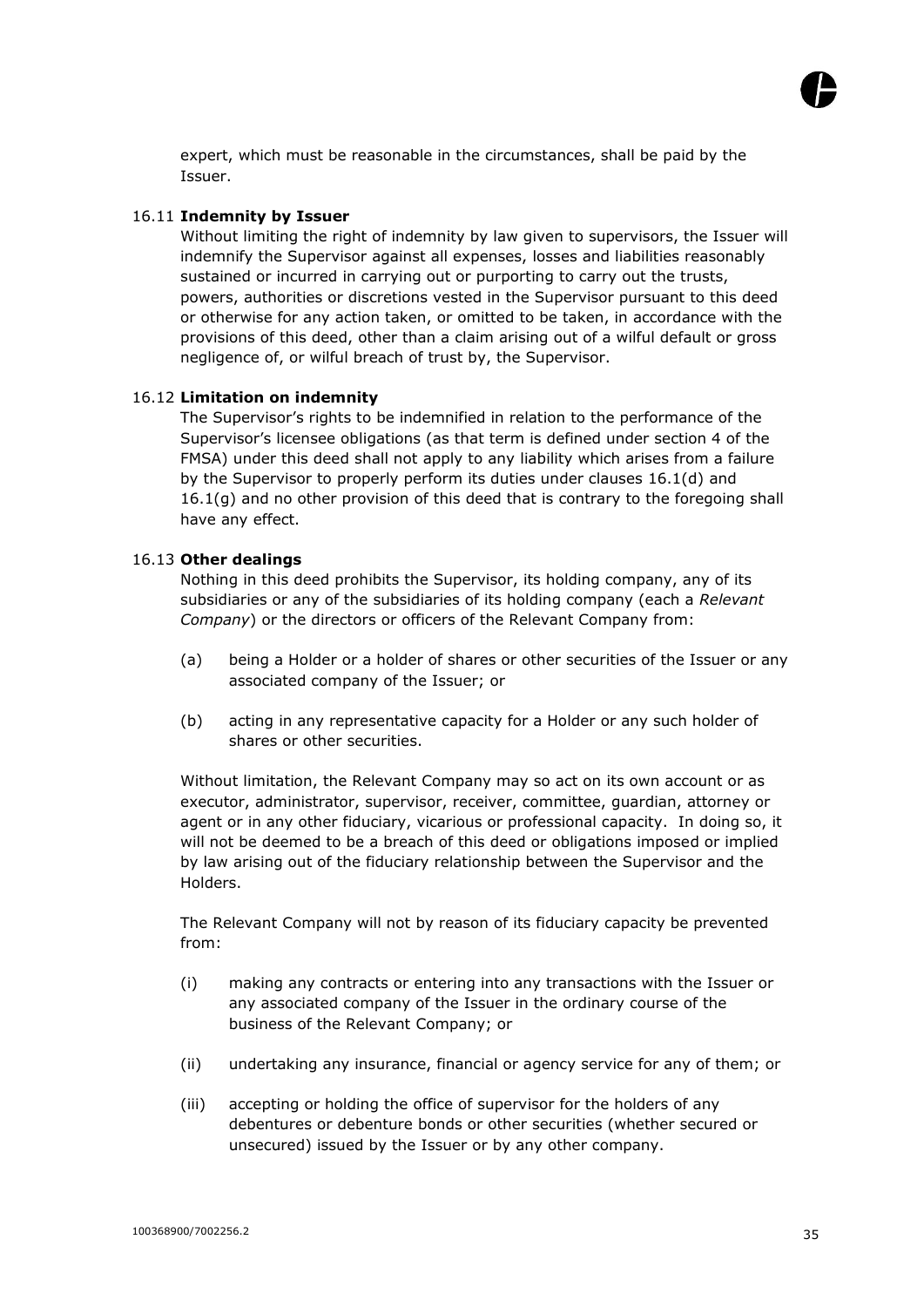

The Relevant Company will not be accountable to the Issuer or to any other company or the Holders for any profits arising from any such contracts, transactions or offices.

#### 16.14 **Represent Holders**

The Supervisor may, if it wishes to do so, or pursuant to any directions of any Holders or Class of Holders, represent the Holders generally in any investigation, negotiation, action, transaction or proceedings affecting the interests of the Holders or that Class of Holders.

#### 16.15 **Acting on instructions**

Whenever any authorisation, approval or direction in respect of the taking of any action or other matter is given to the Supervisor by Extraordinary Resolution under the provisions of this deed, the Supervisor:

- (a) may act in reliance upon the authorisation or approval; or
- (b) must act in accordance with the direction,

and is not responsible for any loss, costs, damages, expenses or inconvenience resulting from actions taken in reliance on the authorisation, approval or direction. However, the Supervisor is not obliged to do so unless it is first indemnified to its reasonable satisfaction against all reasonable expenses, losses and liabilities it may sustain or incur by so doing.

#### 16.16 **Confidential information**

The Supervisor will not (except to the extent required by law) be required to disclose to any Holder any confidential information made available to the Supervisor by the Issuer in connection with this deed.

# 16.17 **Power to apply to Court**

The Supervisor is entitled at any time to apply to a Court for directions as to what course of action it should follow in relation to any matter arising out of this deed.

#### 16.18 **Binding on all Holders**

Any action taken by the Supervisor in accordance with this clause 16 is binding on all of the Holders.

#### 16.19 **No obligation to consult**

Except where expressly required otherwise in this deed, the Supervisor is not obliged to consult with the Holders before giving any consent, approval or agreement or making any determination under this deed.

#### 16.20 **Knowledge of default**

The Supervisor:

- (a) may assume that the Issuer is complying with this deed; and
- (b) is not taken to have knowledge of the occurrence of an Event of Default in relation to a Series,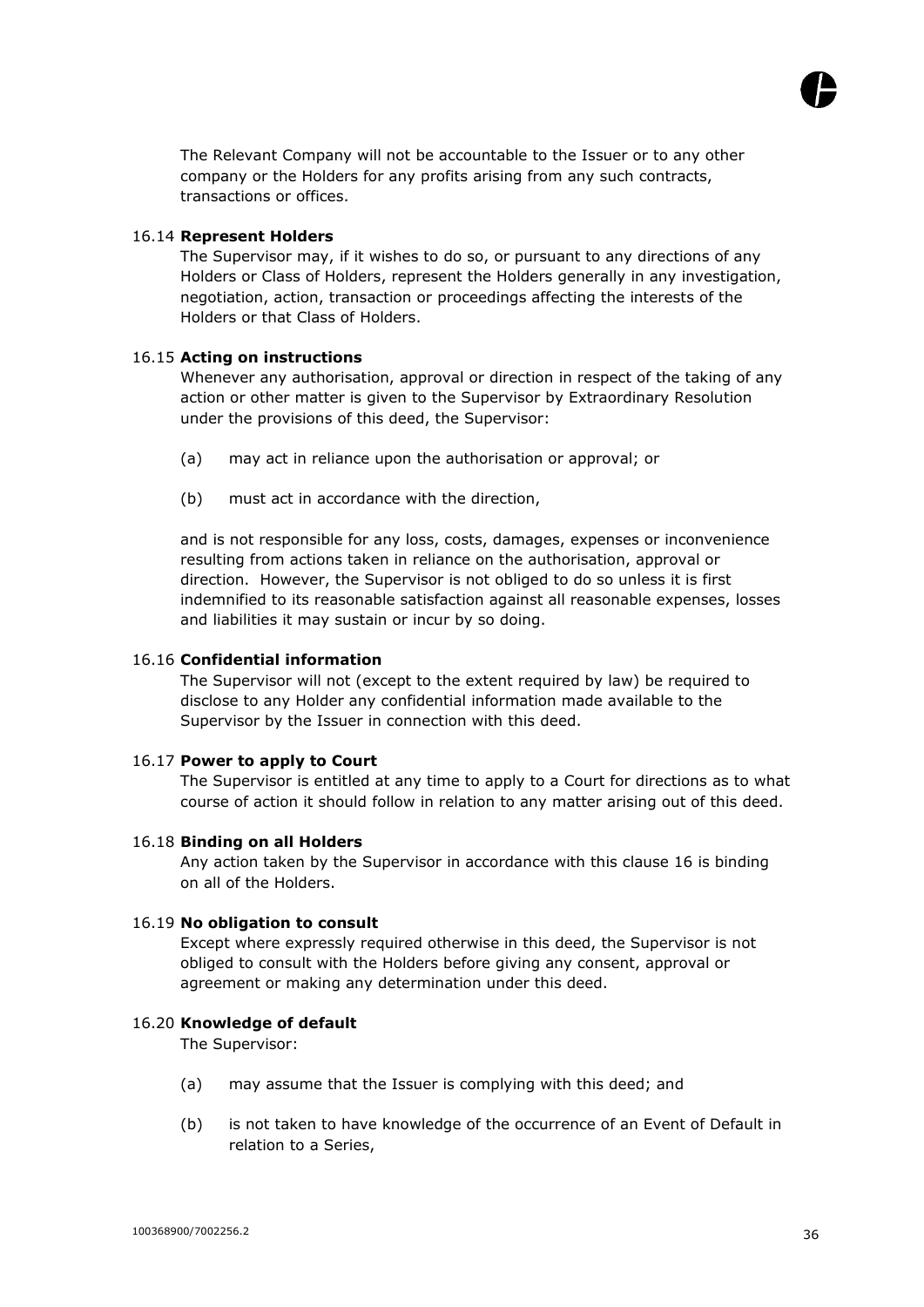

unless any of its officers having responsibility for the transaction actually become aware of the relevant non-compliance or Event of Default or the Supervisor has received written notice from a Holder or the Issuer stating that the noncompliance or Event of Default has occurred and describing it.

# 16.21 **Limit of Supervisor's liability**

The Supervisor has no liability to the Holders of the Retail Bonds for anything done, or omitted to be done:

- (a) in good faith giving effect to a direction given to it by the Holders of the Retail Bonds; or
- (b) unless the Supervisor has failed to show the degree of care and diligence required of it having regard to:
	- (i) the powers, authorities, discretions or responsibilities conferred or imposed upon it by this deed or by law; and
	- (ii) the limitations on those powers, authorities, discretions and responsibilities in this deed.

#### 16.22 **Wholesale issues**

- (a) The Supervisor shall have no powers or duties in relation to any Wholesale Series except the powers and duties explicitly set out in the Conditions for any series of Wholesale Bonds.
- (b) Where any authorisation or direction in respect of the taking of any action or other matter may, under the provisions of this deed, be given to the Supervisor by an Extraordinary Resolution of Wholesale Holders, the Supervisor may act in reliance upon such authorisation or (as the case may be) shall act in accordance with any such direction, and shall not be responsible for any costs, damages, expenses, liabilities or inconvenience that may result from the actions so taken in reliance thereon, provided that the Supervisor shall not be so bound to act unless first indemnified to its satisfaction against all actions, proceedings, claims and demands to which it may render itself liable and all costs, damages, expenses and liabilities which it may incur by so doing.

# 16.23 **No Additional Duty of Care**

Notwithstanding any other provision of this Master Trust Deed but subject to the provisions of any Supplemental Trust Deed, the Supervisor does not assume any duty of care to the Issuer, any creditors of the Issuer, the Wholesale Holders or any other person other than the Retail Holders (subject to and in accordance with this Master Trust Deed) in exercising the Trust Powers, and shall not be liable to any person (including the Issuer and any Holders) in any way except for wilful default, gross negligence or wilful breach of trust where the Supervisor has failed to show the degree of care and diligence required of it having regard to the provisions of this Master Trust Deed.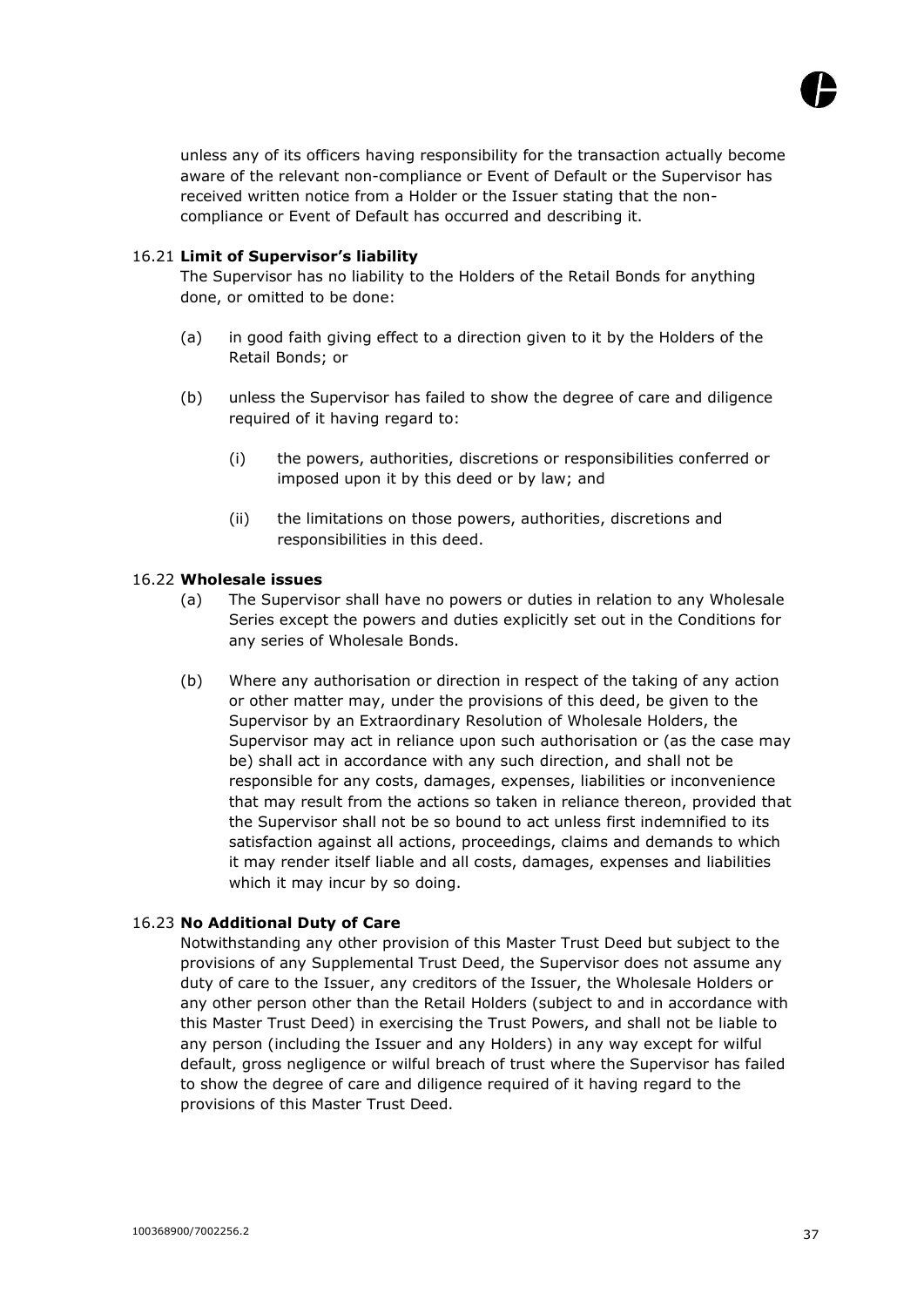

#### 16.24 **Supervisor's consent**

Any consent given by the Supervisor for the purposes of this deed may be given on such terms and conditions (if any) as the Supervisor thinks fit.

### 16.25 **Material Breach**

If any breach of this deed occurs which the Supervisor reasonably considers may be materially prejudicial to the interests of any Retail Holders, the Supervisor shall be entitled in its absolute discretion to require the Issuer to report to the Retail Holders the circumstances and the nature of such breach and any other relevant information concerning the Issuer which the Supervisor has received in relation to this deed and which it reasonably considers to be material to those Holders, and invite those Holders to indicate to the Supervisor their preferences as to any exercise or non-exercise of the Trust Powers under this deed. If the Issuer fails to give that report the Supervisor shall be entitled to do so itself.

#### 17 **SUPERVISOR'S POWERS CUMULATIVE**

The powers, authorities and discretions vested in the Supervisor by this deed are in addition to the powers, authorities and discretions:

- (a) vested in supervisors by law; and
- (b) vested in the Supervisor as a Holder.

#### 18 **SUPERVISOR'S REMUNERATION**

#### 18.1 **Remuneration**

The Issuer agrees to pay to the Supervisor such fees as may be from time to time agreed by them in writing.

#### 18.2 **Expenses**

The Issuer agrees to pay all out of pocket expenses (including legal fees on a full indemnity basis and travelling expenses) reasonably incurred by or on behalf of the Supervisor in connection with:

- (a) the preparation and execution of this Master Trust Deed, any collateral or supplemental deed, any Information Memorandum; and
- (b) the exercise of any power or discretion or the execution of any trust conferred on the Supervisor under this deed (including the taking of any expert advice reasonably deemed necessary by the Supervisor).

#### 18.3 **Payments**

The fees, expenses, indemnities and other amounts payable under this deed to the Supervisor are payable by the Issuer:

- (a) at the times agreed; or
- (b) in the absence of agreement, on demand.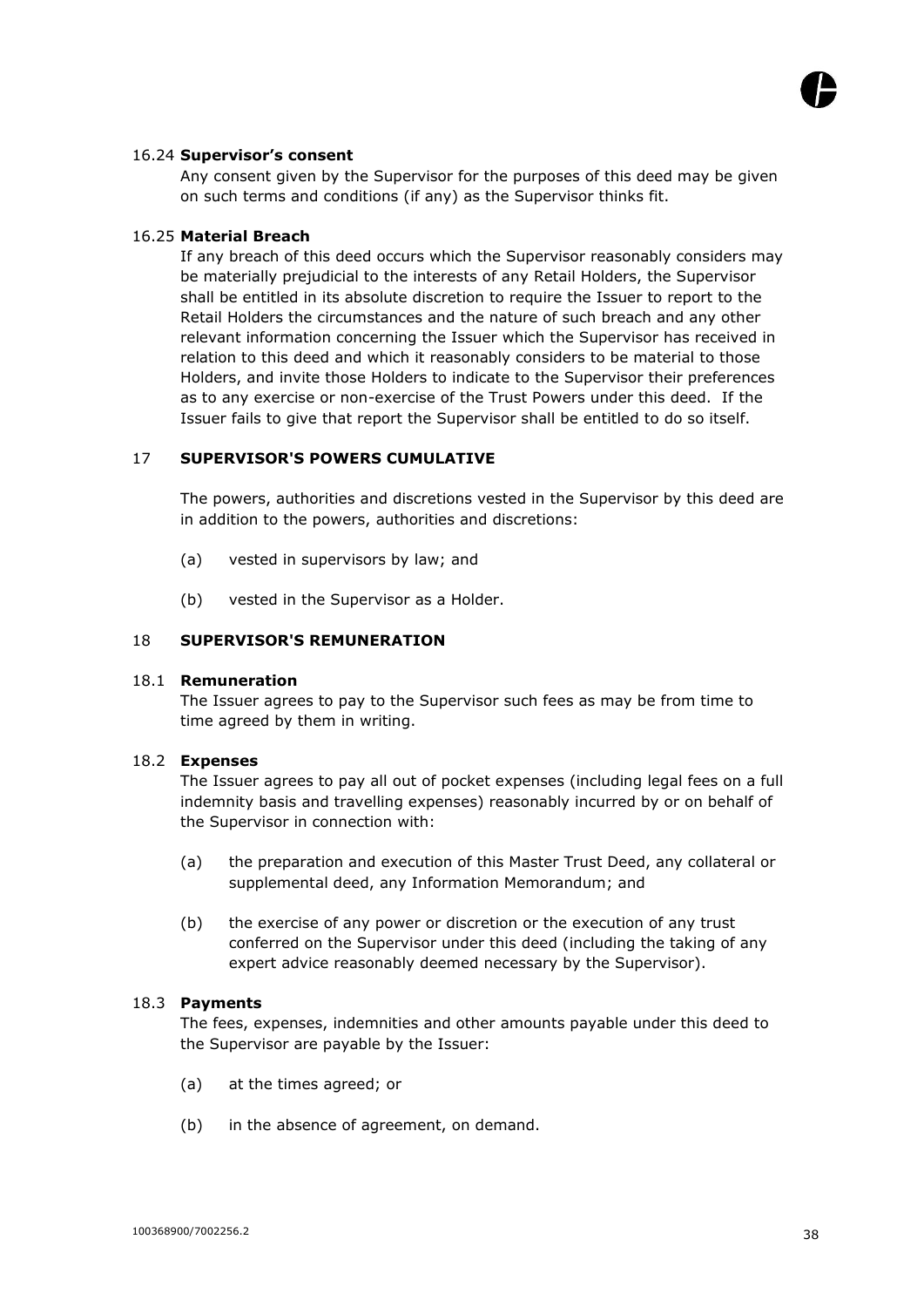

#### 19 **CHANGE OF SUPERVISOR**

#### 19.1 **Resignation or removal of Supervisor**

Subject to the appointment and acceptance of a successor Supervisor as provided in this clause 19:

- (a) the Supervisor may resign at any time by giving not less than 90 days' written notice to the Issuer;
- (b) the Issuer may remove the Supervisor from office by giving not less than 30 days' written notice to the Supervisor;
- (c) the Holders may remove the Supervisor from office by giving not less than 90 days' written notice to the Issuer and Supervisor upon the passing of an Extraordinary Resolution of each Class of Holders to that effect; or
- (d) the FMA or the Issuer may remove the Supervisor from office in accordance with the FMSA.

#### 19.2 **Requirements for Retirement and Removal**

The Supervisor may not:

- (a) be removed or resign under clauses 19.1(a), (b) or (c) unless:
	- (i) all functions and duties of the position have been performed;
	- (ii) another licensed supervisor has been appointed, and accepted the appointment, in its place; or
	- (iii) the court consents; and
- (b) be removed by the Issuer under clause 19.1(b) without the Financial Market Authority's consent.

#### 19.3 **Appointment of a new Supervisor**

If any of the circumstances described in clauses 19.1(a) to (d) occur, the Issuer will, subject to clauses  $19.2(a)(i)$  and (iii) and  $19.2(b)$  (where applicable), have the right to appoint a successor Supervisor, which must be a person who is authorised to act as a supervisor under the Financial Markets Supervisors Act 2011.

#### 19.4 **Approval by Extraordinary Resolution**

Where the successor Supervisor is to be appointed and at such time as there are Retail Bonds outstanding under this deed and any Supplemental Deed, then the removal of the Supervisor and the appointment of the successor Supervisor shall be subject to approval by an Extraordinary Resolution of Retail Holders.

#### 19.5 **Failure to appoint Supervisor**

Other than where the successor Supervisor requires approval pursuant to clause 19.4 (*Approval by Extraordinary Resolution*), if a successor Supervisor has not been appointed by the Issuer or has not accepted an appointment within 60 days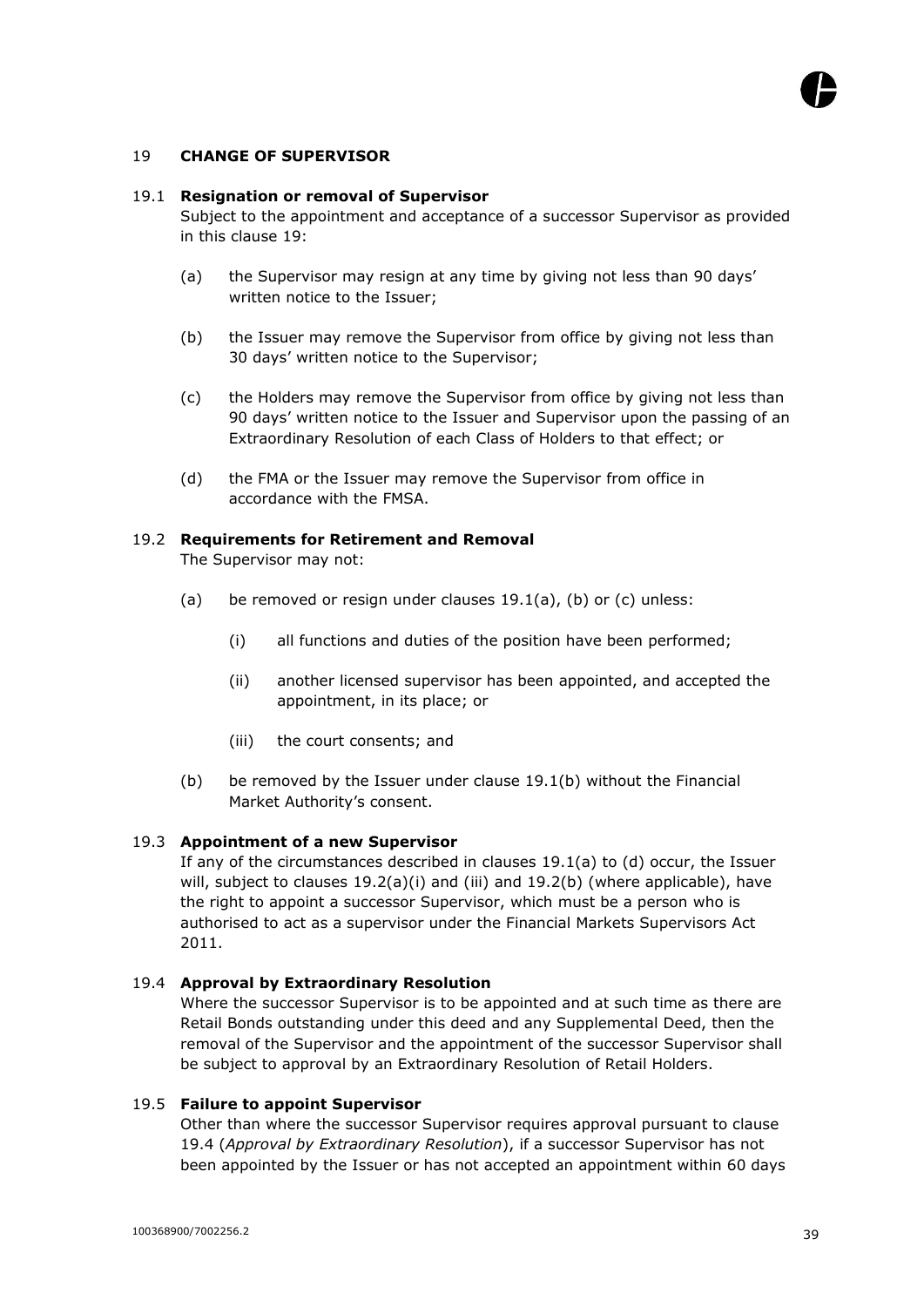

after any such notice, then the retiring Supervisor may, on behalf of the Issuer, appoint a successor Supervisor. In circumstances where the successor Supervisor requires approval by an Extraordinary Resolution of Retail Holders, any failure of the Issuer to appoint or have appointed a successor Supervisor will entitle the Retail Holders, by an Extraordinary Resolution of Retail Holders, to appoint a new Supervisor.

#### 19.6 **Successor Supervisor**

Where an appointment under this clause 19 is accepted by a successor Supervisor:

- (a) the successor Supervisor will succeed to, and become vested with, all the rights, powers and obligations of the retiring Supervisor under this deed;
- (b) as from that time, the retiring Supervisor will be discharged from its rights, powers and obligations;
- (c) the retiring Supervisor must transfer to the successor Supervisor all moneys, investments, property and books held by the Supervisor under this deed;
- (d) the successor Supervisor shall execute all such documents which are necessary or appropriate and in such form as may be reasonably required by the other parties to this deed, such that the successor Supervisor is bound by all the covenants on the part of the Supervisor under this deed from the date of such appointment; and
- (e) the Issuer shall execute all such documents which are necessary or appropriate and in such form as may be reasonably required by the retiring Supervisor, such that the retiring Supervisor is indemnified to its satisfaction in respect of the effectiveness of its retirement and any actions of the successor Supervisor.

# 19.7 **Notice**

The Issuer agrees to notify all Holders of the appointment of any new Supervisor as soon as reasonably practicable following the appointment and to lodge notice of the change in Supervisor with the Registrar of Financial Service Providers within 5 working days.

#### 19.8 **Issuer Acknowledgement**

The Issuer acknowledges, in relation to each Series and the Holders of the Bonds of that Series, that this deed (including, for the avoidance of doubt, the Supplemental Trust Deed for that Series) is made for the benefit of, and is intended to be enforceable by, any person who is from time to time a Holder of the Bonds of that Series (but subject to clause 12) and the Supervisor.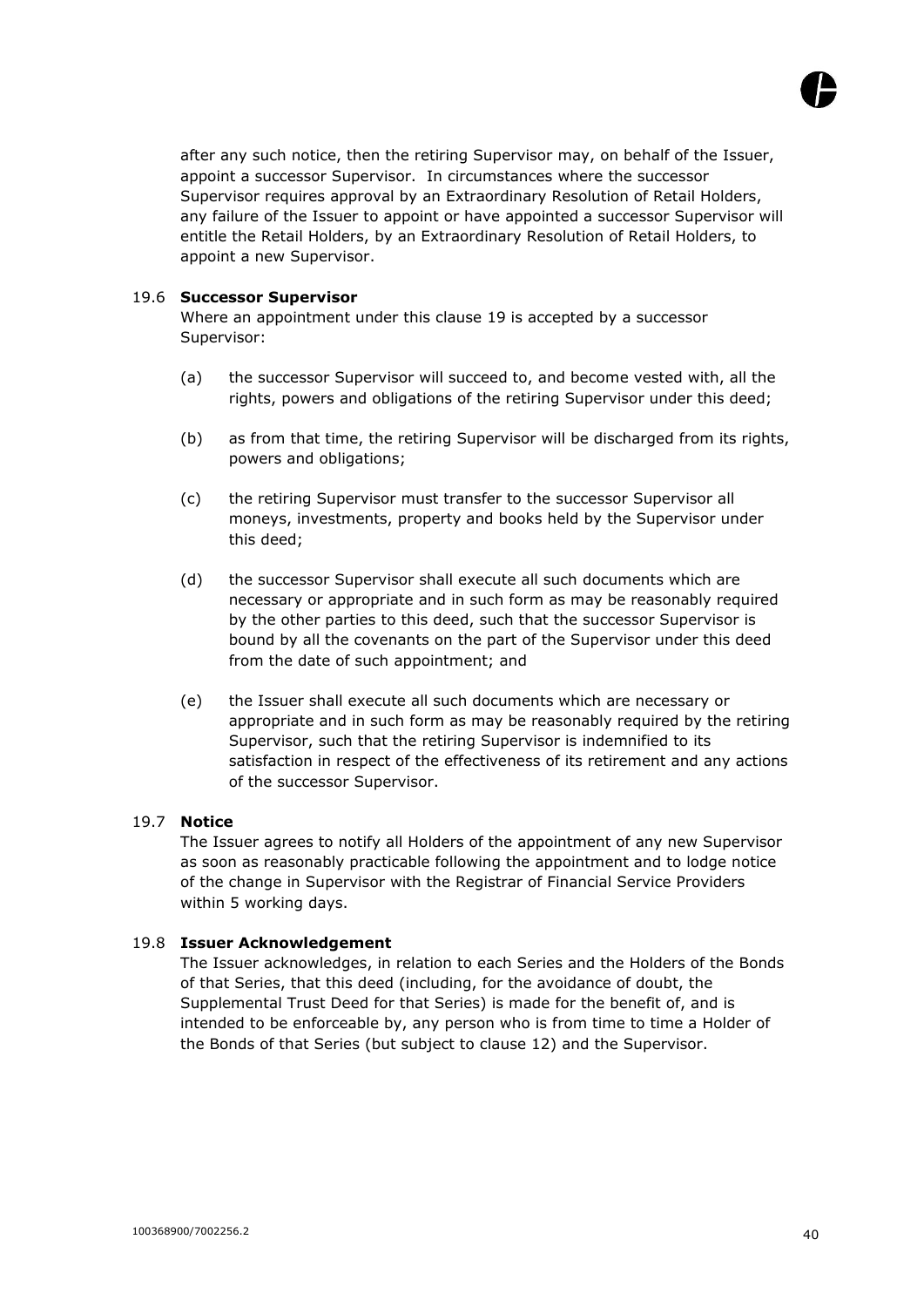

#### 20 **AMENDMENTS**

#### 20.1 **Amendments affecting Retail Holders**

(a) *Right to amend*

In the case of an amendment affecting Retail Holders, the provisions of this deed may not be amended or replaced unless the amendment or replacement is made:

- (i) with the consent of the Supervisor; or
- (ii) (despite anything to the contrary in this deed or in any enactment, rule of law, or agreement, including anything relating to the consent of any person to the making of amendments to this deed) under section 109 of the FMCA, sections 22(7) or 37(6) of the Financial Markets Supervisors Act 2011 or any other power to amend or replace this deed under an enactment.
- (b) *Supervisor consent*

Subject to section 112(2)(b) of the FMCA, the Supervisor must not consent to an amendment to, or a replacement of, this deed unless:

- (i) either:
	- (A) the amendment or replacement is approved by, or is contingent on approval by, the Retail Holders; or
	- (B) the Issuer and the Supervisor are satisfied that the amendment or replacement does not have a material adverse effect on the Retail Holders; and
- (ii) the Supervisor certifies to that effect and certifies or obtains a certificate from a lawyer that this deed, as amended or replaced, will comply with sections 104 to 106 of the FMCA on the basis set out in the certificate.

#### (c) *Holder consent*

The approval of the Retail Holders for the purposes of clause  $20.1(b)(i)(A)$ must be the approval of an Extraordinary Resolution of:

- (i) the Retail Holders; or
- (ii) each class of Retail Holders of the Bonds that is or may be adversely affected by the amendment or replacement.
- (d) *Written agreement* Any amendment to this deed pursuant to this clause 20.1 must be in writing signed by the Issuer and the Supervisor.

#### 20.2 **Amendments affecting Wholesale Holders**

(a) *Limited right to amend*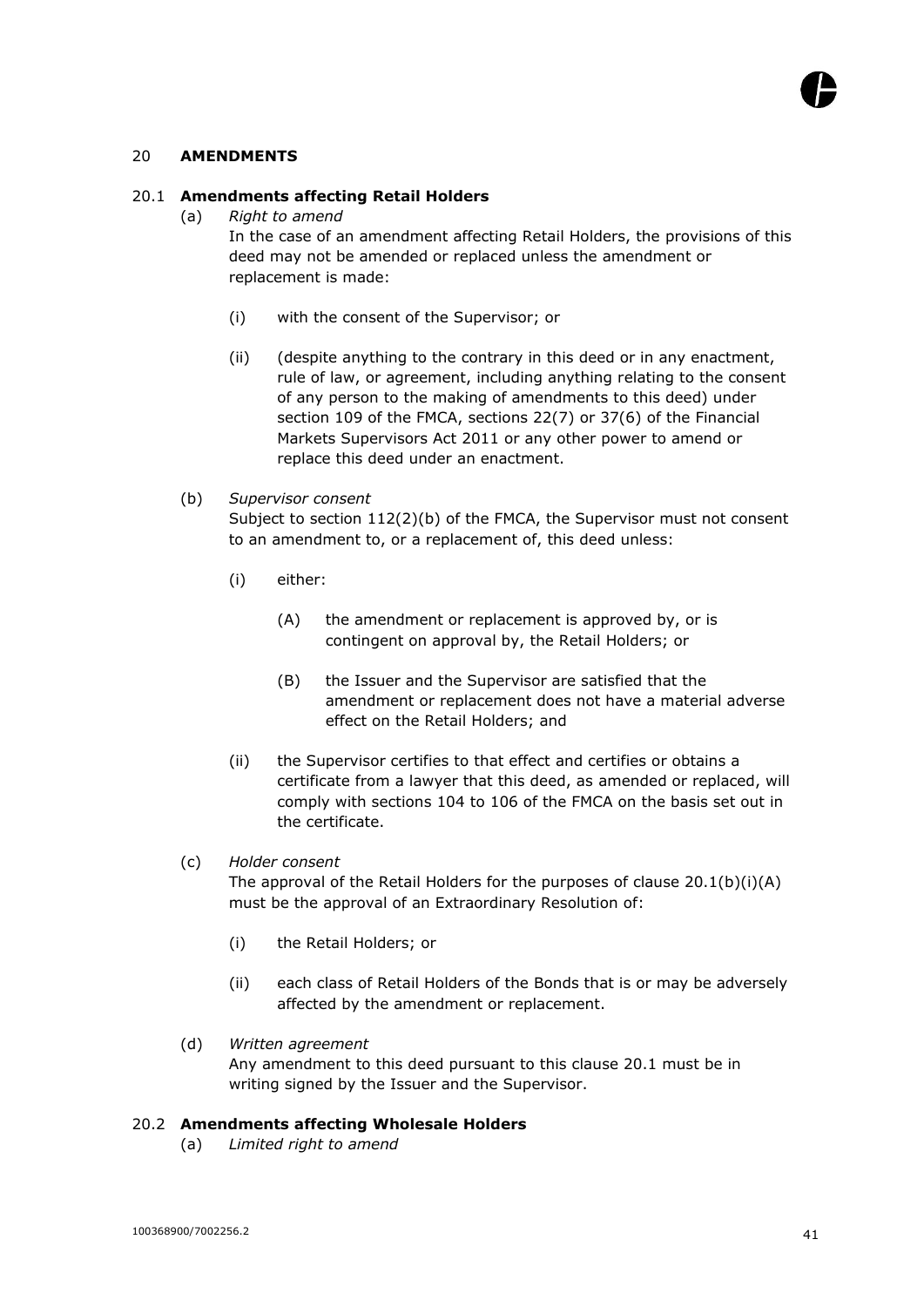

In relation to each Wholesale Series, except as provided in clauses 20.2(b) and (c), the Issuer may not cancel, vary or amend any provision of this deed while any Wholesale Bonds are outstanding. Any amendment to this deed pursuant to this clause 20.2 must be in writing signed by the Issuer and the Supervisor.

(b) *Amendment without consent*

In relation to each Wholesale Series, the provisions of this deed may be amended without the consent of the Wholesale Holders of that Wholesale Series where, in the opinion of the Issuer, the amendment:

- (i) is of a minor, formal, administrative or technical nature;
- (ii) is to correct a manifest error;
- (iii) is to comply with the requirements (or a modification of the requirements) of any applicable law or any rules of any stock exchange in New Zealand or elsewhere;
- (iv) is necessary for the purposes of obtaining or maintaining a quotation of Bonds of such Series on any stock exchange in New Zealand or elsewhere;
- (v) is in respect of any of the provisions of reporting to the Supervisor under this deed or in respect of clauses 16 and 18; or
- (vi) is agreed to by the Supervisor pursuant to clause 22; or
- (vii) will not be, and will not be likely to be, materially prejudicial to the interests of the relevant Holders.

Notice of any such amendment must be provided to the relevant Holders by the Issuer within 30 days of the amendment being made.

# (c) *Amendment approved by Holders*

Without limiting clause 20.2(b), in relation to each Class of Wholesale Holders the provisions of this deed may be amended if the amendment has been approved (provided that where an amendment proposed by a Class of Wholesale Holders affects another Class of Wholesale Holders, the amendment must be also approved by that other Class of Wholesale Holders in accordance with the provisions of this clause  $20.2(c)$ ) by an Extraordinary Resolution of that Class of Wholesale Holders.

Where the relevant Class of Wholesale Holders holds Bonds from more than one Wholesale Series, this deed is taken to be amended in respect of each such Wholesale Series in accordance with the amendment approved by that Class of Wholesale Holders in accordance with this clause 20.2(c).

(d) *Single meeting*

Where an amendment requiring approval of the Wholesale Holders pursuant to clause 20.2(c) relates to or arises from any general change in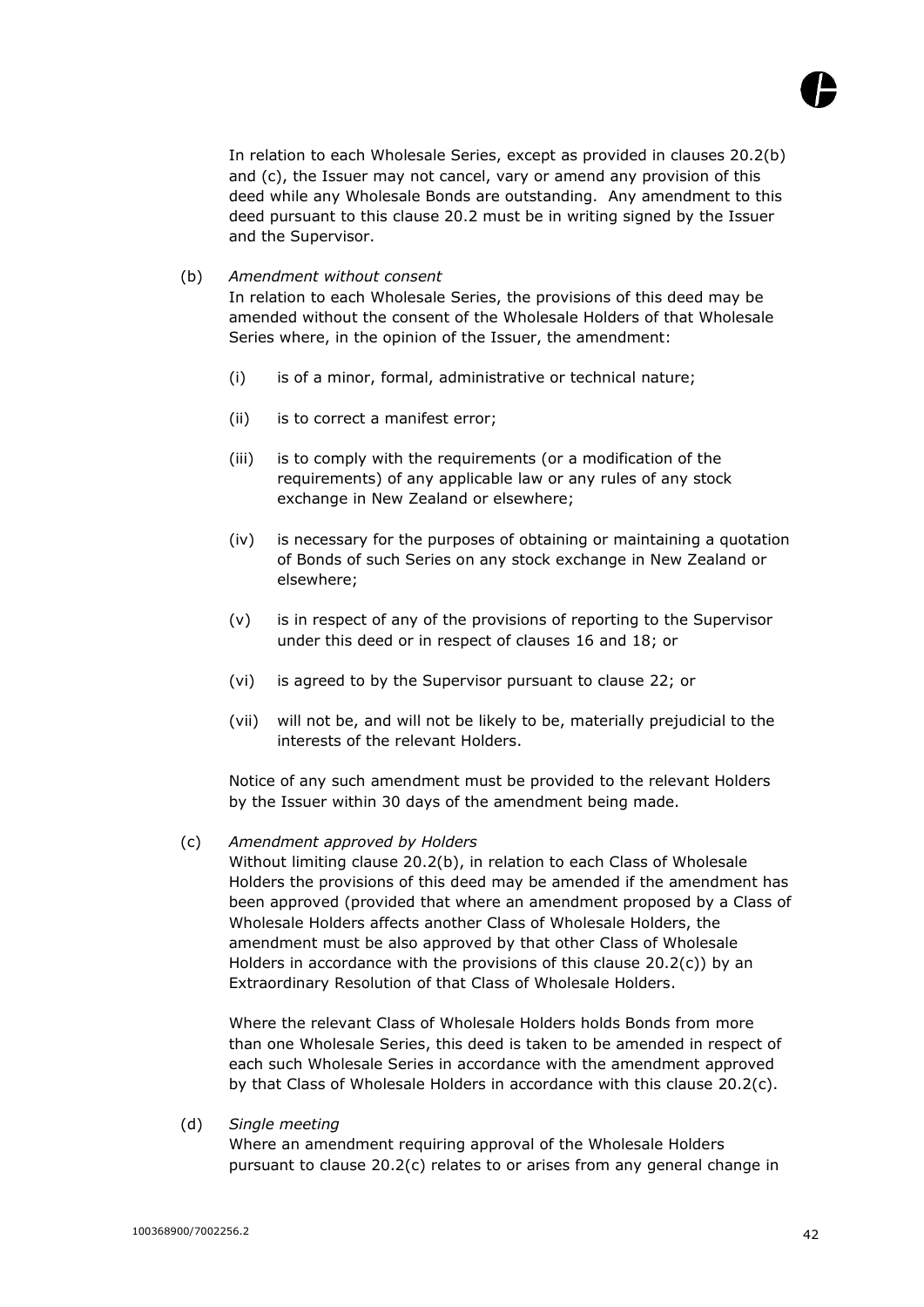

the constitution, affairs or business of the Issuer, the approval of any Wholesale Holder may be obtained at a meeting of all Wholesale Holders and will not be required to be dealt with by way of separate meetings of each Class of Wholesale Holders unless the Issuer determines that there is a material difference in the effect of such resolution on those Classes.

(e) *Notice*

Notice of any proposed variation under clause 20.2(b) or (c) must be given by the Issuer to each Holder of each affected Class of Holders not less than 14 Business Days before the date on which it is intended that such variation will take effect. The non-receipt of notice by any such Holder will not affect the validity of any such variation.

#### 20.3 **Notice of Amendment**

Within 5 working days after an amendment to, or replacement of, this deed, the Issuer must ensure that notice of the amendment or replacement and a copy of the certificate relating to such amendment or replacement is lodged with the Registrar of Financial Service Providers.

#### 21 **WAIVER**

#### 21.1 **Temporary variation**

The Supervisor may temporarily vary the provisions of this Master Trust Deed or the Conditions applicable to any Wholesale Series in each case for such period and on such terms as:

- (a) the Supervisor may deem appropriate if it is satisfied that the variation will not have a material adverse effect on the interests of the Holders; or
- (b) may be agreed by the Supervisor pursuant to clause 22; or
- (c) may be approved by Extraordinary Resolution of the relevant Class of Holders.

#### 21.2 **Waivers**

Subject to any applicable law and, to the extent any waiver is an amendment, the requirements of clause 20, and except to the extent expressly provided otherwise in the Conditions for any Series, the Supervisor may by notice to the Issuer waive any breach or anticipated breach by the Issuer of this deed or of the Conditions applicable to any Series either wholly or in part for a specified period or indefinitely and on such other terms and conditions as:

- (a) it deems expedient if it is satisfied that the waiver will not have a material adverse effect on the interests of the affected Holders and that no such waiver will prejudice the rights of the Supervisor or the Holders in respect of any other breach; or
- (b) may be agreed by the Supervisor pursuant to clause 22; or
- (c) may be approved by Extraordinary Resolution of the relevant Class of Holders.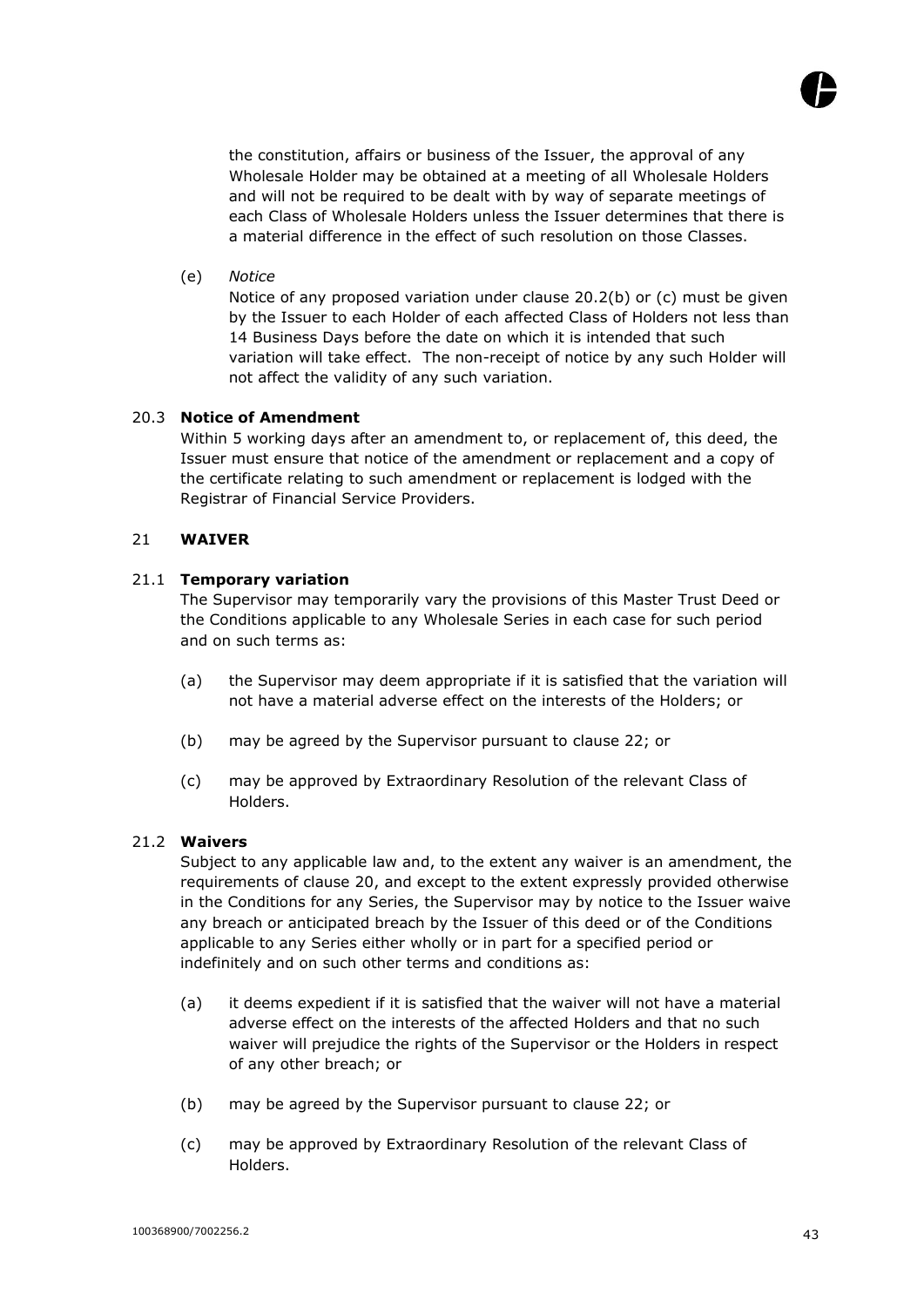# 22 **CONSTRUCTION BY REFERENCE TO ANALOGOUS OBLIGATIONS AND EXEMPTIONS**

Except to the extent expressly provided otherwise in the Conditions for any Series, if:

- (a) the Issuer is granted an exemption (or an exemption is applicable to the Issuer) in relation to any obligation imposed on the Issuer by or pursuant to the FMCA, the Companies Act or the Financial Reporting Act which is materially the same as or analogous to any obligation of the Issuer under this deed or any Bonds; and
- (b) two Directors of the Issuer certify that such modification, temporary variation or waiver will not have a Material Adverse Effect on the Issuer or be or become materially prejudicial to the general interests of Holders or any Class of Holders,

then, subject to clause 20, the Supervisor may agree to modify or temporarily vary this deed or the Bonds or waive any breach or anticipated breach of such obligation in a manner which is consistent with the relevant exemption.

# 23 **SUBSTITUTION**

#### 23.1 **Substitution**

The Issuer may, with the consent of the Supervisor but without the consent of the Holders of any Series, substitute any Person incorporated in New Zealand (*Substituted Obligor*) in place of the Issuer (or of any previous substitute under this clause) as the principal debtor under this deed and the Bonds either generally or in relation to one or more Series if:

- (a) the Substituted Obligor succeeds to and becomes bound by all the terms and conditions of this deed and the Supplemental Trust Deed for the relevant Series by entering into such agreements and documents (*Substitution Documents*), each in form and substance satisfactory to the Supervisor, as the Supervisor may reasonably deem appropriate;
- (b) such amendments are made to any other documents (including any Information Memorandum in respect of the relevant Bonds) as the Supervisor may reasonably deem appropriate;
- (c) any two directors of the Substituted Obligor certify that the Substituted Obligor will be solvent immediately after the substitution;
- (d) (if the relevant Bonds, or any of them, are rated) each public rating agency which has assigned a rating to the relevant Bonds confirms in writing that following the substitution the rating assigned to the relevant Bonds in force immediately prior to the substitution taking effect will be maintained or increased;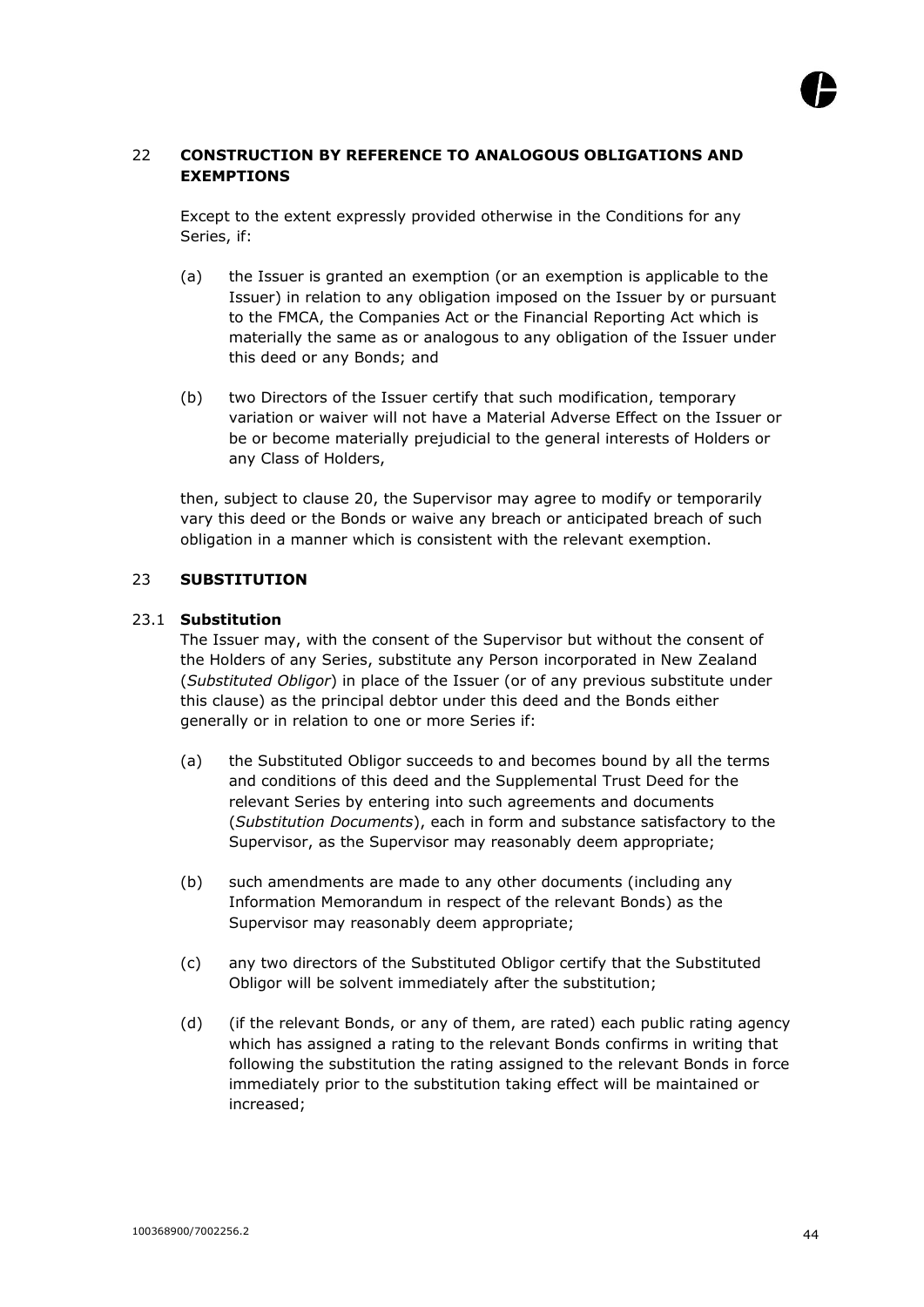

- (e) (if the relevant Bonds, or any of them, are listed on a stock exchange), such Bonds remain listed on such stock exchange immediately after the substitution taking effect;
- (f) (if the Issuer has a long term debt rating) each public rating agency which has assigned a long term debt rating to the Issuer has confirmed that the Substituted Obligor has, immediately prior to the substitution taking effect, a long term debt rating no lower than that then assigned to the Issuer;
- (g) prior to the substitution being effected, the Substituted Obligor warrants and represents to the Supervisor for the benefit of Holders that:
	- (i) it has obtained all necessary governmental and regulatory approvals and consents for the substitution;
	- (ii) it has obtained all necessary governmental and regulatory approvals and consents for the performance by it of its obligations under this Master Trust Deed, the Supplemental Trust Deed for the Series and the Substitution Documents (collectively the *Transaction Documents*) and the relevant Bonds and that they are in full force and effect; and
	- (iii) the obligations assumed by it are legal, valid and binding; and
- (h) legal opinions (in form and substance reasonably satisfactory to the Supervisor) have been delivered to the Supervisor confirming that, following the substitution:
	- (i) the Transaction Documents and the Bonds will constitute legal, valid and binding obligations of the Substituted Obligor, enforceable against it;
	- (ii) the Substituted Obligor is validly incorporated in its jurisdiction of incorporation;
	- (iii) all necessary governmental and regulatory consents are in full force and effect; and
	- (iv) amounts payable to any Holders will not be reduced by the existence of any applicable taxes (by deduction from such amounts or otherwise) except for such taxes (if any) in respect of which the Substituted Obligor has agreed to make compensating payments to the Holders.

# 23.2 **Release of substituted issuer**

Any Substitution Document entered into pursuant to clause 23.1(a) will, if so expressed, release the Issuer from any or all of its obligations under the Transaction Documents and the Bonds for the relevant Series. Notice of the substitution must be given to the Holders of the Series within 14 days after the execution of the Substitution Documents and compliance with the other requirements of clause 23.1.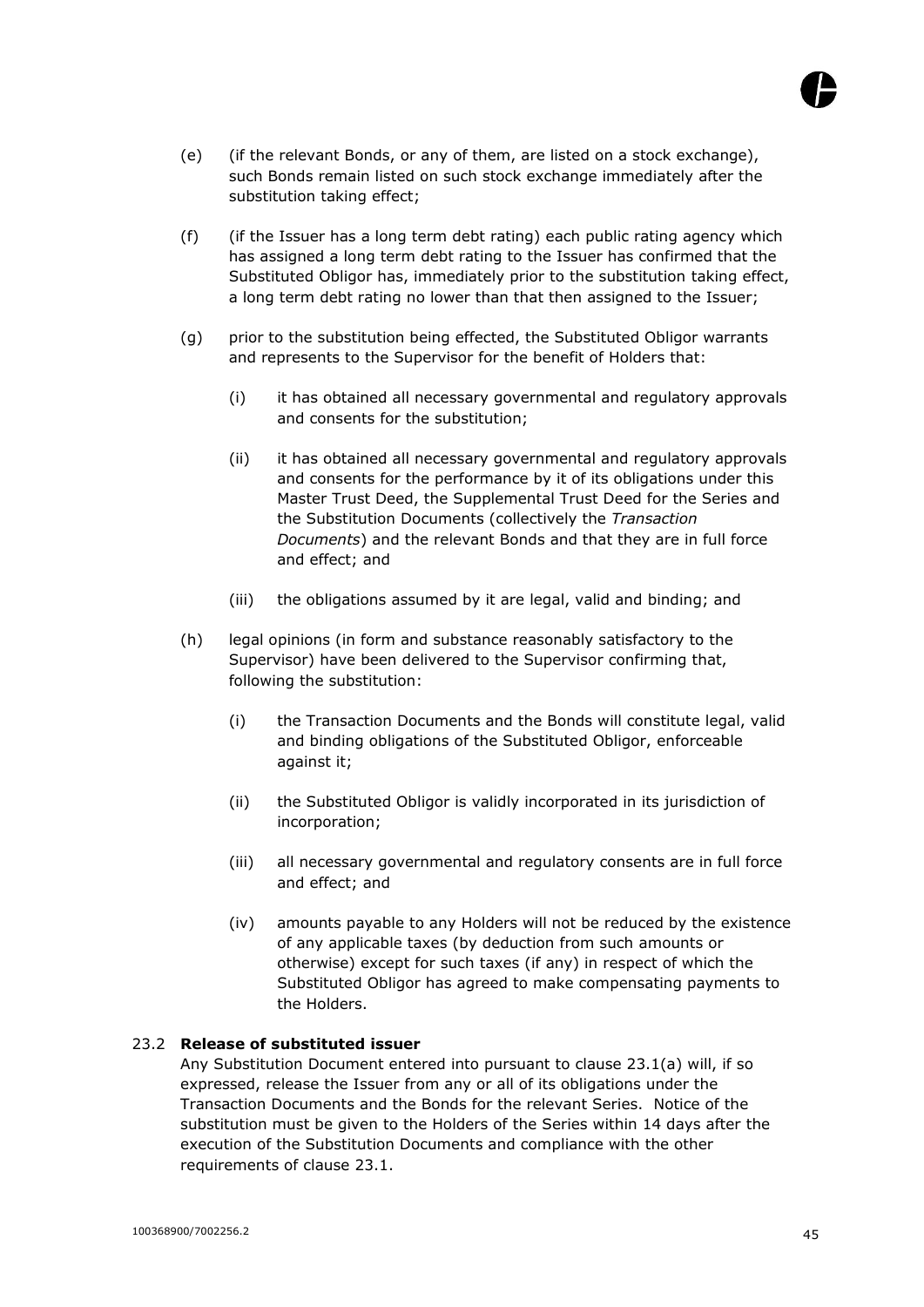

#### 23.3 **Completion of Substitution**

After notice has been given in accordance with clause 23.2:

- (a) the Substituted Obligor is taken to be the principal debtor and to have all the rights, powers and obligations of the Issuer under the Transaction Documents as if the Substituted Obligor were originally named in the Transaction Documents in place of the Issuer; and
- (b) this deed and the terms of the relevant Bonds are taken to be amended as necessary to give effect to the substitution.

#### 24 **NOTICES**

#### 24.1 **Notices**

Any notice, demand, consent or request (a *Notice*) under this deed must be in writing and may be signed or given by or on behalf of the Person giving the Notice by it or on its behalf or by an officer, employee, agent, attorney or solicitor of it and may be given:

- (a) *To or by Holders*: to Holders of registered Bonds by prepaid letter addressed to their respective Registered Addresses, or in the case of a Notice to a corporation or to the Supervisor, at its registered office or principal place of business and to Holders of bearer Bonds in the manner provided in the relevant Conditions; or
- (b) *Parties to this deed*: by any party to this deed to any other party (unless that other party has by not less than 14 days' written notice specified another address) by making or delivering it to that other party at the address shown below:

if to the Issuer to:

Mercury NZ Limited The Mercury Building 33 Broadway Newmarket Auckland, 1023

| Email:     | investor@mercury.co.nz             |
|------------|------------------------------------|
|            | with a copy to legal@mercury.co.nz |
| Attention: | Chief Financial Officer            |

if to the Supervisor to:

The New Zealand Guardian Trust Company Limited Level 6 191 Queen Street Auckland

Facsimile No: 09 969 3732 Attention: General Manager – Corporate Trusts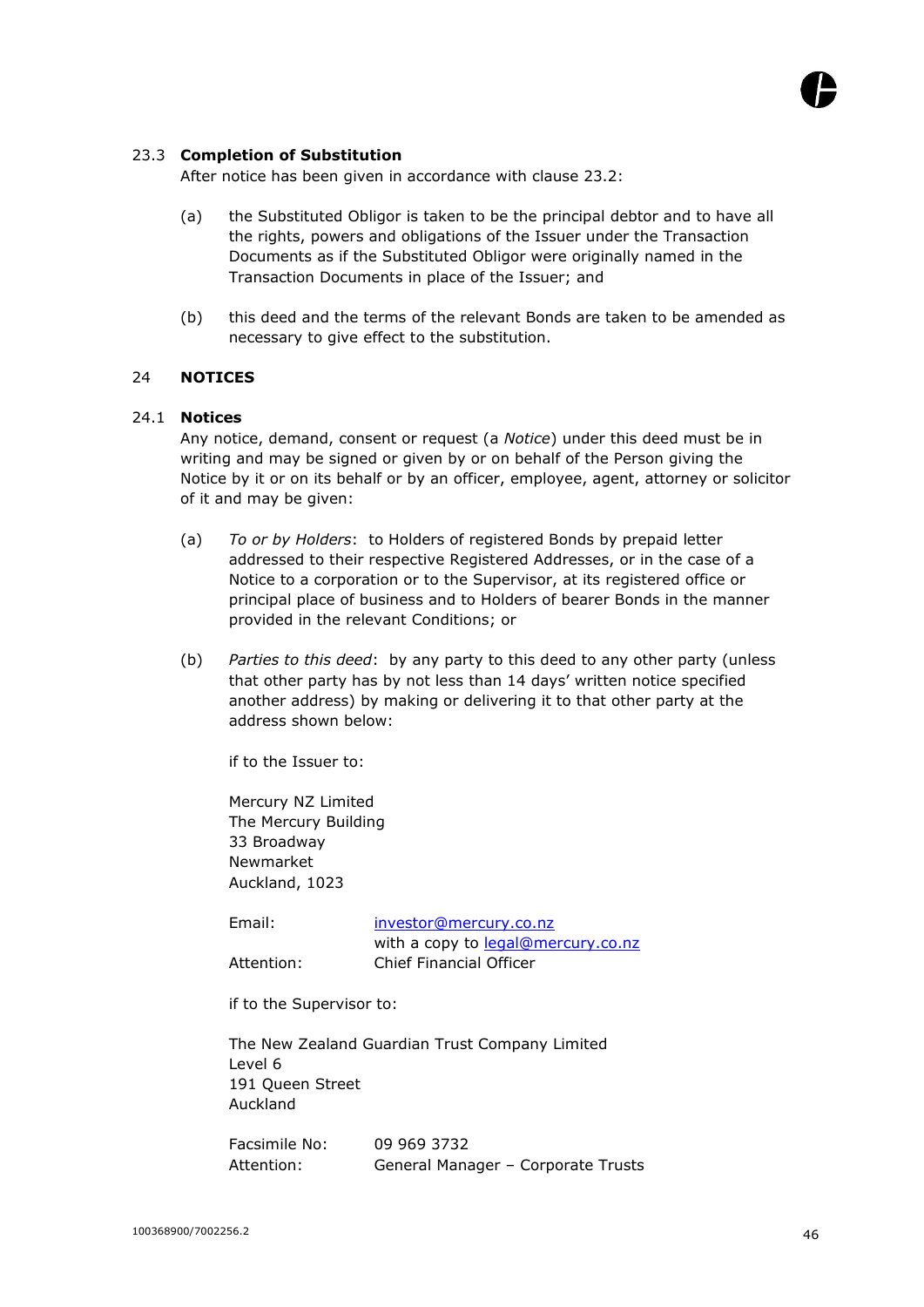# 24.2 **Effectiveness**

Notices given pursuant to this deed are taken to have been made or given:

- (a) *Delivery*: in the case of delivery, when received;
- (b) *Fax*: in the case of facsimile, when despatched;
- (c) *Mail*: in the case of posting, on the second day following the date of posting;
- (d) *Email*: in the case of email, when despatched.

However, (except in the case of Notices to or by the Holders of Bonds) if any Notice would be deemed made or given after 4.00pm on any business day in the locality of the recipient (*local business day*) or on any day that is not a local business day, the Notice is taken to be given at 9.00am on the next succeeding local business day.

# 24.3 **Proof of Notice**

In proving the making or giving of any Notice:

- (a) *Execution*: it is not be necessary to prove that any facsimile was manually or originally executed by the Person giving it;
- (b) *Addresses etc*: it is sufficient to prove that the Notice was delivered or sent properly addressed encoded numbered and stamped or in the customary manner of the method of notification adopted;
- (c) *Joint Holders*: a Notice to joint Holders of registered Bonds is taken to have been properly made or served on each Holder if made or given in accordance with this deed to the Holder whose name is listed first in the Register for those Bonds.

# 25 **MEETINGS OF HOLDERS**

#### 25.1 **Convened by the Issuer**

At the request in writing of the Supervisor or of any Holder(s) holding at least 5% in Principal Amount of the Bonds or of any Series, the Issuer must summon a meeting of all the Holders or, as the case may be, all the relevant Class of Holders for the purpose of considering the latest audited financial statements of the Issuer or giving directions to the Supervisor in relation to the exercise of its powers under this deed and applicable law. The Issuer may, if it has first notified the Supervisor of its intention to summon the meeting and the time and place of the meeting, summon a meeting of the Holders or any Class of Holders for such purpose as the Issuer considers appropriate.

# 25.2 **Convened by the Supervisor**

At any time the Supervisor (after such consultation with the Issuer which is reasonable in the circumstances as to the nature of the business the subject of the proposed meeting) may summon a meeting of Holders or any Class of Holders to consider such business as shall be placed before such meeting.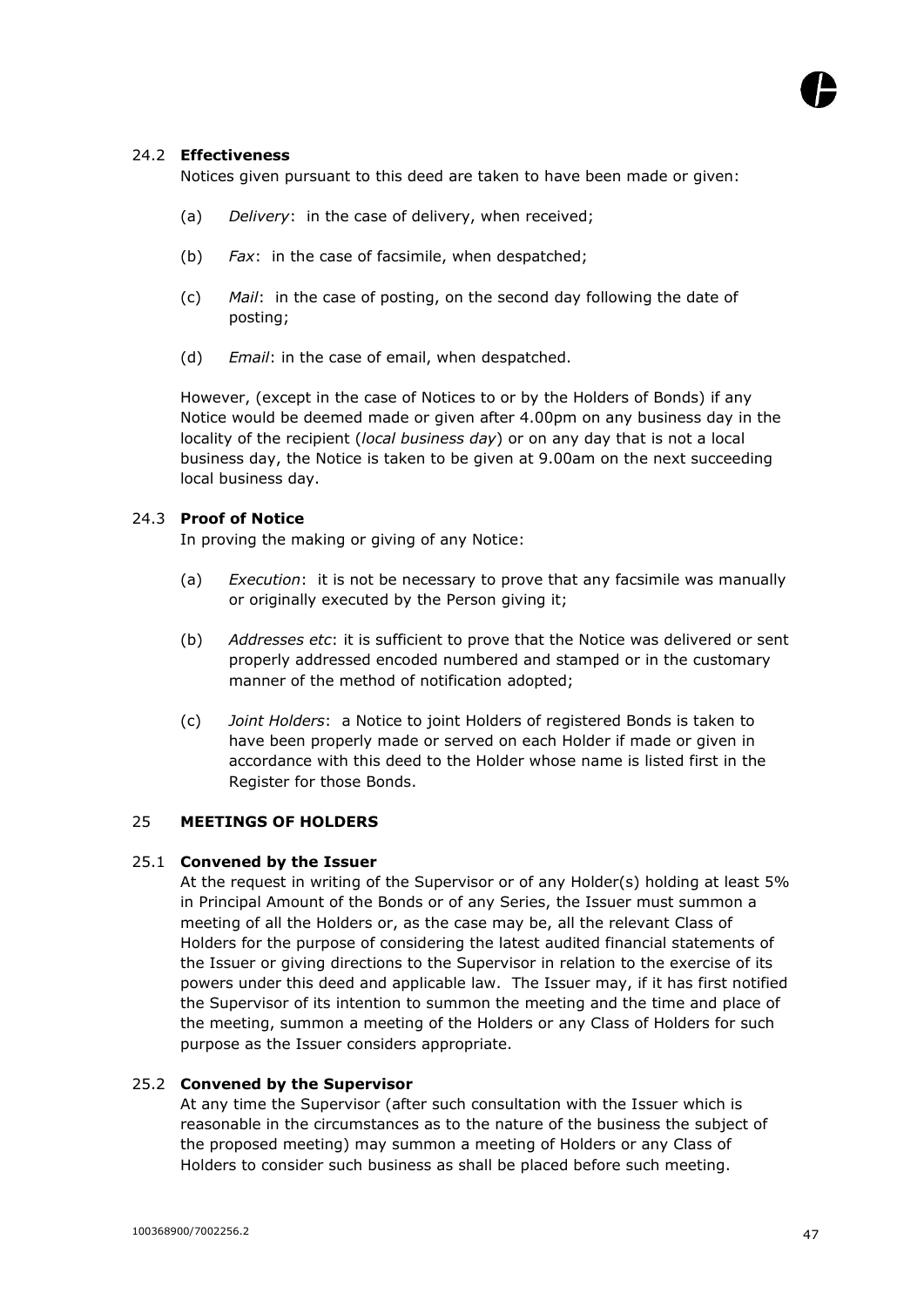

# 25.3 **Other Rules**

The Supervisor may without the consent of the Holders agree with the Issuer to the adoption of supplemental rules or procedures for meetings of Holders and/or variations to the rules and procedures applying to such meetings set out in Schedule 1. Subject to the foregoing, meetings of Holders must be conducted in accordance with the rules and procedures set out in Schedule 1.

# 26 **RELEASE**

Upon being indemnified to its reasonable satisfaction and upon proof being given to the reasonable satisfaction of the Supervisor that all Bond Moneys have been paid or satisfied or that provision for such payment or satisfaction has been made in accordance with the provisions of this deed and upon payment or retention of all costs, charges and expenses incurred by, or payable to, the Supervisor in relation to this deed and the remuneration of the Supervisor and all other money payable hereunder the Supervisor shall, at the request and cost of the Issuer, execute a deed of release of this deed and shall thereupon retire.

#### 27 **PARTIAL INVALIDITY**

A provision of this deed has no effect to the extent that it contravenes, or is inconsistent with, the FMCA, the FMC Regulations or any term implied into this deed by the FMCA or the FMC Regulations. An invalid provision in this deed shall not affect the enforceability of the remaining provisions of this deed.

#### 28 **GOVERNING LAW AND JURISDICTION**

This deed is governed by, and construed in accordance with, New Zealand law. The parties submit to the non-exclusive jurisdiction of the New Zealand courts for the purpose of any legal proceedings arising out of this deed.

#### 29 **COUNTERPARTS**

This Master Trust Deed may be executed in any number of counterparts, all of which taken together constitute one and the same instrument. Any party may execute this Master Trust Deed by executing any such counterpart.

#### 30 **SURVIVAL**

The indemnities given in this deed will survive the repayment of all the Bonds and the termination of this deed.

**IN WITNESS WHEREOF** this Master Trust Deed is executed by the parties as of the date first written above.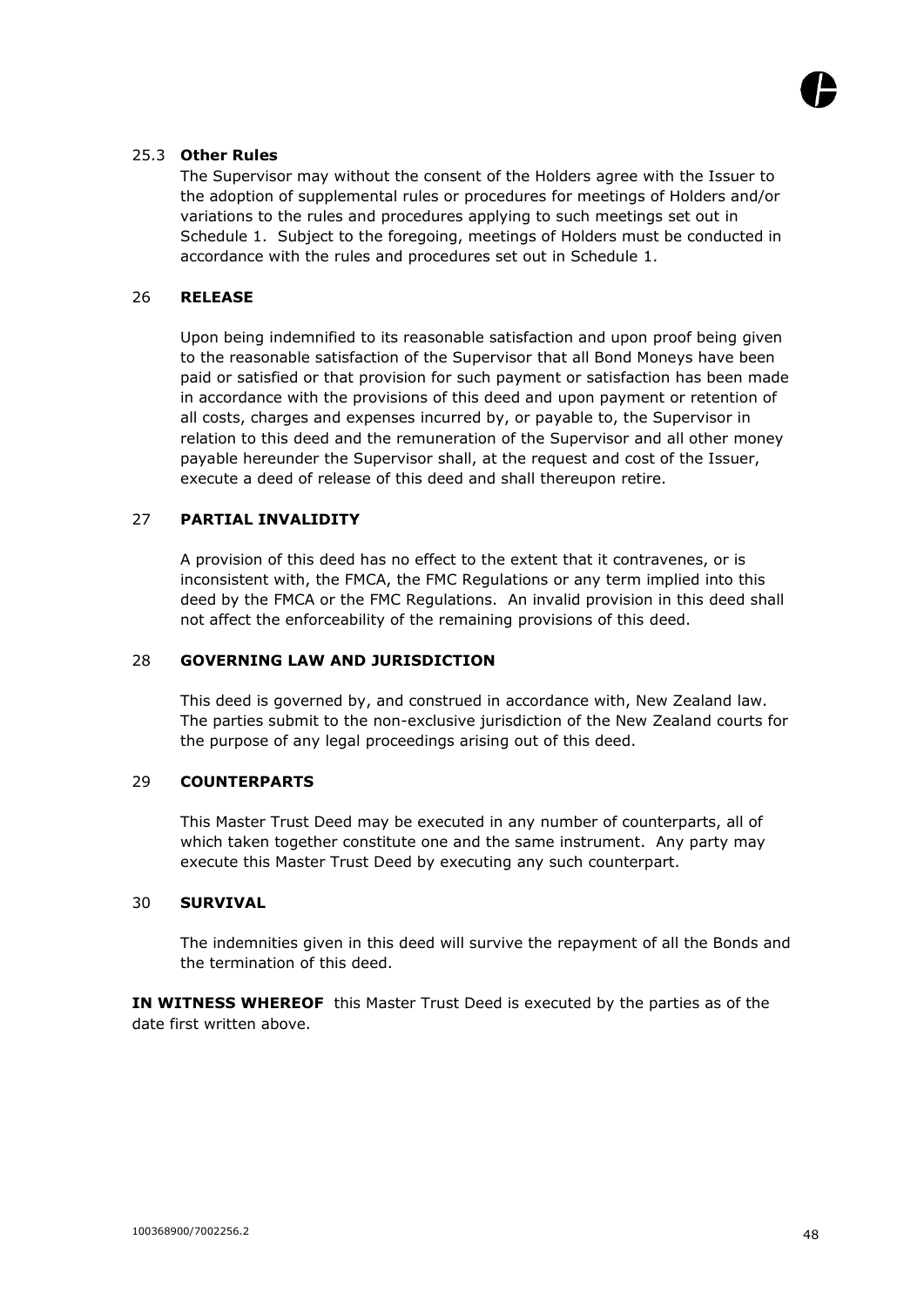# **SCHEDULE 1**

# **Rules and procedures for meetings of Holders (clause 25.3)**

### 1 **INTERPRETATION**

- 1.1 References in this Schedule to *Holders* include only the Holders comprising the Class or Classes for which any meeting is convened, except where the context indicates otherwise, and *Bonds* shall be construed accordingly. References in this Schedule to *regulations* are references to the provisions of this Schedule.
- 1.2 *Appointed Time* means the day and time at which any meeting of Holders or the taking of a poll of Holders (not at a meeting of Holders) is due to be held.
- 1.3 *Authorised Person* means, in respect of a meeting involving Retail Holders, the person authorised by the Supervisor to receive and count votes at that meeting, or, if no such person is authorised, the Supervisor.
- 1.4 *Extraordinary Resolution* means a resolution passed:
	- (a) at a meeting of Holders properly convened and held in accordance with this Schedule, by which
		- (i) in the case of Bonds other than Retail Bonds, at least 75% of the persons voting at the meeting upon a show of hands; or
		- (ii) in the case of Retail Bonds (or if a poll is duly demanded in the case of Bonds other than Retail Bonds) then at least 75% of the votes given on a poll,

voted in favour of the resolution; or

- (b) in accordance with regulation 14.1 below.
- 1.5 *Proxy Closing Time* means 48 hours before the Appointed Time of the relevant meeting of Holders or taking of a poll of Holders.
- 1.6 *Representative* has the meaning given to that word in regulation 9.4.

# 2 **CONVENING AND PLACE**

#### 2.1 **Meeting required by law**

The Issuer shall, whenever required to do so pursuant to the Companies Act or the FMCA or any other applicable law, convene a meeting of the Holders.

# 2.2 **By Holders**

The Issuer shall whenever required to do so pursuant to clause 25 of the Trust Deed or by the FMCA, convene a meeting of the Holders or Holders of the relevant Class of Holders.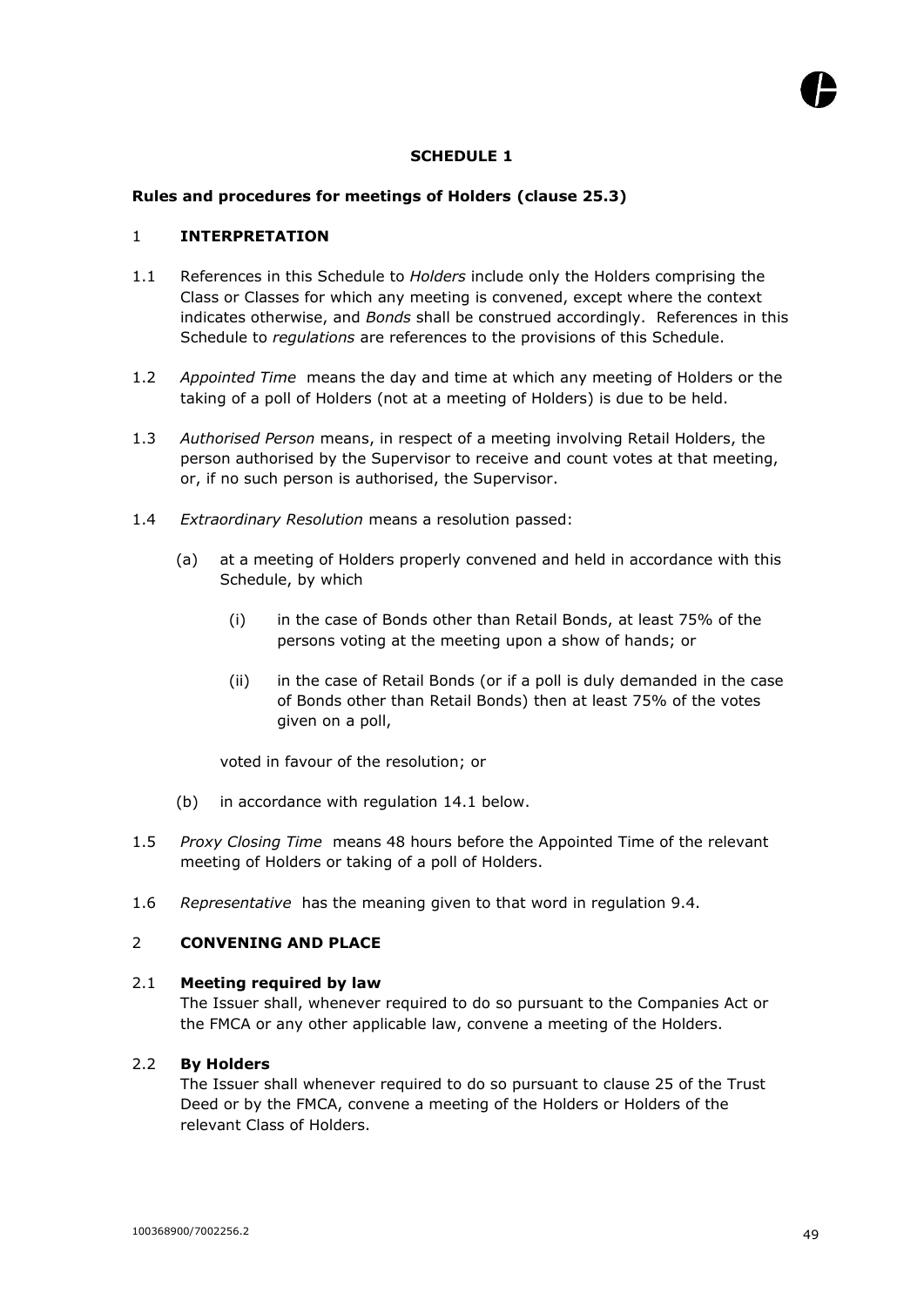

The Issuer may at any time convene a meeting of all or any Class of Holders, and shall, at the request in writing of a person authorised by the FMC Regulations to call a meeting of a Class of Retail Holders, convene a meeting of that Class of Retail Holders.

# 2.4 **By Supervisor**

The Supervisor may at any time convene a meeting of all or any Class of Retail Holders, or the Issuer shall, at the request in writing on the Supervisor. The Supervisor will not be obliged to convene a meeting of Retail Holders pursuant to such provisions until it has been indemnified (to its satisfaction) against all costs and expenses to be incurred.

# 2.5 **Place of meeting**

Meetings must be held in the city or town in which the registered office of the Issuer is situated or at such other place as the Supervisor approves.

# 2.6 **Regulations**

Meetings of Holders shall be convened and held in accordance with the provisions of this schedule or such supplemental rules or procedures for meetings, and variations to the rules and procedures applying to such meeting set out in this schedule, as the Supervisor and the Issuer may agree from time to time.

# 2.7 **Methods of holding meetings**

A meeting of Holders may be held by a quorum of Holders of their Representatives:

- (a) being assembled together at the time and place appointed for the meeting;
- (b) participating in the meeting by means of audio, audio and visual, or electronic communication provided that, in the case of a meeting of Retail Holders, the Supervisor approves such means and each Retail Holder or its Representative complies with any conditions imposed by the Supervisor in relation to the use of such means; or
- (c) by a combination of both of the methods described in regulation 2.7(a) and (b) above.

# 3 **NOTICE OF MEETINGS**

# 3.1 **Persons to be notified**

Notice of every meeting must be given in the manner provided in the Trust Deed (namely in clause 24) to the following:

(a) every Holder entered in the Register as at the close of business on a date not less than 5 Business Days and not more than 15 Business Days prior to the date of despatch of the notice (the material accompanying the notice of the meeting must specify the date selected);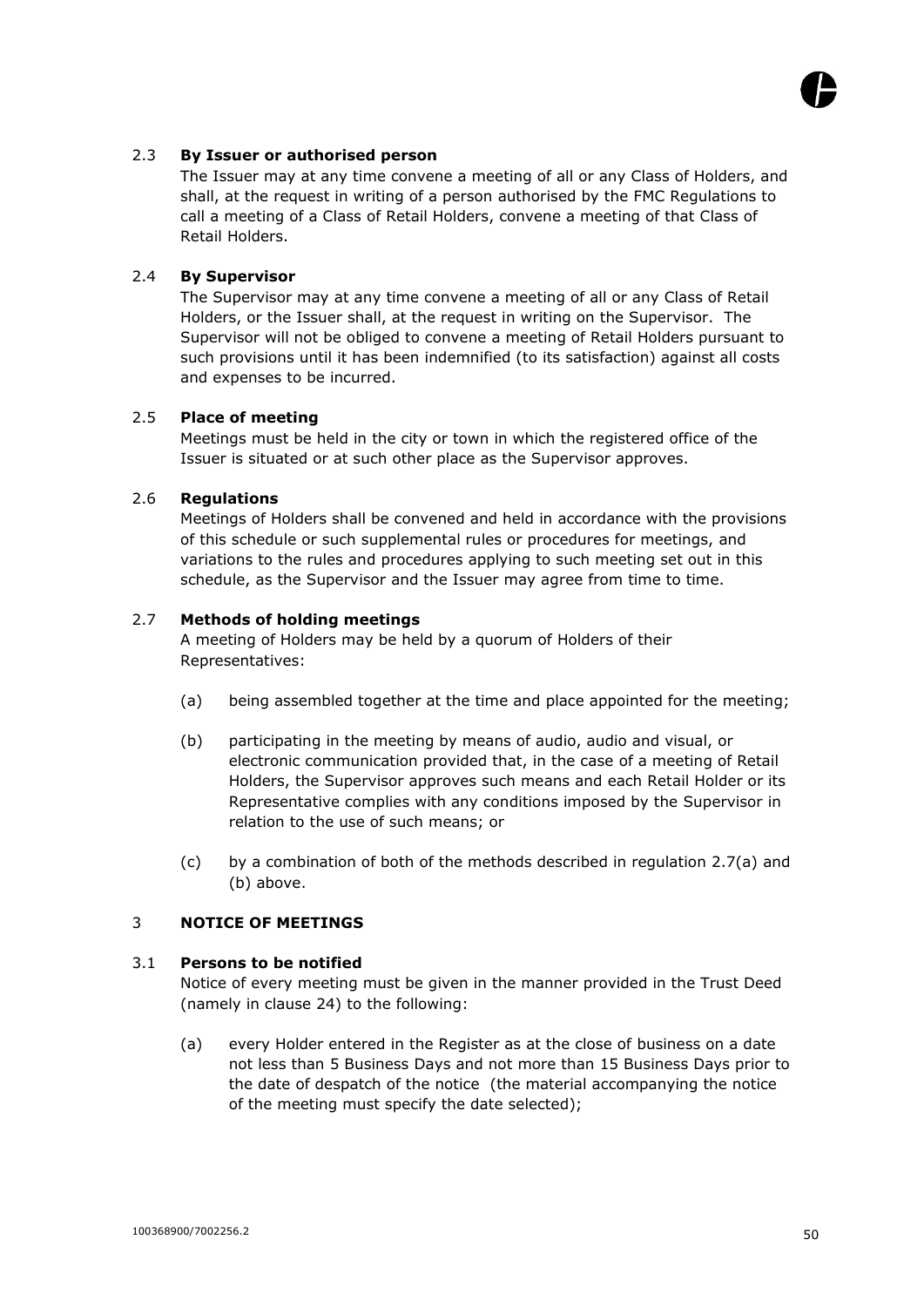

- (b) every personal representative or assignee in bankruptcy of any such Holder who, to the actual knowledge of the relevant Issuer, is deceased or insolvent;
- (c) the Supervisor, if the Issuer has convened the relevant meeting and vice versa; and
- (d) the Auditor and every director of the Issue.

# 3.2 **Time for notification**

At least 15 Business Days' notice of every meeting will be given. The period of notice will be exclusive of the day on which the notice is served or deemed to be served and the day for which it is given.

# 3.3 **Contents of notice**

The notice will specify:

- (a) the place and Appointed Time of the meeting;
- (b) the general nature of the business to be transacted, in sufficient detail to enable a Holder to form a reasoned judgement in relation to it;
- (c) the right of a Holder to appoint a Representative; and
- (d) the Authorised Person (if any) for the meeting.

It will not be necessary to specify in the notice the terms of any resolution to be proposed, except in the case of a resolution proposed to be passed as an Extraordinary Resolution, in which case, the text of such Extraordinary Resolution must be specified in the Notice.

# 3.4 **Prior notification to Supervisor of Extraordinary Resolution**

The Issuer shall, at least 10 working days (or any lesser period approved by the Supervisor) before the Issuer gives notice of a meeting, advise the Supervisor in writing of the intended place and time of the meeting and the nature of the business to be conducted and shall, in respect of a meeting of any Retail Holders, obtain the prior written approval of the Supervisor to any documents it proposes to send to the relevant Retail Holders (such approval not to be unreasonably withheld or delayed). If the Supervisor so requires, the documents shall include any statement or comments which the Supervisor wishes to make in relation to the meeting and the matters to be considered at the meeting provided the Supervisor provides such statement or those comments in writing to the Issuer 5 Business Days (or any lesser period approved by the Issuer) before the notice of meeting is given under regulation 3.2.

# 3.5 **Accidental Omission and Irregular Notice**

(a) The accidental omission to give any notice or a valid notice to, or nonreceipt of notice by, any person entitled to receive notice will not invalidate the proceedings at any meeting.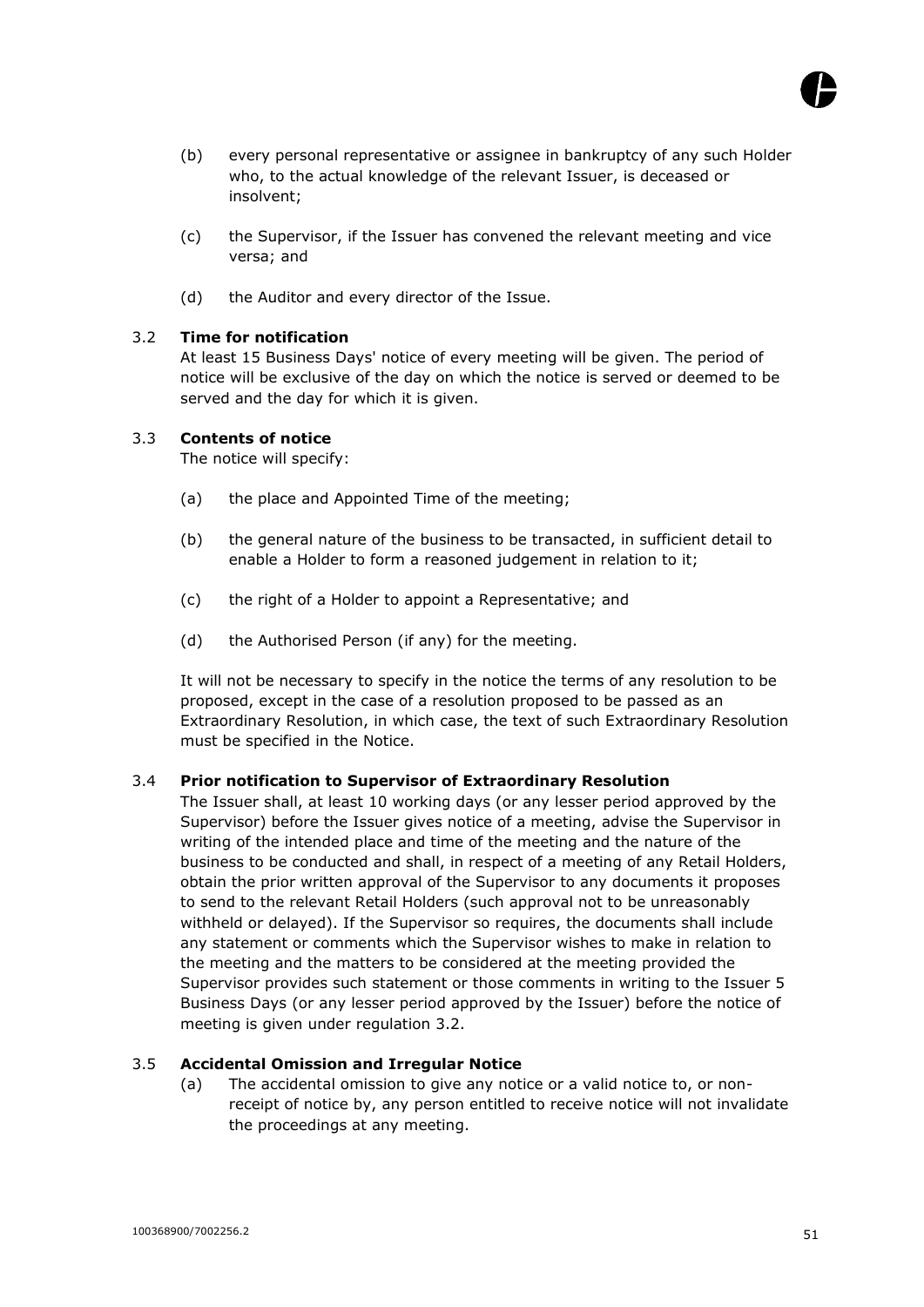- (b) Any irregularity in notice shall be waived if:
	- (i) all Holders entitled to attend and vote at the meeting attend the meeting without protest as to the irregularity or lack of formal notice or if all such Holders agree to the waiver before, at or after that meeting; or
	- (ii) in the case of a meeting involving Retail Holders, the Supervisor indicates at the meeting that it is satisfied that the irregularity or lack of formal notice has not resulted in and is unlikely to result in any material prejudice to the Retail Holders.

# 4 **QUORUM**

# 4.1 **Quorum required**

No business will be transacted at any meeting unless the requisite quorum is present at the commencement of business. A Holder is present at a meeting for the purposes of this Schedule 1 and part of the quorum if that Holder is present in person or by Representative or is participating in that meeting by means of audio, audio and visual or electronic communication.

# 4.2 **Quorum for Extraordinary Resolution**

Subject to regulation 4.4, the quorum for passing an Extraordinary Resolution of Holders will be Holders present in person or by Representative holding or representing at least 25% in nominal amount of the Bonds or (in the case of a meeting of any Class of Holders) of the Bonds of the relevant Class.

# 4.3 **Quorum for other business**

Subject to regulation 4.4, the quorum for the transaction of any business at a meeting of Holders other than the passing of an Extraordinary Resolution will be at least two Holders present in person or by Representative holding or representing at least 10% in nominal amount of the Bonds or (in the case of a meeting of any Class of Holders) of the Bonds of the relevant Class.

# 4.4 **Quorum not present**

If within 30 minutes (or any shorter period as the chairperson of the meeting may select and the Supervisor agrees to) from the Appointed Time a quorum is not present the meeting, if convened upon the request of Holders, will be dissolved. In any other case it will stand adjourned to a day and time (not being less than 10 Business Days) and to a place as may be appointed by the chairperson. At such adjourned meeting the Holders present will (regardless of their number or the nominal amount of Bonds held or represented by them) be a quorum for the transaction of business including the passing of Extraordinary Resolutions.

# 4.5 **Notice of adjourned meeting**

Notwithstanding regulation 3.1, notice of an adjourned meeting at which an Extraordinary Resolution is to be submitted must be given to the same Persons as those who were given notice of the original meeting (in the case of Holders notwithstanding that the date of despatch of the notice of the adjourned meeting may be more than 15 Business Days after the date on which the identity of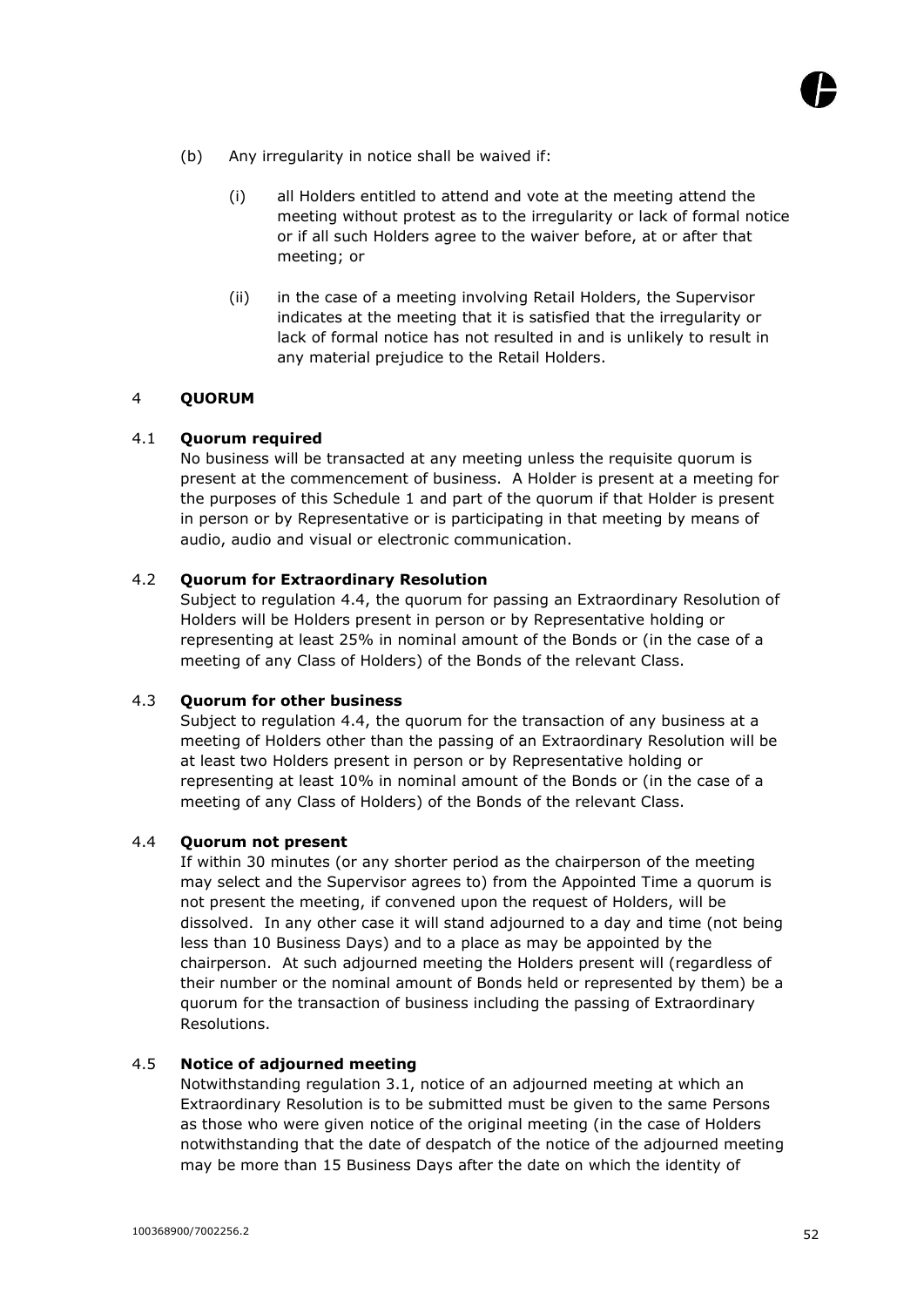

Holders was taken from the Register) and otherwise shall be given in the same manner (except in respect of the period of notice) as notice of the original meeting. Such notice will state that the Holders present at the adjourned meeting will form a quorum, whatever the nominal amount of Bonds held or represented by them. No notice will be required of any other adjourned meeting.

# 5 **RIGHT TO ATTEND AND SPEAK**

Any director, officer or solicitor of the Supervisor and any other person authorised in that behalf by the Supervisor, any Director, the Secretary or solicitor of the Issuer or any other person authorised in that behalf by the Issuer and the Auditors and any officer or employee of the Auditors may attend any meeting (including any adjourned meeting) and all such persons will have the right to speak at the meeting.

# 6 **CHAIRPERSON**

# 6.1 **Chairperson**

A person nominated in writing by the Supervisor will preside as chairperson at every meeting and if no such person is nominated or if at any meeting the person nominated, is not present within 15 minutes after the time appointed for holding the meeting (or adjournment thereof), the Holders present and eligible to vote at the meeting will choose one of their number to be chairperson. Failing such choice, the Issuer may appoint the chairperson.

# 6.2 **Adjournment**

The chairperson may, with the consent of any meeting at which a quorum is present, and will, if so directed by the meeting, adjourn the meeting from time to time and from place to place.

# 6.3 **Business at adjourned meeting**

No business will be transacted at any adjourned meeting except business, which might have been lawfully transacted at the meeting from which the adjournment took place.

# 7 **RECOGNITION OF OWNERSHIP**

The Persons registered as Holders in the Register at Proxy Closing Time will be recognised and treated as the legal holders of the Bonds specified in the Register whether such persons are or are not in fact the beneficial owners of such Bonds.

# 8 **AUTHORITY TO VOTE**

# 8.1 **Voting**

An individual Holder may vote personally or by his Representative and a Holder which is a corporation may vote by its Representative. A Holder may appoint more than one Representative, each such Representative being authorised to act on behalf of the Holder in respect of a specified Principal Amount of Bonds, provided that only one proxy is appointed to exercise the rights relating to a particular Note held by that Holder.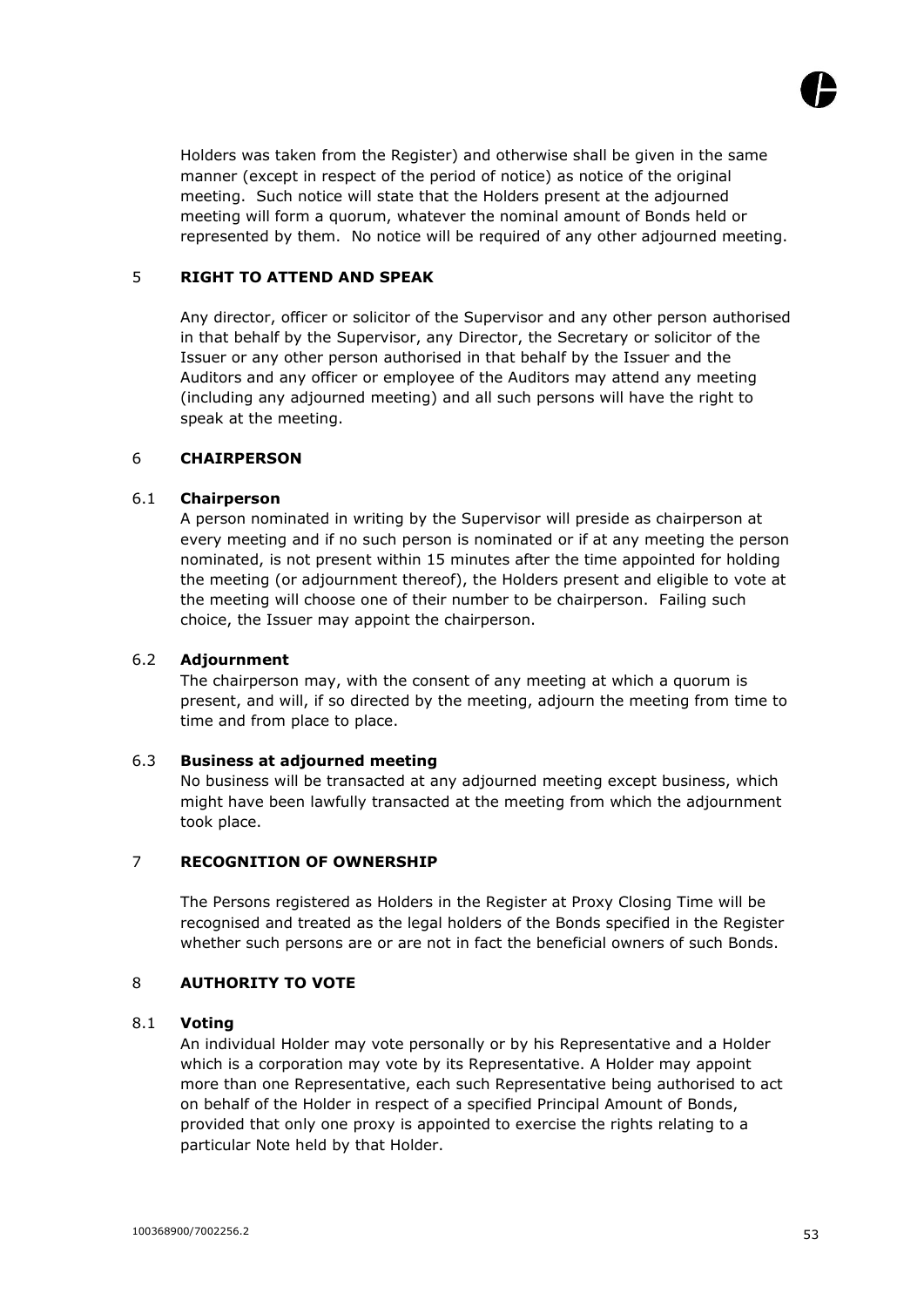# 8.2 **Entitlement**

- (a) The persons named in the Register as Holders at the Proxy Closing Time or the personal representatives or assignees in bankruptcy of any such Holder will be exclusively entitled to vote in person at the meeting in respect of the Bonds recorded as owned by them.
- (b) For the purpose of establishing voting entitlements at a meeting the Register will be closed as of the close of business on the Business Day immediately preceding the day on which the Proxy Closing Time falls and will remain closed until after the relevant meeting has been closed or adjourned.

# 9 **PROXIES**

# 9.1 **In writing**

The instrument appointing a proxy must be in writing signed, or in the case of an electronic notice sent, by the appointor or of his or her attorney or, if the appointer is a corporation, either by an authorised officer or attorney or by any director, general manager, investment manager or other person who appears to have authority to appoint a proxy on behalf of the corporation.

# 9.2 **Proxy need not be a Holder**

A person appointed to act as a proxy need not be a Holder and a holder of a proxy has the right to speak at the meeting (or any adjournment thereof).

# 10 **HOLDER MAY APPOINT ATTORNEY**

Any Holder may by power of attorney appoint an attorney or attorneys (who need not be a Holder) to vote and act on his or her behalf at any meeting (and any adjournment thereof). An attorney will be entitled to produce evidence of his or her appointment at any time before the Appointed Time of the meeting or for the taking of a poll or at any time before an adjourned meeting, at which he or she proposes to vote, or at such meeting or adjourned meeting. Such attorney as so empowered may appoint a proxy for the Holder granting the power of attorney.

# 11 **CORPORATE REPRESENTATIVES**

# 11.1 **Authority**

A person authorised or permitted by law, by a Holder which is a corporation to act for it as its representative at any meeting or any adjourned meeting will be entitled to exercise the same powers on behalf of that corporation as that corporation could exercise if it were an individual Holder. A person so authorised will be entitled to produce evidence of his or her appointment at any time before the Appointed Time of the meeting or for the taking of a poll or at any time before an adjourned meeting, at which he or she proposes to vote, or at such meeting or adjourned meeting.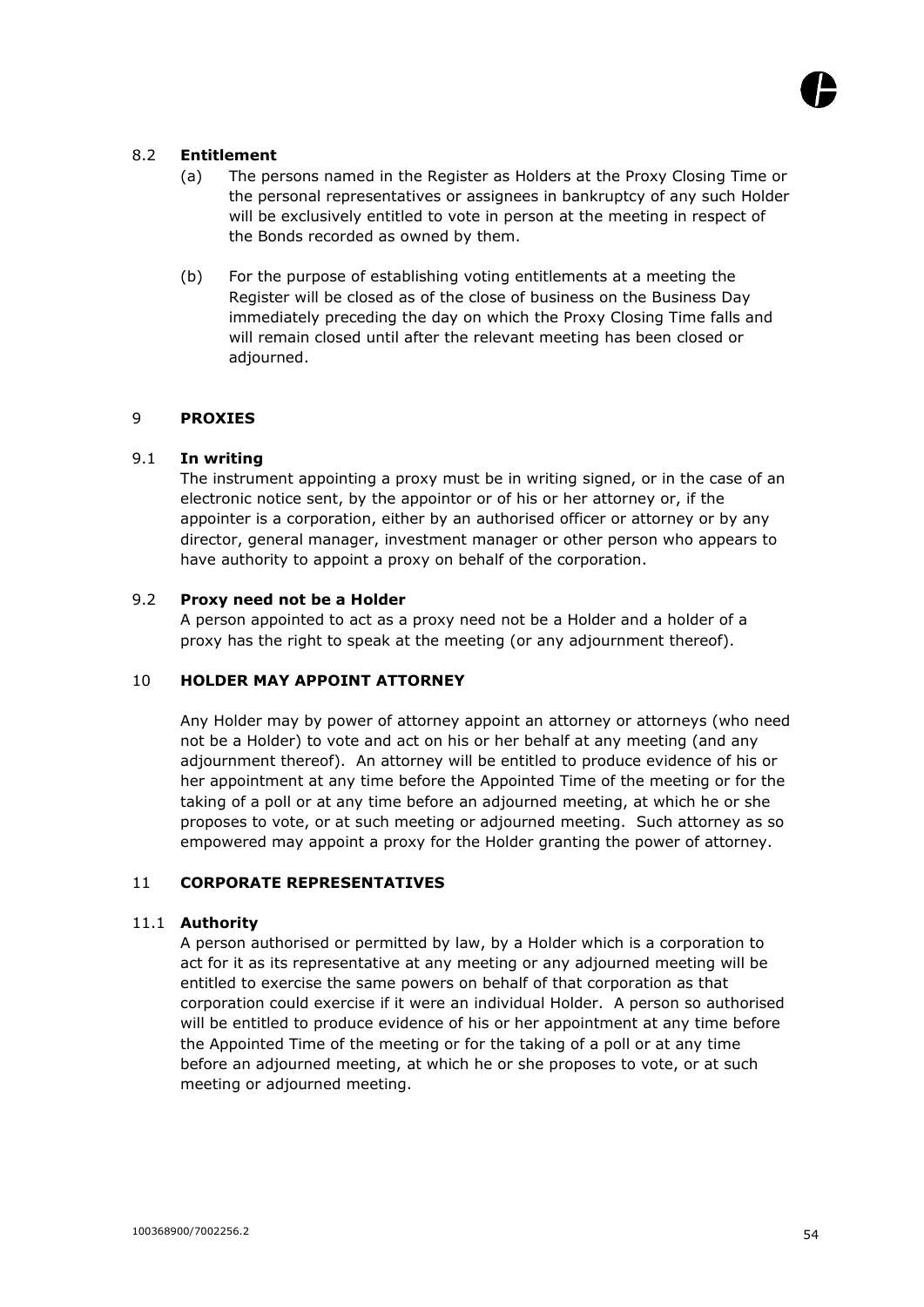# 12 **VOTING**

# 12.1 **General voting**

An Extraordinary Resolution put to the vote of a meeting in the case of Retail Bonds will be taken by poll. Any other resolution put to the vote of a meeting will be decided on a show of hands or by voice as determined by the chairman, unless a poll is (before or on the declaration of the result of the show of hands) demanded by:

- (a) the chairperson;
- (b) the Supervisor;
- (c) the Issuer or any representative of the Issuer; or
- (d) by one or more Holders holding or representing not less than 5% in nominal amount of the Bonds for the time being outstanding or (as the case may be) of the appropriate Class of Bonds.

Unless a poll is so demanded, a declaration by the chairperson that a resolution has been carried or carried unanimously or by a particular majority or lost will be conclusive evidence of the fact without proof of the number or proportion of the votes recorded in favour of or against such resolution.

# 12.2 **Poll**

If a poll is duly demanded it will be taken in such manner as the chairperson may direct. The result of such poll will be deemed to be the resolution of the meeting at which the poll was demanded. On a poll a person entitled to more than one vote need not use all his or her votes or cast all the votes he or she uses in the same way.

# 12.3 **Chairman has casting vote**

In case of an equality of votes whether on a show of hands or on a poll the chairperson of the meeting at which the show of hands takes place or at which the poll is demanded will be entitled to a casting vote in addition to the votes (if any) to which he or she may be entitled as a Holder or on behalf of Holders.

# 12.4 **Number of votes**

On a show of hands each person present at the meeting and entitled to vote (whether personally or by Representative) will have one vote only. On a poll every Holder who is present in person or by Representative will be entitled to one vote for every \$1.00 of the Principal Amount of Bonds of which he or she or it is the Holder. Any Bonds for the time being held by the Issuer or any related company (as defined in section 2(3) of the Companies Act) of the Issuer will not whilst held confer any right to vote.

# 12.5 **Election of chairman**

A poll demanded on the election of a chairperson or on a question of adjournment must be taken immediately. A poll demanded on any other question must be taken either immediately or at such time (not being more than 30 days from the date of the meeting) and place as the chairperson may direct. The result of such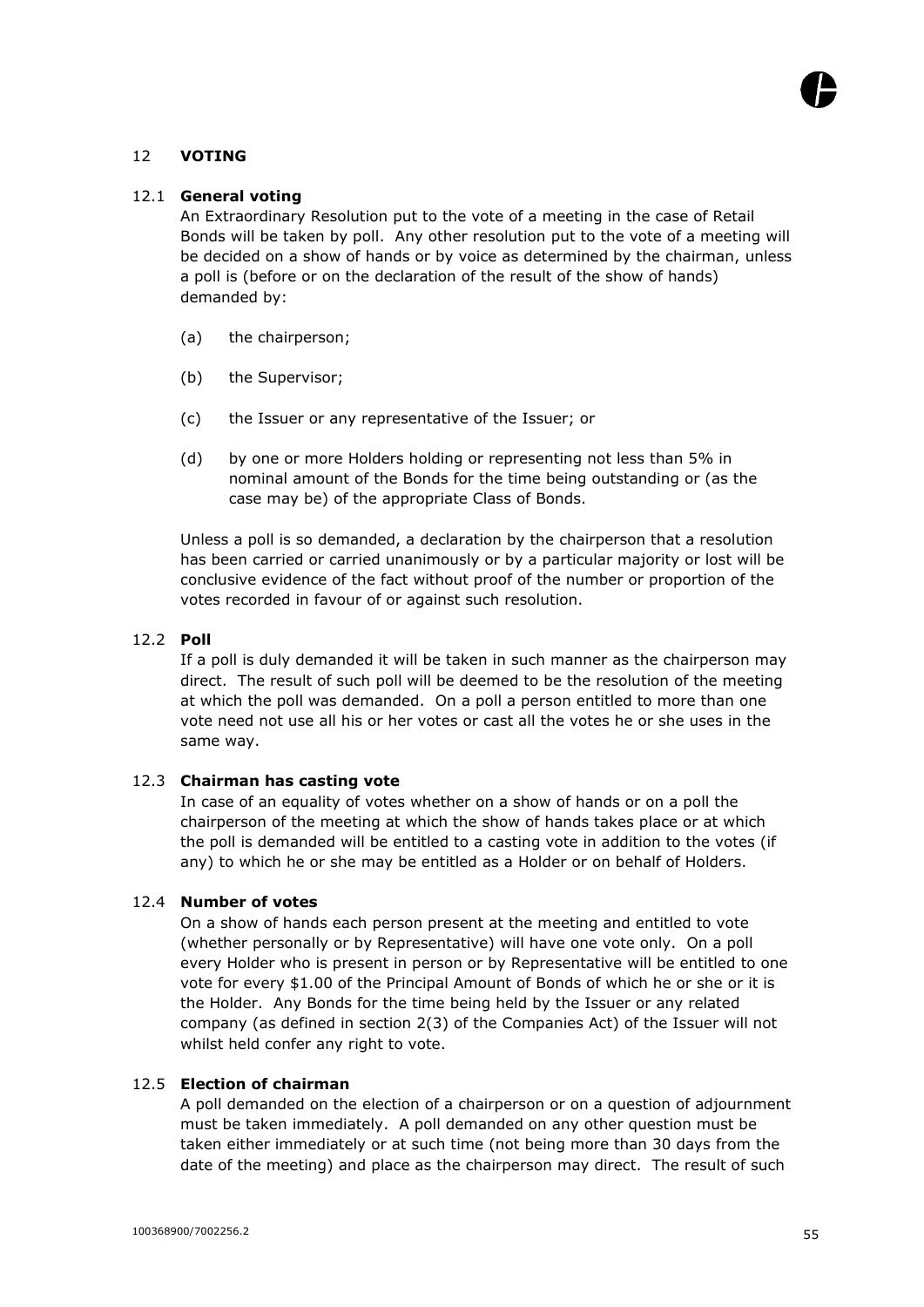

poll will be deemed to be the resolution of the meeting at which the poll was demanded. No notice need be given of a poll not taken immediately.

# 12.6 **No disturbance**

The demand for a poll will not prevent the continuance of a meeting for the transaction of any business other than the question on which the poll has been demanded.

#### 12.7 **Joint Holders**

In the case of joint Holders the vote of the senior who tenders a vote whether in person or by Representative shall be accepted to the exclusion of the votes of the other joint Holders and for this purpose seniority shall be determined by the order in which the names stand in the Register in respect of the joint holding.

# 12.8 **Disqualification**

A vote given in accordance with the terms of an instrument of proxy or power of attorney or other authority will be valid notwithstanding the previous death, insanity or (in the case of a corporation) liquidation of the principal or revocation of the proxy or power of attorney or authority or the transfer of the Bonds in respect of which the vote is given, provided that no written notice of such death, insanity, liquidation, revocation or transfer is received by the Issuer at its registered office before the commencement of the meeting or adjourned meeting at which the proxy, attorney or authority is used. Neither the Issuer nor any Subsidiary of the Issuer shall be entitled to vote in respect of any Bonds held by them.

#### 12.9 **Voting by other means**

- (a) A Holder may exercise the right to vote at any meeting by casting a postal vote, a vote by email or a vote using any other electronic means permitted by the Issuer or, in the case of a meeting involving Retail Holders, the Supervisor.
- (b) A Holder may cast a vote using the above means on all or any of the matters to be voted on at a meeting by sending a notice of the manner in which that Holder's Bonds are to be voted on to the Issuer or, in the case of a meeting involving Retail Holders, the Authorised Person for that meeting. Such notice must reach that person before the Proxy Closing Time unless the Issuer or the Authorised Person (as the case may be), in its absolute discretion, elects to accept any notice notwithstanding that that notice is received or produced at a place other than that specified above or out of time.
- (c) The Issuer or, in the case of a meeting involving Retail Holders, the Authorised Person for that meeting (as applicable) must:
	- (i) collect together all of those votes received by it;
	- (ii) in relation to each resolution to be voted on at that meeting, count the number of Holders voting for and against the resolution and the number of votes cast for and against the resolution by each Holder;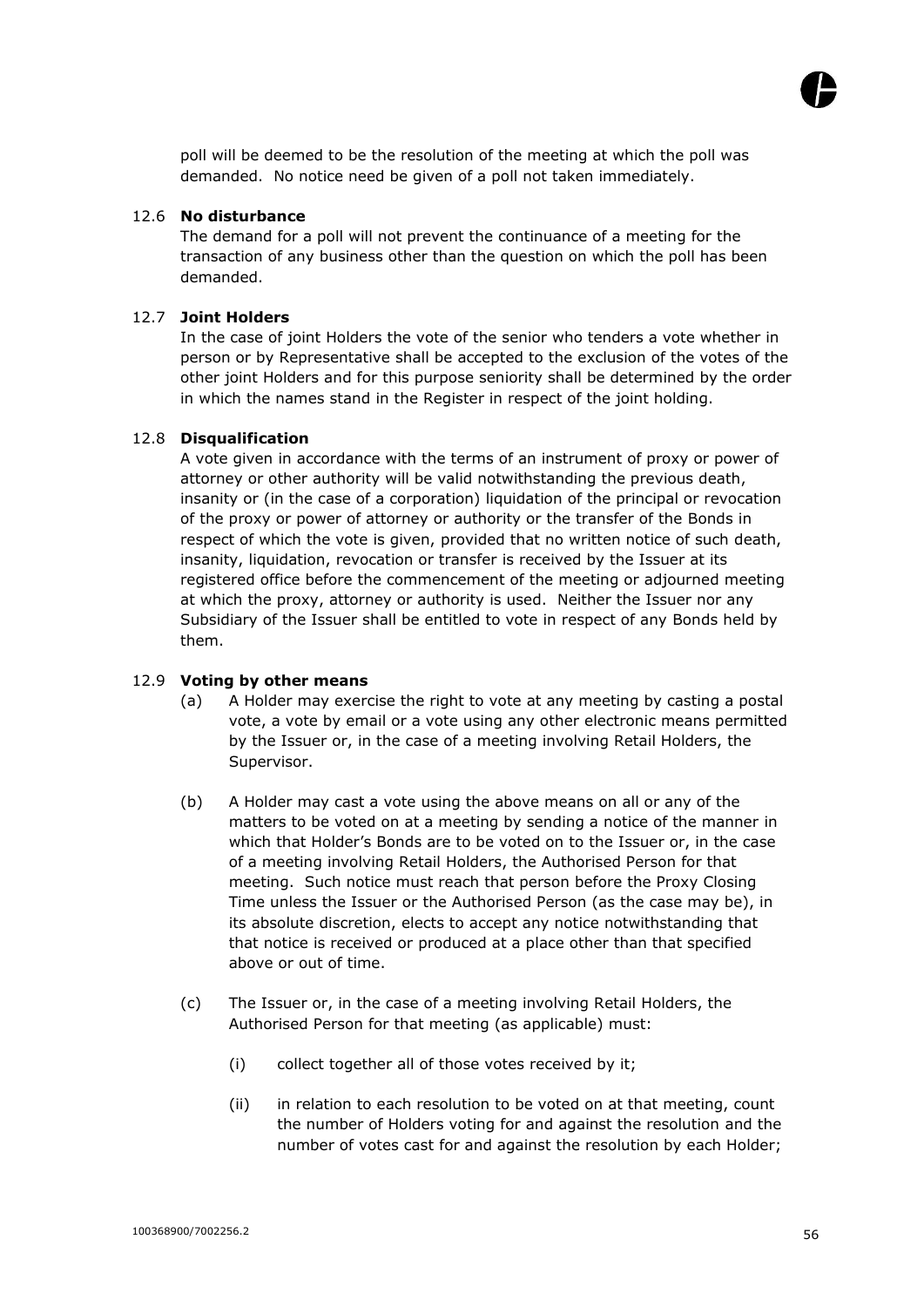

- (iii) sign a certificate that it has carried out the duties set out in regulations 12.9(c)(i) and (ii) above and that sets out the results of the counts required by regulation  $12.9(c)(ii)$ ; and
- (iv) ensure that the certificate required by regulation  $12.9(c)$ (iii) above is presented to the chairman.

# 13 **EXTRAORDINARY RESOLUTION**

# 13.1 **Powers**

Without limiting the rights powers and discretions conferred on the Supervisor by this deed and subject to regulation 14 below (in particular to the proviso to regulation 14.1) and except as expressly provided in the Conditions for any Series, a meeting of Holders will, in addition to all other powers which by this deed are specified as exercisable by Extraordinary Resolution (including as set out in this regulation 13.1) have the power to:

- (a) power to sanction either unconditionally or upon any conditions the release of the Issuer from the payment of all or any part of the Bond Moneys;
- (b) power to sanction the exchange of Bonds for or the conversion of Bonds into shares, Bonds, debentures, debenture Bonds or other obligations or securities of the Issuer or any other company formed or to be formed;
- (c) power to postpone the day when any Bonds shall become payable and to suspend or postpone or, with the concurrence of the Issuer, to accelerate the payment of interest on Bonds;
- (d) power to sanction any alteration, release, modification, waiver, variation or compromise or any arrangement in respect of the rights of the Holders against the Issuer howsoever such rights shall arise;
- (e) power to assent to any alteration or addition to the provisions contained in the Trust Deed or the Conditions proposed or agreed to by the Issuer and to authorise the Supervisor to concur in and execute any supplemental trust deed embodying any such alteration or addition;
- (f) power to give any sanction, assent, release or waiver of any breach or default by the Issuer under any of the provisions of the Trust Deed or the Conditions;
- (g) power to discharge, release or exonerate the Supervisor from all liability in respect of any act of commission or omission for which the Supervisor has or may become responsible under the Trust Deed;
- (h) power to sanction any scheme for the reconstruction of the Issuer or for the amalgamation of any such person with any other company where such sanction is necessary;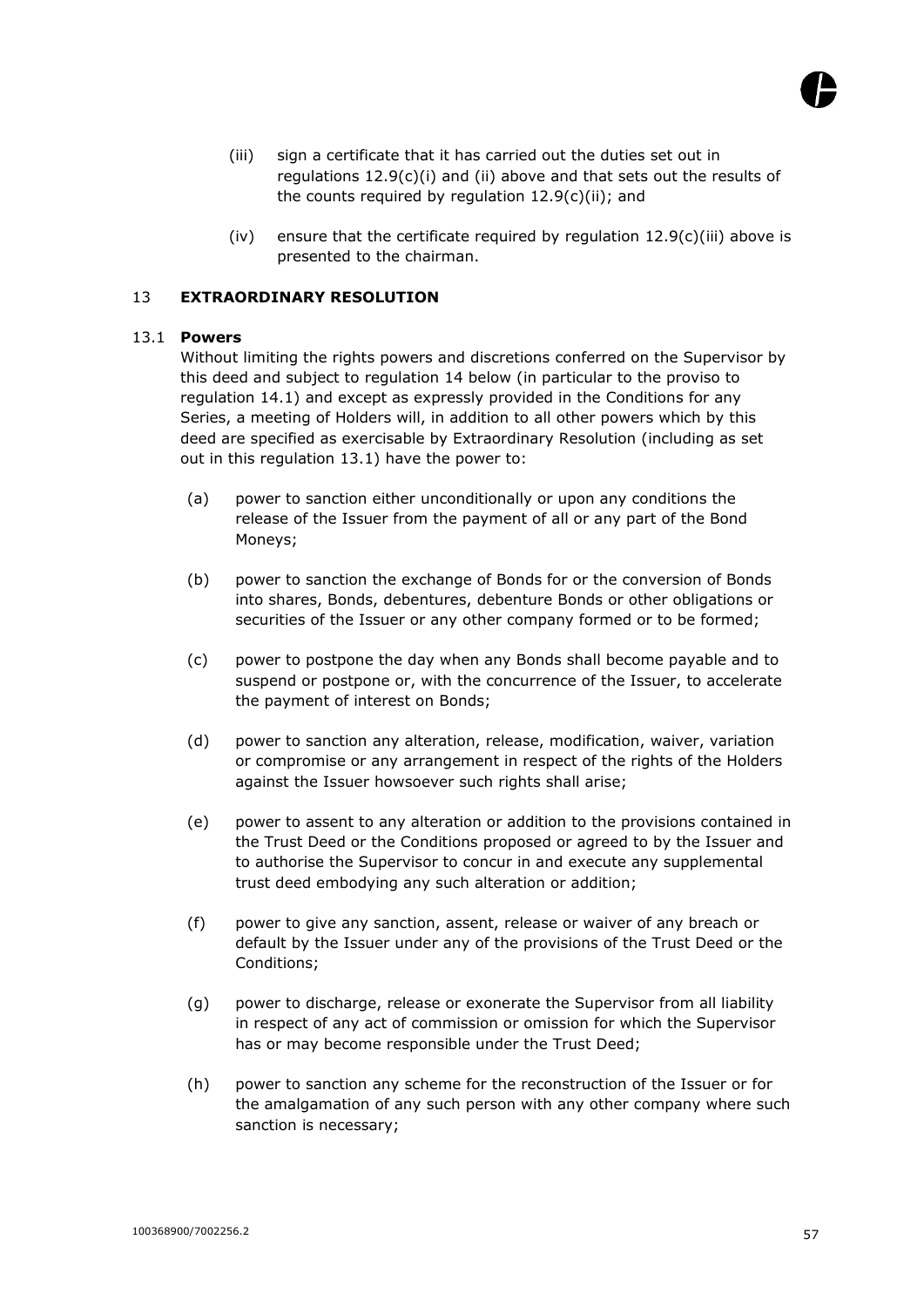- (i) subject to the provisions of the Trust Deed, power to remove any Supervisor and to approve the appointment of or appoint a new Supervisor;
- (j) power to give any consent, approval, dispensation, authorisation or waiver, or to take any other action, able to be given or taken by the Supervisor or the Holders under the provisions of the Trust Deed or the Conditions;
- (k) power to consent to, approve, authorise and direct the Supervisor in respect of any of the matters referred to in regulation 13.1.(j) or any of the foregoing paragraphs of this regulation 13.1, or as to any other matter which may be necessary to carry out and give effect to any Extraordinary Resolution;
- (l) power to authorise the Supervisor to concur in and execute any supplemental deed or other document embodying such sanction, authority or approval, assent, release, waiver, direction or request referred to or otherwise permitted by this regulation 13.1.

# 13.2 **Binding on Holders**

An Extraordinary Resolution passed at a meeting of Holders duly convened and held in accordance with the regulations contained in this Schedule will be binding upon all the Holders whether present or not present at the meeting and each of the Holders and the Supervisor (subject to the provisions of its indemnity contained in the Trust Deed) will be bound to give effect thereto accordingly. The passing of any such resolution will as between the Supervisor and the Holders be conclusive evidence that the circumstances justify the passing thereof (the intention being that it will rest with the meeting to determine without appeal whether or not the circumstances justify the passing of such resolution).

# 13.3 **Minutes**

Minutes of all resolutions and proceedings at every meeting will be made by the Supervisor or if the Supervisor is not present, by some person appointed by the chairperson of such meeting. Minutes must be entered in books from time to time provided for that purpose by the Supervisor at the expense of the Issuer. Any such minutes, if purporting to be signed by:

- (a) the chairperson of the meeting at which such resolutions were passed or proceeding had; or
- (b) any persons appointed by the said chairperson of the meeting for the purpose; or
- (c) the chairperson of the next succeeding meeting of Holders, will be prima facie evidence of the matters stated in those minutes.
- 13.4 Until the contrary is proved every such meeting in respect of the proceedings of which minutes have been made will be deemed to have been duly held and convened and all resolutions passed or proceedings had at that meeting to be duly passed and had. Copies of such minutes must be furnished by the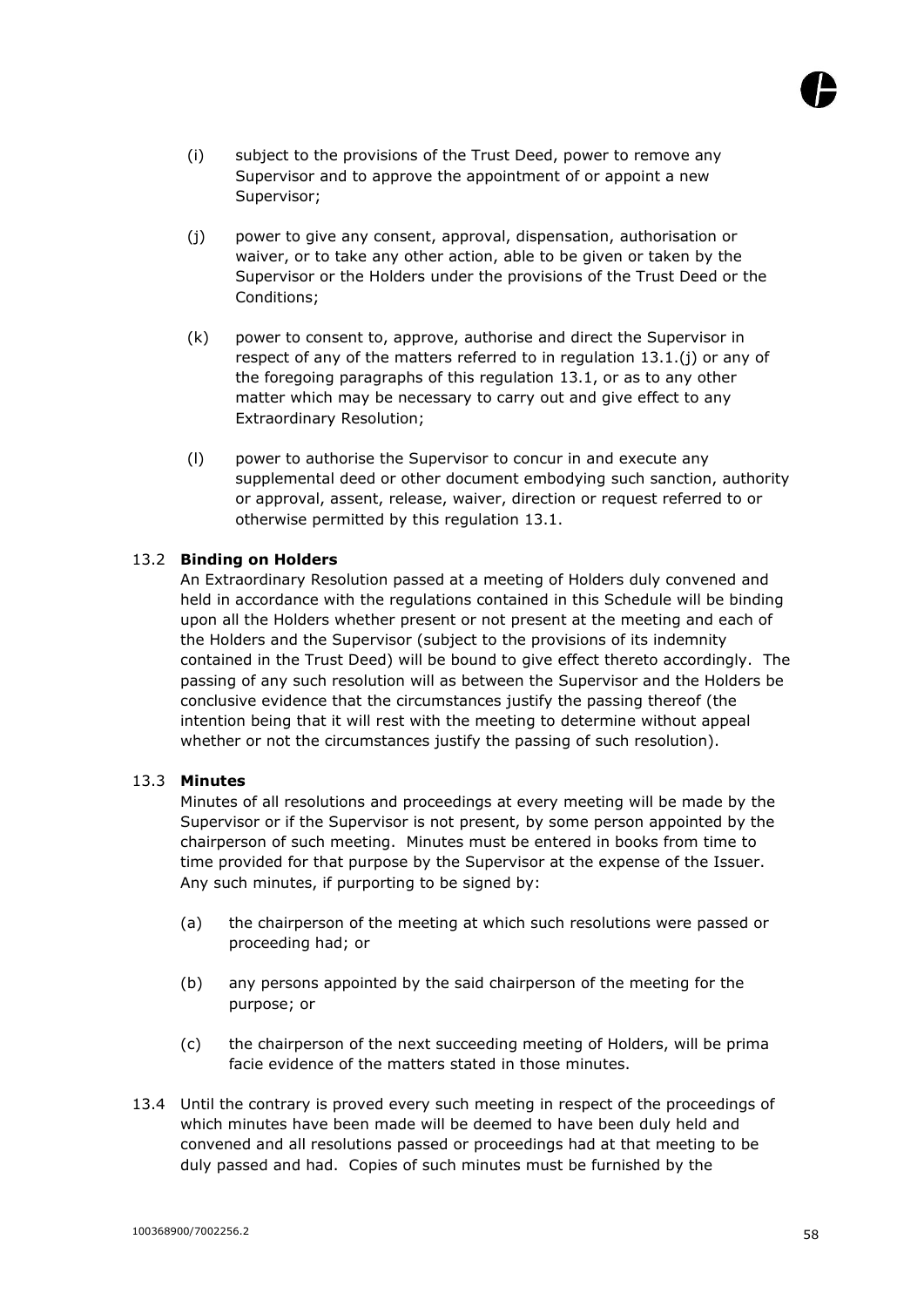

Supervisor to the Issuer as early as possible after the holding of the meeting to which they refer.

#### 13.4 **Class**

A resolution which in the opinion of the Supervisor affects one Class of Holders only (and which does not affect any other Holders) will be deemed to have been duly passed if passed at a separate meeting of the Holders of Bonds of that Class. All the preceding provisions of this Schedule will apply to such meetings mutatis mutandis as though references to Bonds and Holders were references to the Bonds of the Class in question and to the Holders of such Bonds respectively. Whenever there are Bonds outstanding which do not form a single Class then the provisions of this Schedule will have effect subject to the following:

- (a) a resolution which affects one Class only of Bonds is deemed to have been duly passed if passed at a properly convened and held meeting of the Holders of that Class;
- (b) a resolution which affects more than one class of Bonds, but does not give rise to a conflict of interest between the Holders of any of the Classes so affected, is deemed to have been duly passed if passed at a single properly convened and held meeting of the Holders of all Classes so affected;
- (c) a resolution which affects more than one Class of Bonds and gives or may give rise to a conflict of interest between the Holders of any of the Classes so affected is deemed to have been duly passed if passed at separate properly convened and held meetings of the Holders of each Class so affected; and
- (d) in respect of each meeting referred to in regulations  $16.1(a)$  to  $16.1(c)$ (inclusive), the provisions of this Schedule apply with the necessary modifications as though references in them to Bonds and Holders were references to the relevant Class or Classes and to the Holders of the Bonds comprised in such Class or Classes, respectively.

#### 13.5 **Reliance**

The Issuer and Supervisor may rely on, and the Holders will be bound by, a legal opinion from a leading law firm in New Zealand to the effect that a resolution affects one Class only or, if it affects more than one Class of Bonds, does not give rise to a conflict of interest, for the purposes of determining the meeting or meetings which need to be held for the purposes of this regulation 16.

#### 14 **RESOLUTIONS IN WRITING**

#### 14.1 **Extraordinary Resolution**

Anything that may be done by Holders by a resolution or Extraordinary Resolution passed at a meeting of Holders may be done by a resolution in writing signed by not less than 75% of the Holders having the right entitled to vote on that resolution, holding in aggregate the Bonds conferring the right to cast not less than 75% of the votes which could be cast on that resolution.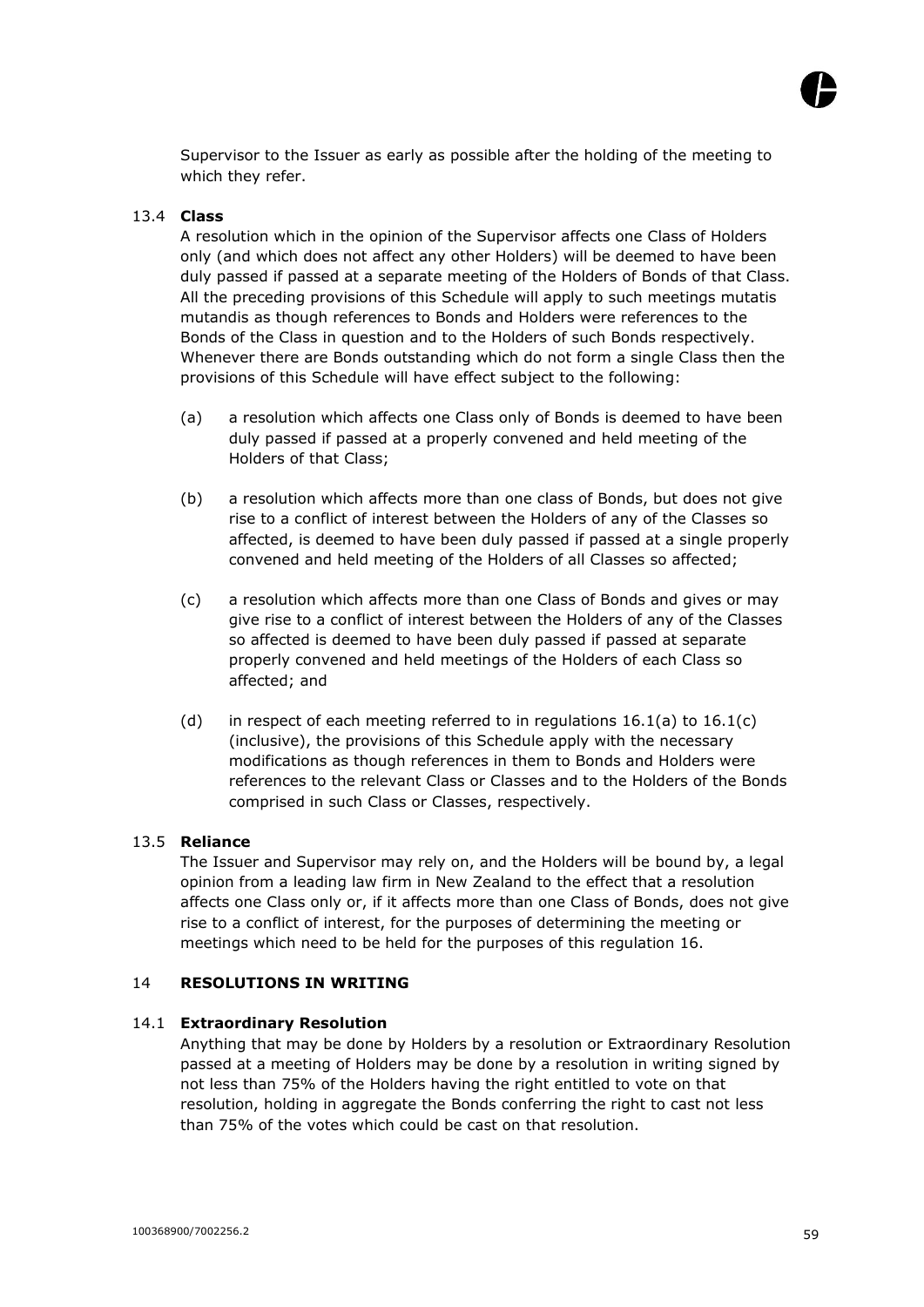

# 14.2 **Counterparts**

Any such resolution may consist of several documents in similar form (including letters, electronic mail or other similar means of communication), each signed by one or more Holders.

# 14.3 **Execution**

Any such resolution may be signed by a Holder, or an agent or attorney of the Holder duly authorised in writing, or if the Holder is a company, by a director, or by an attorney so authorised by the company.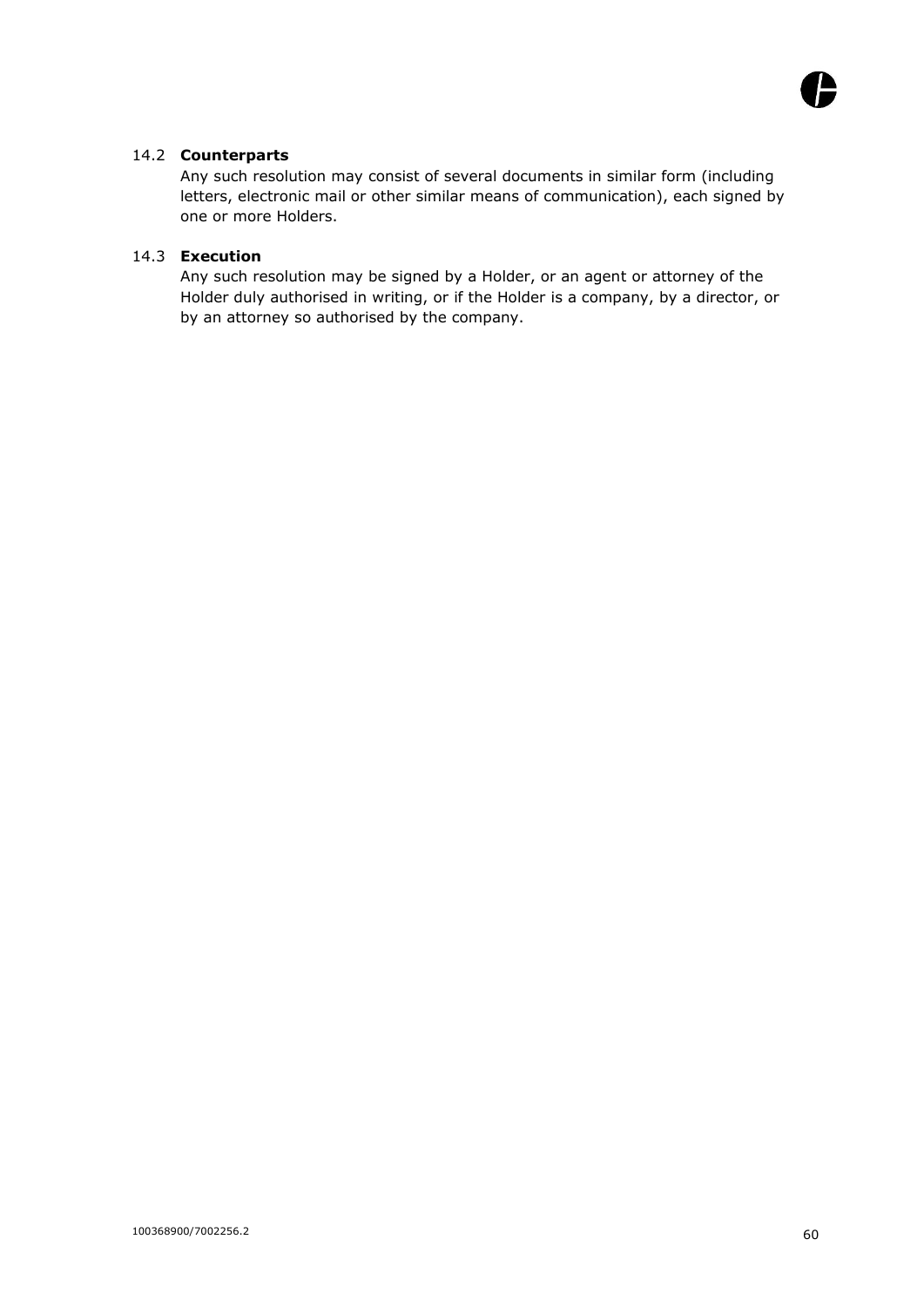# **SCHEDULE 2**

# **Form of Directors' Certificate (clause 10.2)**

Date:

To: [Supervisor]

This certificate is given by the undersigned on behalf of the Directors of Mercury NZ Limited (previously Mighty River Power Limited) (the *Company*) and pursuant to clause 10.2 of the Master Trust Deed dated 4 April 2003 between the Company as Issuer and [ ] as Supervisor (the *Master Trust Deed*) and any Supplemental Trust Deed entered between the parties (together the *Trust Documents*).

Terms defined in the Trust Documents have the same meaning where used in this certificate.

We, the undersigned, certify as follows:

- 1 To the best of our knowledge and belief (having made all due enquiry) during the period of [6/12] months ending on 20 (the *Reporting Date*):
	- (a) there is no matter which has occurred relating to the Company or any of its Subsidiaries which has adversely affected or may adversely affect the ability of the Company to perform its obligations under the Trust Documents and in respect of the Bonds, or which may adversely affect the interests of the Holders [*if any matter has occurred, state details*];
	- (b) the Company has complied with its issuer obligations, including all provisions binding upon it under the Trust Documents, [*if not, set out the particulars of the contravention and proposals to remedy the failure*];
	- (c) no event has happened that has caused an Event of Default to occur [*if such an event has occurred, specify particulars*];
	- (d) the Register has been duly maintained in accordance with the terms of the Trust Documents [*if the Register has not been duly maintained, set out the particulars of the failure to maintain*];
	- (e) all Bonds which have fallen due for payment have been paid or otherwise satisfied;
	- (f) all interest on Bonds has been paid or otherwise satisfied;
	- (g) except as disclosed in the notes to the annual/semi-annual Financial Statements of the Issuer made up as at and for the period ending on the Reporting Date, there have been no material changes in accounting policies or the valuation policies of assets or liabilities [*or state material changes*].
- 2 As at the date of this certificate, and having considered the financial position (including contingent liabilities) of the Company as a going concern (which the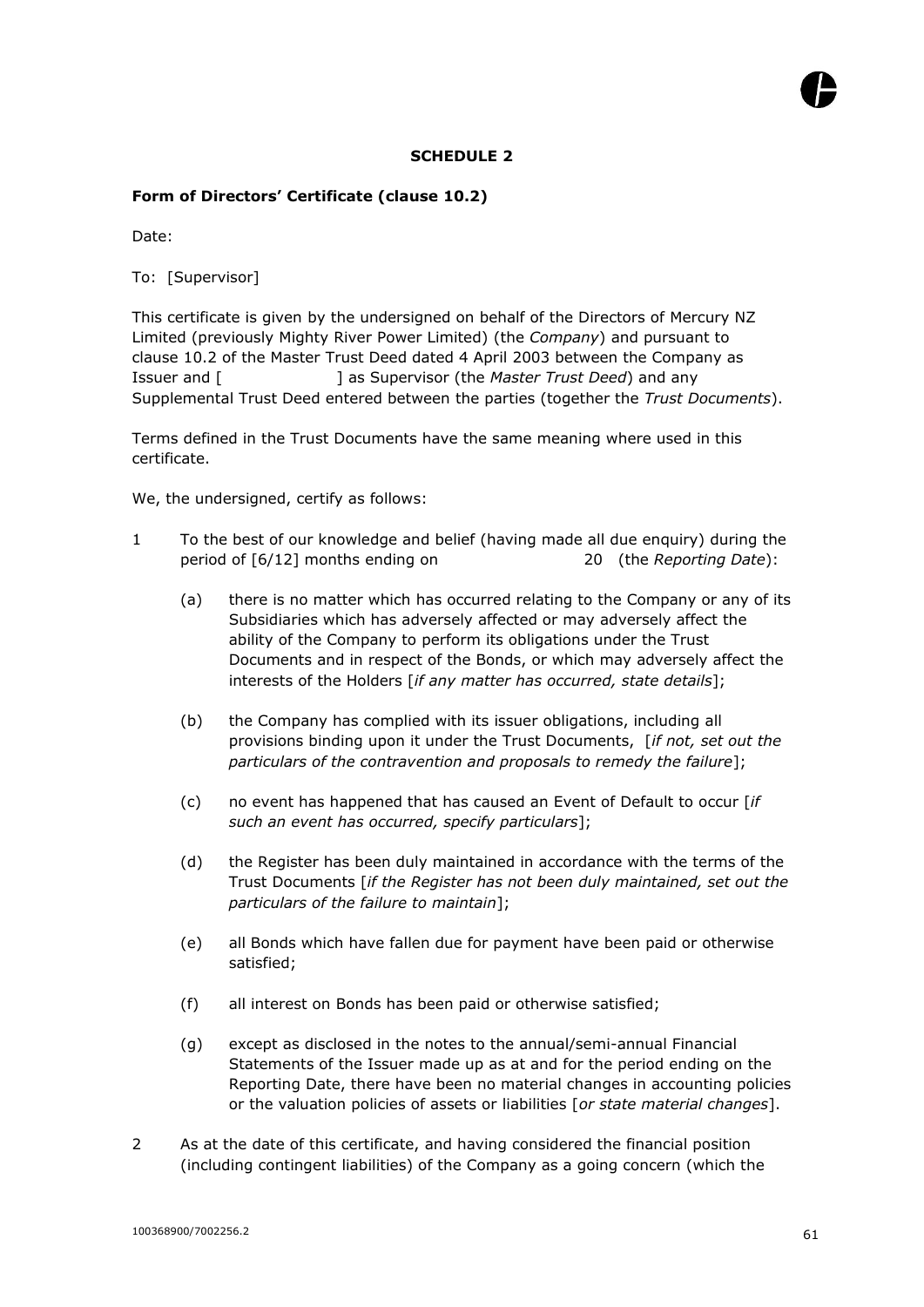

Directors are satisfied will be the case) and such budgets, reports, projections, certificates and assurances as they deem necessary and the anticipated trading transactions and sources of finance arranged or expected on reasonable grounds to be arranged during the 12 months from the Reporting Date, to the best of our knowledge and belief the Company will be able to meet all its liabilities (including maturing Bonds and interest on Bonds) which fall due or are anticipated to become payable during the 12 months from the Reporting Date in accordance with accepted commercial practice.

3 Following are the calculations of the covenant in clause 9.3 of the Master Trust Deed, and the aggregate Principal Amount of the Bonds outstanding and any interest that is due but unpaid, in each case as at the Reporting Date:

| (a) | Net Worth                                          | \$[ |  |
|-----|----------------------------------------------------|-----|--|
| (b) | <b>Total Assets</b>                                | \$[ |  |
| (C) | <b>Total Liabilities</b>                           | \$[ |  |
| (d) | Aggregate Principal Amount<br>of Bonds outstanding | \$[ |  |
| (e) | Interest due but unpaid                            | \$۲ |  |
|     |                                                    |     |  |

4 The only Principal Subsidiaries as at the Reporting Date are the following:

|  | 1. |  |
|--|----|--|
|  |    |  |
|  |    |  |
|  |    |  |

Director Director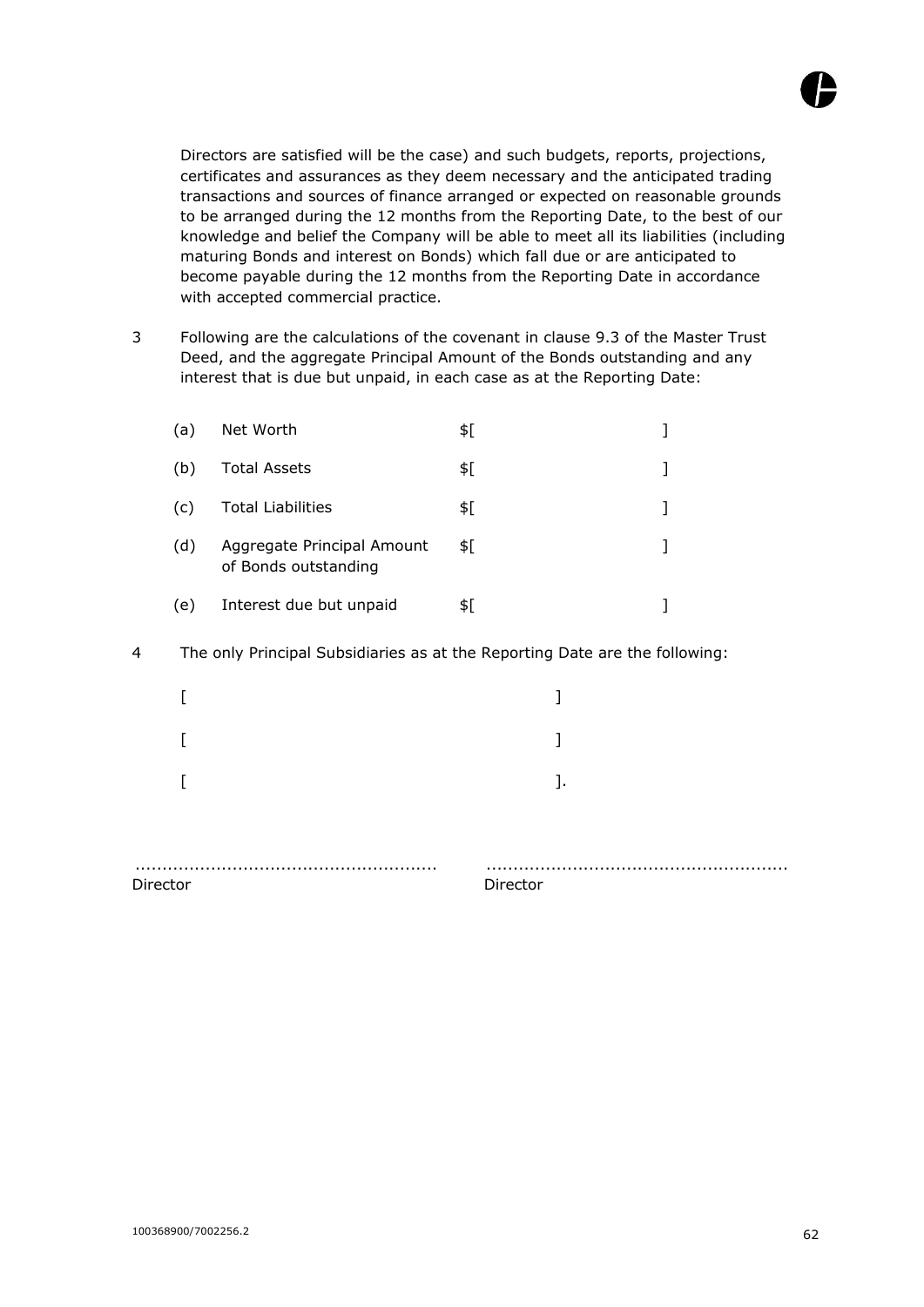

## **EXECUTION PAGE**

**Issuer**

**SIGNED** on behalf of **MERCURY NZ LIMITED** by two Directors:

Director

\_\_\_\_\_\_\_\_\_\_\_\_\_\_\_\_\_\_\_\_\_\_\_\_\_\_\_\_\_\_\_\_

\_\_\_\_\_\_\_\_\_\_\_\_\_\_\_\_\_\_\_\_\_\_\_\_\_\_\_\_\_\_\_\_

Director

**Supervisor**

## **EXECUTED** by **THE NEW ZEALAND GUARDIAN TRUST COMPANY LIMITED** by*:*

\_\_\_\_\_\_\_\_\_\_\_\_\_\_\_\_\_\_\_\_\_\_\_\_\_\_\_\_\_\_\_

\_\_\_\_\_\_\_\_\_\_\_\_\_\_\_\_\_\_\_\_\_\_\_\_\_\_\_\_\_\_\_

\_\_\_\_\_\_\_\_\_\_\_\_\_\_\_\_\_\_\_\_\_\_\_\_\_\_\_\_\_\_\_

*\_\_\_\_\_\_\_\_\_\_\_\_\_\_\_\_\_\_\_\_\_\_\_\_\_\_\_\_\_\_\_*

*\_\_\_\_\_\_\_\_\_\_\_\_\_\_\_\_\_\_\_\_\_\_\_\_\_\_\_\_\_\_\_*

*\_\_\_\_\_\_\_\_\_\_\_\_\_\_\_\_\_\_\_\_\_\_\_\_\_\_\_\_\_\_\_*

Authorised Signatory

Authorised Signatory

in the presence of:

*Signature*

*Name*

*Address*

*Occupation*